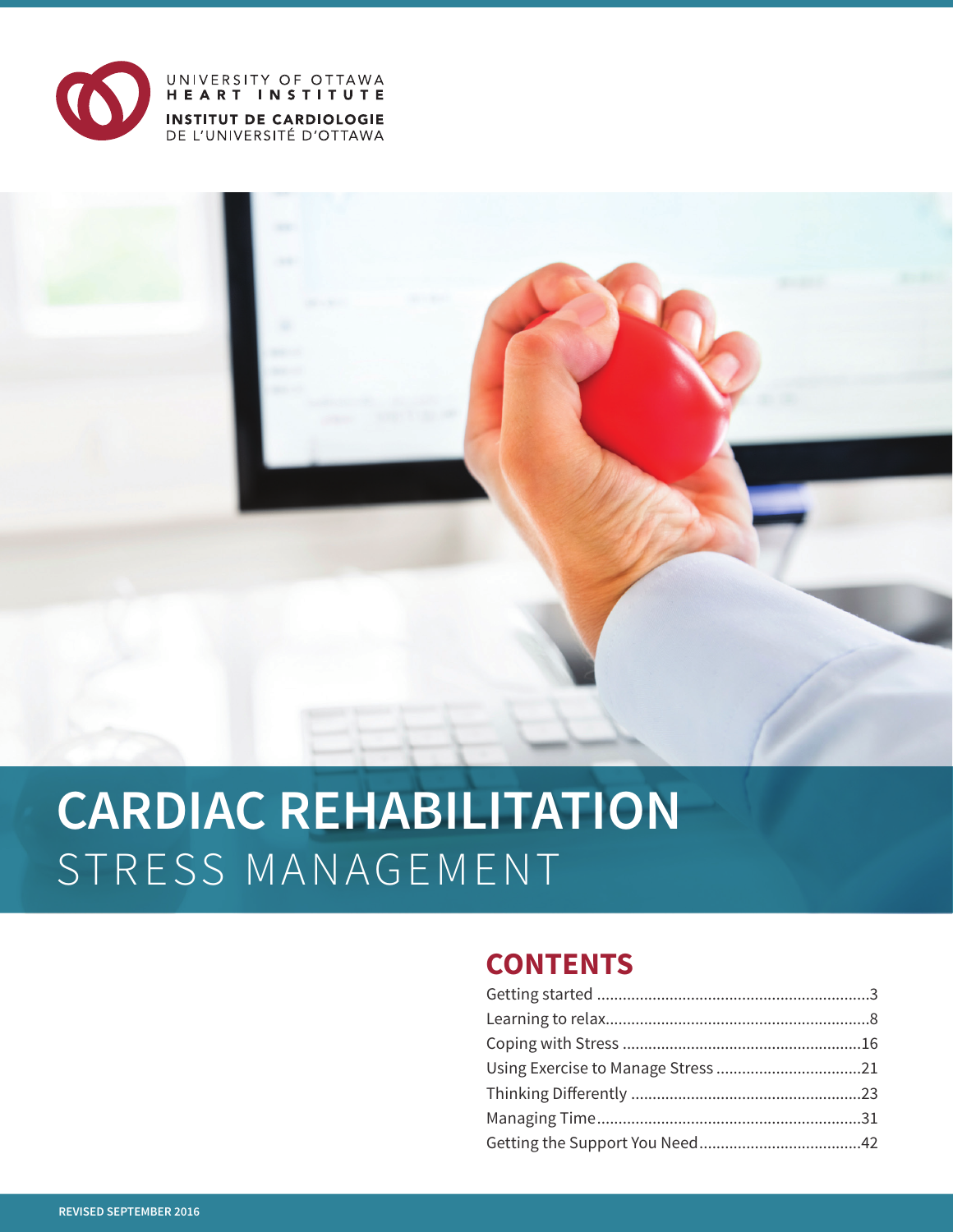#### **© 2016 University of Ottawa Heart Institute**

This Patient Guide and its contents are the property of the University of Ottawa Heart Institute (UOHI). They may not be modified, sectioned, copied, reproduced or republished without prior explicit permission from UOHI. The content has been prepared for general information purposes only and is not intended to provide specific medical or professional advice. The authors of this Guide do not assume any liability or loss in connection with the information provided herein.

The Heart Institute logo and swirl are trademarks of the University of Ottawa Heart Institute. All other trademarks and copyrighted materials are the property of their respective owners.

For more information about customizing this guide for the particular needs of your institution, please contact the Department of Communications at 613-798-5555 x19058 or communications@ottawaheart.ca.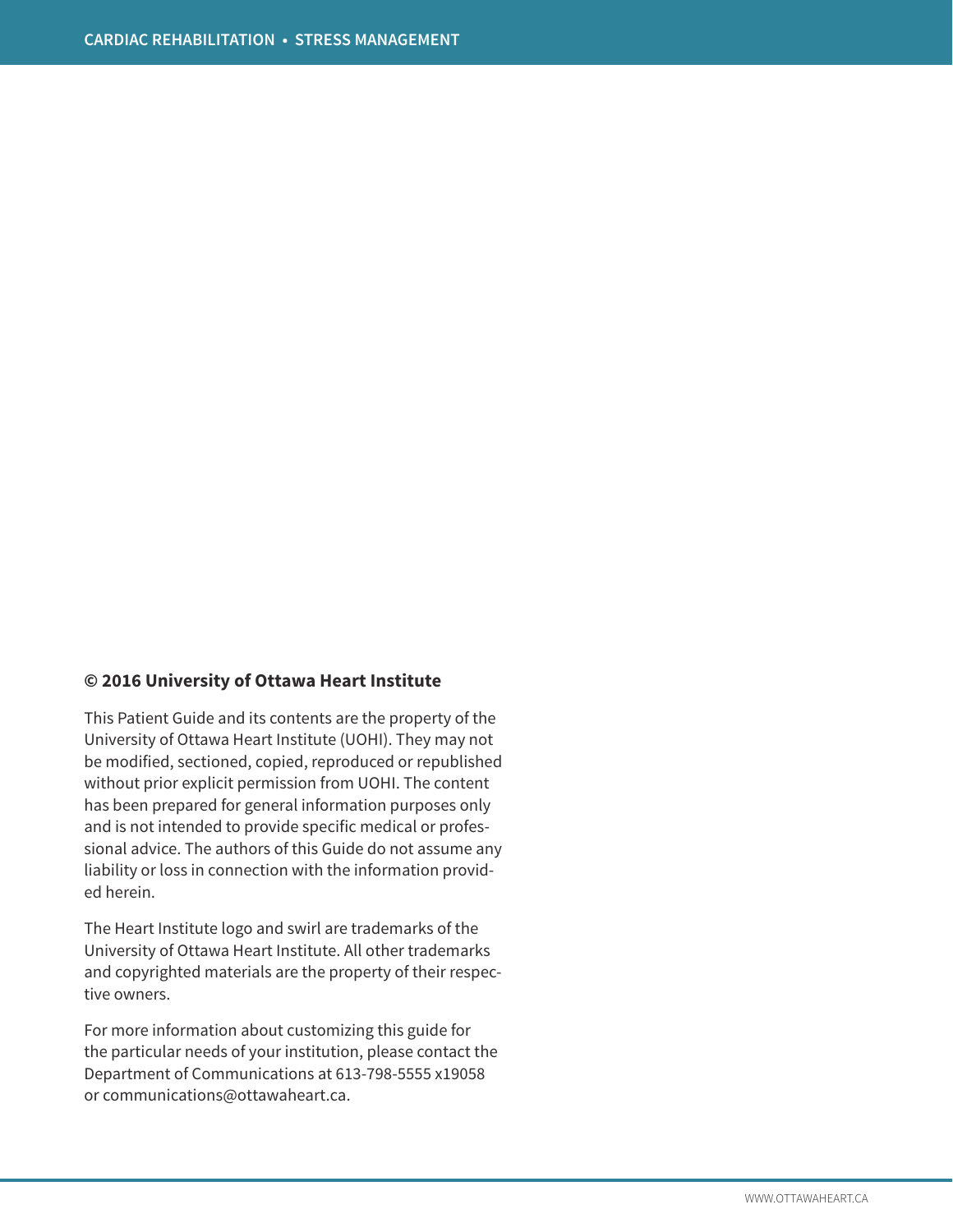# **GETTING STARTED**

Everyone agrees: Life is stressful. Too much stress is related to a variety of health problems, including increased risk for heart disease. For this reason, stress management is important. Learning about stress and how to manage it will improve both your physical and emotional health, and your overall quality of life.

The Heart Institute Prevention and Rehabilitation Centre (HIPRC) provides a comprehensive series of educational kits on topics related to stress management and emotional health. In this kit you will:

- **Step 1:** Know how the body responds to stress
- **Step 2:** Learn to recognize sources and symptoms of stress in your life
- **Step 3:** Use a stress record to track your stressful situations

# **STEP 1: KNOW HOW THE BODY RESPONDS TO STRESS**

Stress is a two-part process: cause and effect.

The cause is called the "stressor." Stressors can be real or imagined. Some things you worry about in life – your stressors – never happen.

Not all stress is bad. Without some stress, there could be no progress in life – no reason to get up in the morning. Some stress is needed for growth and challenge. One goal of stress management is to shift from always viewing stress as negative and damaging, to viewing it – whenever possible – as something that is positive, inevitable, and necessary.

The source of stressors may be environmental, social, physical, daily hassles, major life events and your thoughts. Examples of stressors are provided below.

#### **Environmental**

- **•** Weather
- **•** Traffic/Parking
- **•** Noise

#### **Social**

- **•** Relationships with family and friends
- **•** Relationships at work
- **•** Demands and expectations of others

#### **Physical**

- **•** Health problems
- **•** Aging

#### **Daily Hassles**

**•** Technology not working eg: computers, cell phones

### **Major Life Events**

- **•** Loss of a loved one
- **•** Loss of a job
- **•** Divorce

#### **Thoughts**

**•** Past events and your values affect how you think about an event

The *effect* a stressor has on you is called the "stress response." The stress response has also been called the "fight or flight" response and more recently the" fight, flight or freeze" response. When you are faced with a stressor, your body experiences a series of physical changes intended to help you fight the stressor or flee from it. If you feel overwhelmed by the stressor then you freeze. These changes are complex and involve the nervous system and the endocrine (hormones) system.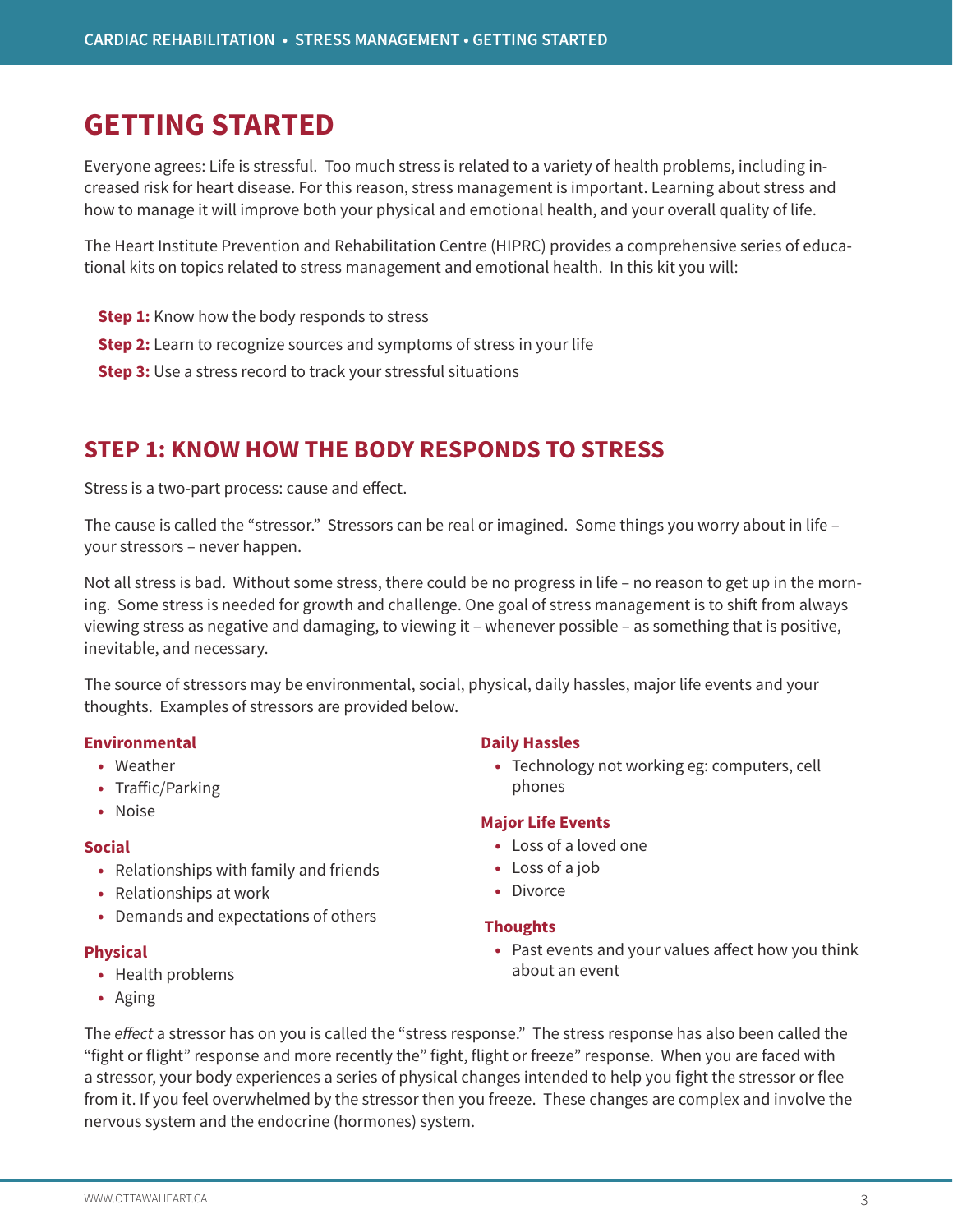#### **Some common physical responses to stress include:**

- Fast heartbeat
- Rapid breathing, breath holding
- Increased blood pressure
- Increased body temperature and perspiring
- Muscle tension
- Increased blood sugar to use as energy
- Dilation of the pupils to enhance vision
- Blood flow directed to muscles and liver (hands and feet feel cold)
- Increased blood clotting for protection if injured

For early humans, the "fight, flight or freeze" response was their means of survival. Today, most stressful situations don't require a fight, flight or freeze response to survive. In fact, in today's world, you are more likely to let stressors build up or become excessive before taking action. Unfortunately, if left unchecked, stress can cause problems to your health and well being. Stress is thought to be a contributing factor to heart disease.

According to the World Heart Federation, more research is needed to define which kinds of stress more likely cause heart disease.

# **You may be feeling more than stress and are worried and/or sad much of the time. For more information about Anxiety and Depression see the Mood section.**

# **STEP 2: LEARN TO RECOGNIZE SOURCES AND SYMPTOMS OF STRESS IN YOUR LIFE**

Clearly, stress is unique for each individual. The way you respond to a stressor depends on how stressful you personally perceive the stressor to be. What is highly stressful for your neighbor may not be stressful at all for you. Remember, not all stressors are bad. Stressors can be both positive and negative. A promotion at work or the birth of a new baby are examples of positive stressors.

Think back over the past six months. List examples of positive and negative stressors in your life in the space below.

| <b>MY POSITIVE STRESSORS</b> | <b>MY NEGATIVE STRESSORS</b> |
|------------------------------|------------------------------|
|                              |                              |
|                              |                              |
|                              |                              |
|                              |                              |
|                              |                              |
|                              |                              |

*Now do this short questionnaire-Stress Index to look at your level of stress. The questionnaire was designed by the Canadian Mental Health Association (www.cmha.ca) and Heart and Stroke Foundation*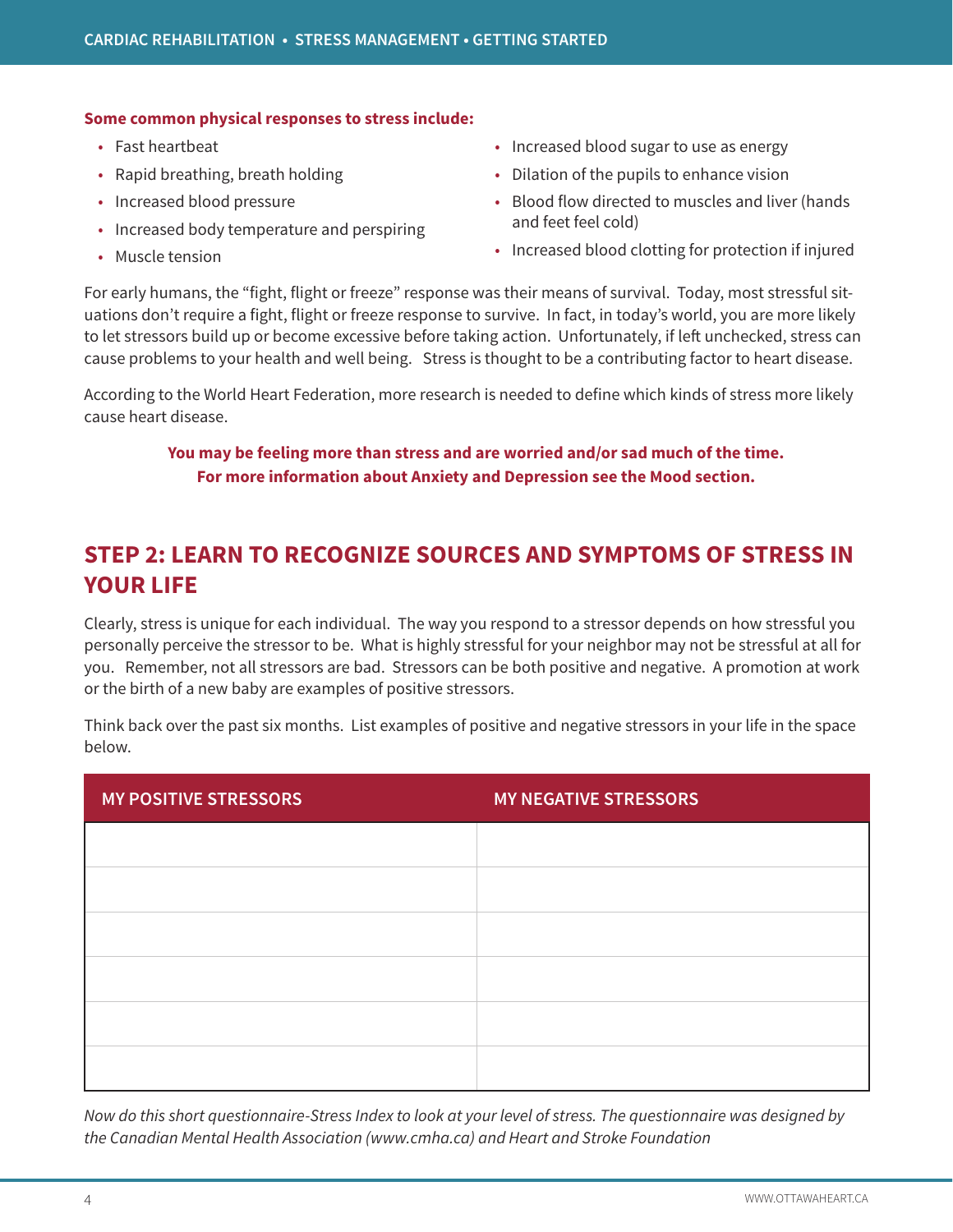# **STRESS INDEX**

| <b>DO YOU FREQUENTLY:</b>                                    | <b>YES</b> | <b>NO</b> | <b>DO YOU FREQUENTLY:</b>                                             | <b>YES</b> | <b>NO</b> |
|--------------------------------------------------------------|------------|-----------|-----------------------------------------------------------------------|------------|-----------|
| Neglect your diet?                                           |            |           | Have few or no supportive rela-<br>tionships?                         |            |           |
| Try to do everything yourself?                               |            |           | Use sleeping pills or tranquiliz-<br>ers without consulting a doctor? |            |           |
| Blow up easily?                                              |            |           | Not get enough rest?                                                  |            |           |
| Seek unrealistic goals?                                      |            |           | Get angry when you are kept<br>waiting?                               |            |           |
| Fail to see the humour in situa-<br>tions others find funny? |            |           | Ignore stress symptoms in your<br>habits and attitudes?               |            |           |
| Act rude?                                                    |            |           | Put things off until later?                                           |            |           |
| Make a "big deal" of everything?                             |            |           | Think there is only one right way<br>to do something?                 |            |           |
| Look to other people to make<br>things happen?               |            |           | Fail to include relaxation time in<br>your day?                       |            |           |
| Have difficulty making deci-<br>sions?                       |            |           | Gossip?                                                               |            |           |
| Complain you are disorganized?                               |            |           | Impatiently try to race through<br>your day?                          |            |           |
| Avoid people whose ideas con-<br>tradict your own?           |            |           | Spend a lot of time complaining<br>about your past?                   |            |           |
| Bottle up everything inside?                                 |            |           | Fail to get a break from noise<br>and crowds?                         |            |           |
| Avoid or neglect physical activ-<br>ity?                     |            |           | <b>Score 1 for each "YES"</b><br>answer                               |            |           |
|                                                              |            |           | <b>TOTAL YOUR SCORE</b>                                               |            |           |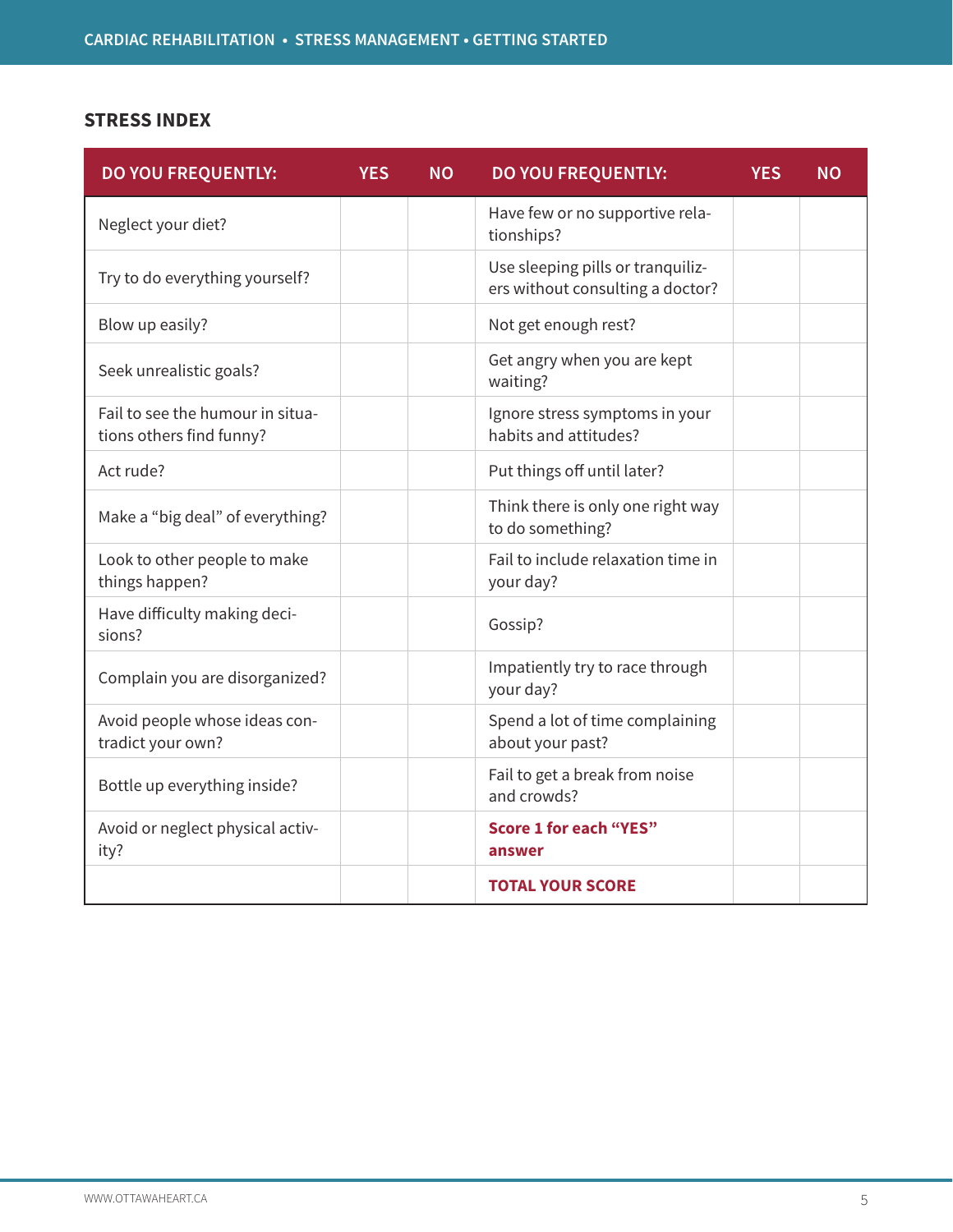### **WHAT YOUR SCORE MEANS**

| $1-6:$    | You have few hassles and generally lead a low-stress life. That's great! But, don't spend so<br>much energy avoiding problems that you shy away from challenges.                                                                                                                                                                                                                                                                   |
|-----------|------------------------------------------------------------------------------------------------------------------------------------------------------------------------------------------------------------------------------------------------------------------------------------------------------------------------------------------------------------------------------------------------------------------------------------|
| $7 - 13$  | You've got a handle on your life. Though you're in good control, try to improve choices and<br>habits that might still cause some unnecessary stress. You will find useful advice in these kits.                                                                                                                                                                                                                                   |
| $14 - 20$ | Warning: You're in the danger zone! Even now you're probably suffering stress-related symp-<br>toms. Take time out every day to look at choices you've made and reflect on outcomes. The<br>suggestions in these kits will enable you to take better control of your life.                                                                                                                                                         |
| $20+$     | Red flag emergency! Stop. Re-think. Change your lifestyle. Improve your diet. Make physical<br>activity a regular routine, and above all, try to find ways to relax. Is it exercising? Knitting?<br>Spending time with your kids? Try to positively alter your attitudes. Use the kits to help guide<br>you to live a healthier, happier life. You may also wish to speak to your healthcare provider for<br>some additional help. |

### **ACUTE AND CHRONIC STRESS**

Acute stress is more common and originates from daily pressures, responding to a threat or challenge. It can be positive and assist individuals to achieve goals. Acute stressors could include speaking in public or a flat tire. Provided this is not ongoing, most individuals can manage acute stress without health effects.

Chronic stress is ongoing and in some cases, individuals may not see any solution or way out of the situation for example: an ill family member or toxic work environment.

Chronic stress can lead to health problems, such as headaches and insomnia. The chronic-stress response is more subtle than is the acute-stress response, but the effects may be longer lasting and more problematic

# **STEP 3: USE A STRESS RECORD TO TRACK YOUR STRESSFUL SITUATIONS**

Before you can learn to manage your stress better, it is helpful to know what causes your stress (your "stressors") and how you feel when under stress. Try to identify the situations in your life that make you feel tense and anxious. Pay attention to how your body reacts to stress (your "stress response"). You may see patterns that repeat themselves over and over again.

- Where and when is stress most likely to occur?
- Do you feel more stress on a certain day of the week or at a certain time of day?
- Are certain people associated with your stressful situations?
- How do you react to stress?

After identifying your sources of stress and how you responded, you will learn to evaluate your stress management techniques and learn ways you might better deal with the situation in the future.

Use the Stress Record to keep a record of your stressful situations for one week. Make a separate entry for each stressful situation. For a more accurate record, it is best to make an entry every time you feel stressed or every hour or two while you are awake. Before writing on this copy, you may want to make additional copies. See the example that is provided.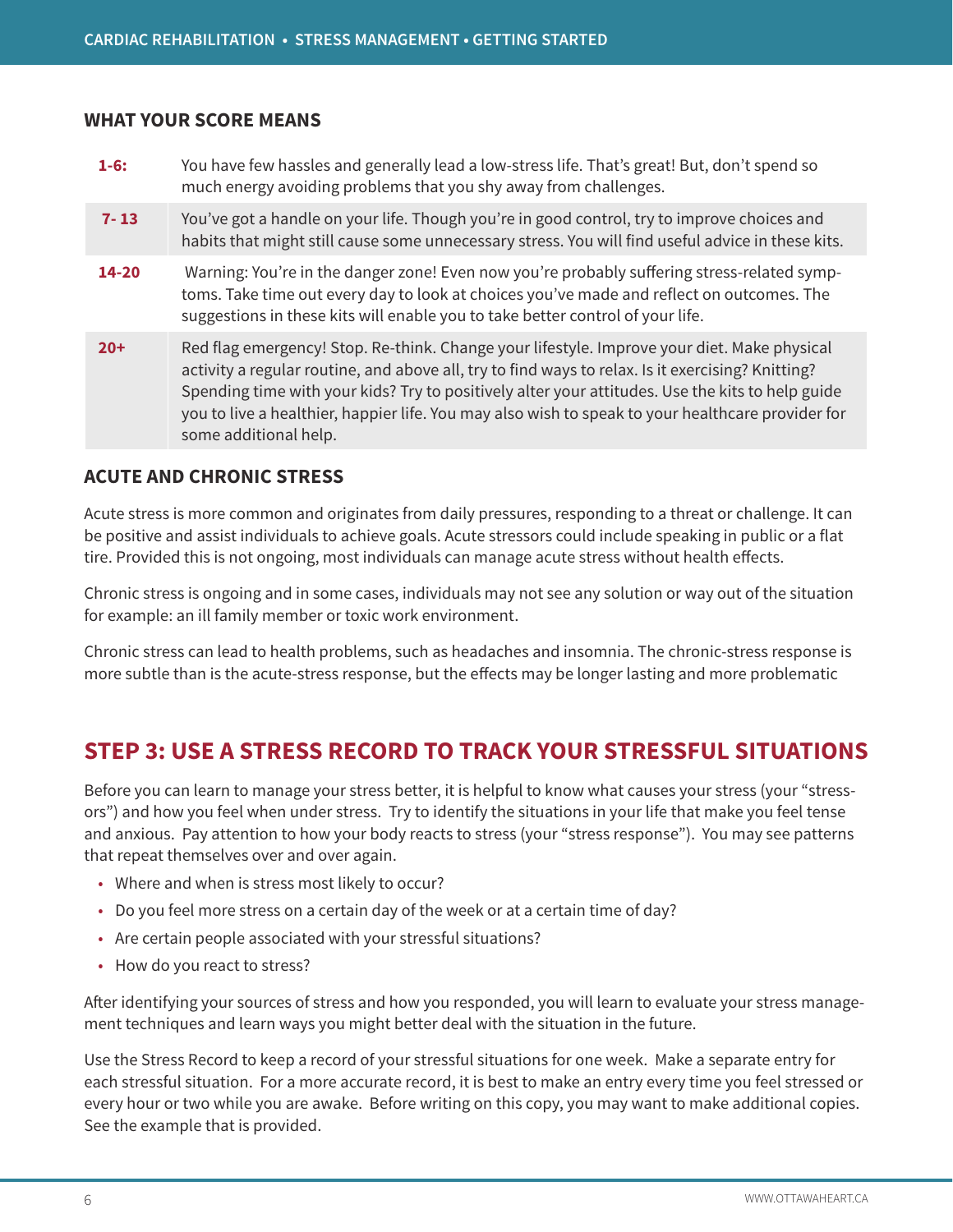### **HIPRC STRESS RECORD**

Directions:

- **Day/Date:** When did you feel stressed? For each day, record the date.
- **Time:** Make an entry for each time of day you feel stressed.
- **Trigger:** What specific event seemed to cause you to feel stressed? Triggering events can be the actions of another person, a personal thought, a new situation, or anything that immediately precedes your increased feelings of stress.
- **Response:** What were your specific feelings of stress? Describe as best as you can your physical (changes in your body), emotional (thoughts and feelings), and behavioral (actions) responses to stress.
- **Intensity:** How much stress did you feel? Rate your intensity on a scale of 1 (very little stress) to 10 (very much stress).
- **Duration:** How long did the stress last before you felt calm again? Record the time (seconds, minutes, hours) until the stress goes away and you feel calm again.

| <b>DAY/DATE</b>    | <b>TIME</b>             | <b>TRIGGER</b>                                  | <b>RESPONSE</b>                                          | <b>INTENSITY</b>                                                           | <b>DURATION</b>            |
|--------------------|-------------------------|-------------------------------------------------|----------------------------------------------------------|----------------------------------------------------------------------------|----------------------------|
| Monday<br>mm/dd/yy | 7:45a<br>9:30a<br>5:00p | Heavy traffic<br>Project deadline<br>Sick child | Lost my temper<br>Had heart palpitations<br>Felt despair | $\overline{7}$<br>$\boldsymbol{\mathcal{S}}$<br>$\boldsymbol{\mathcal{S}}$ | 30 min<br>45 min<br>60 min |
| Monday             |                         |                                                 |                                                          |                                                                            |                            |
| Tuesday            |                         |                                                 |                                                          |                                                                            |                            |
| Wednesday          |                         |                                                 |                                                          |                                                                            |                            |
| Thursday           |                         |                                                 |                                                          |                                                                            |                            |
| Friday             |                         |                                                 |                                                          |                                                                            |                            |
| Saturday           |                         |                                                 |                                                          |                                                                            |                            |
| Sunday             |                         |                                                 |                                                          |                                                                            |                            |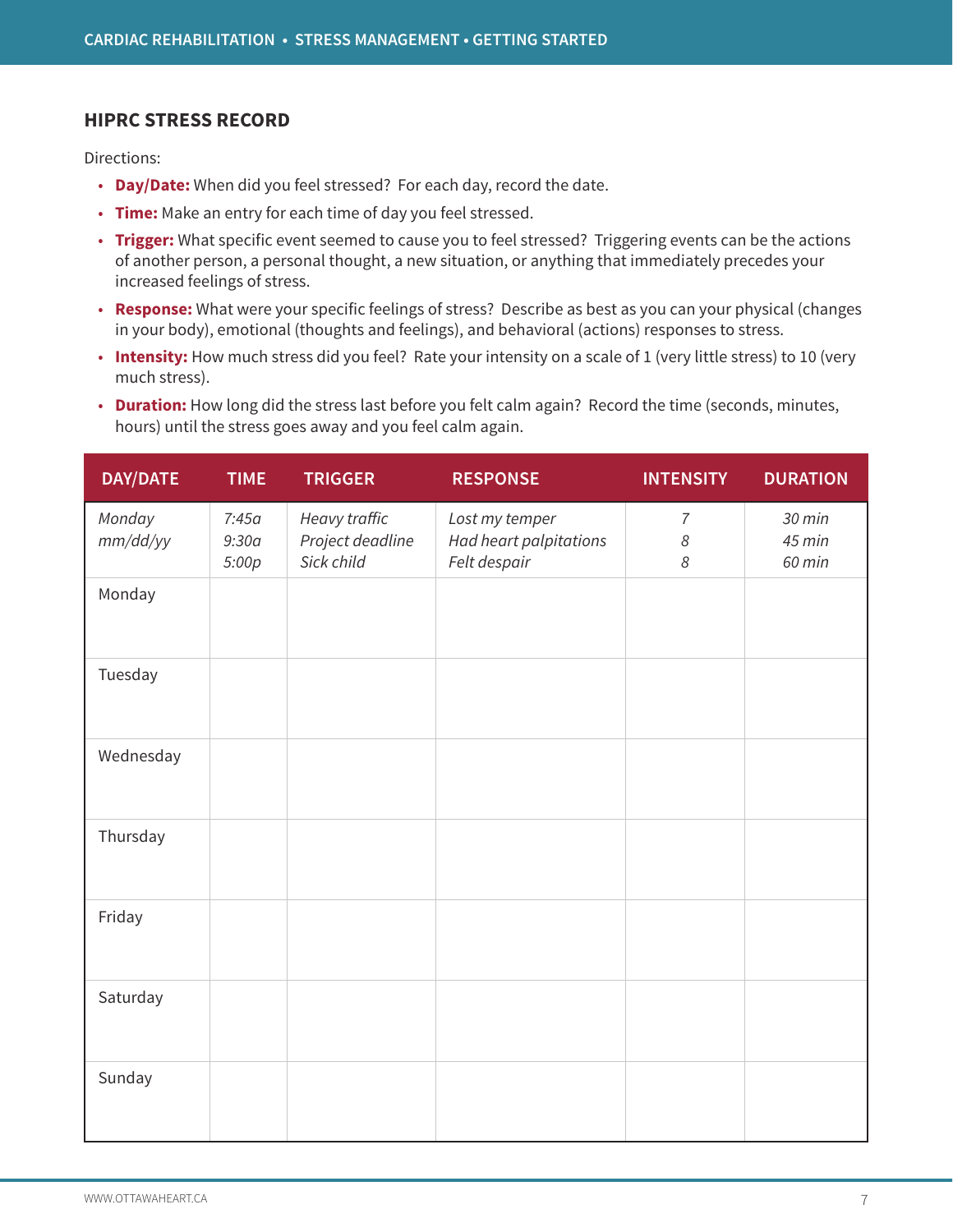# **LEARNING TO RELAX**

Too often people use unhealthy ways to deal with stress. Some people smoke cigarettes or drink alcohol to help them relax. Actually, these practices increase both mental and physical stress. And, they can lead to addiction.

There are healthy ways to relax. Regular exercise, meditation, and other relaxation techniques can reduce stress and have a positive impact on your attitude and quality of life. In this kit you will:

- **Step 1:** Assess your current stress management practices
- **Step 2:** Learn new ways to relax
- **Step 3:** Use a Stress Log to record stress management techniques

# **STEP 1: ASSESS YOUR CURRENT STRESS MANAGEMENT PRACTICES**

*Answer these questions to assess your stress.*

- 1. How would you rate the usual degree of stress in your personal/home life? (Check the one that best applies)
	- ❒ A great deal of stress
	- ❒ Some stress
	- ❒ Hardly any stress
- 2. How would you rate the usual degree of stress in your job? (Check the one that best applies)
	- ❒ A great deal of stress
	- ❒ Some stress
	- Hardly any stress
- 3. How well do you feel you manage the stress in your life? (Rate on a scale of 1 to 5:  $1 =$  very well;  $5 =$  not well at all) \_\_\_\_\_ Personal/home life \_\_\_\_\_ Job-related

*Interpretation: If you have "some" or "a great deal" of stress in your personal life or in your job, and you rate your stress management as 3 or above, you could probably benefit from learning stress management techniques.*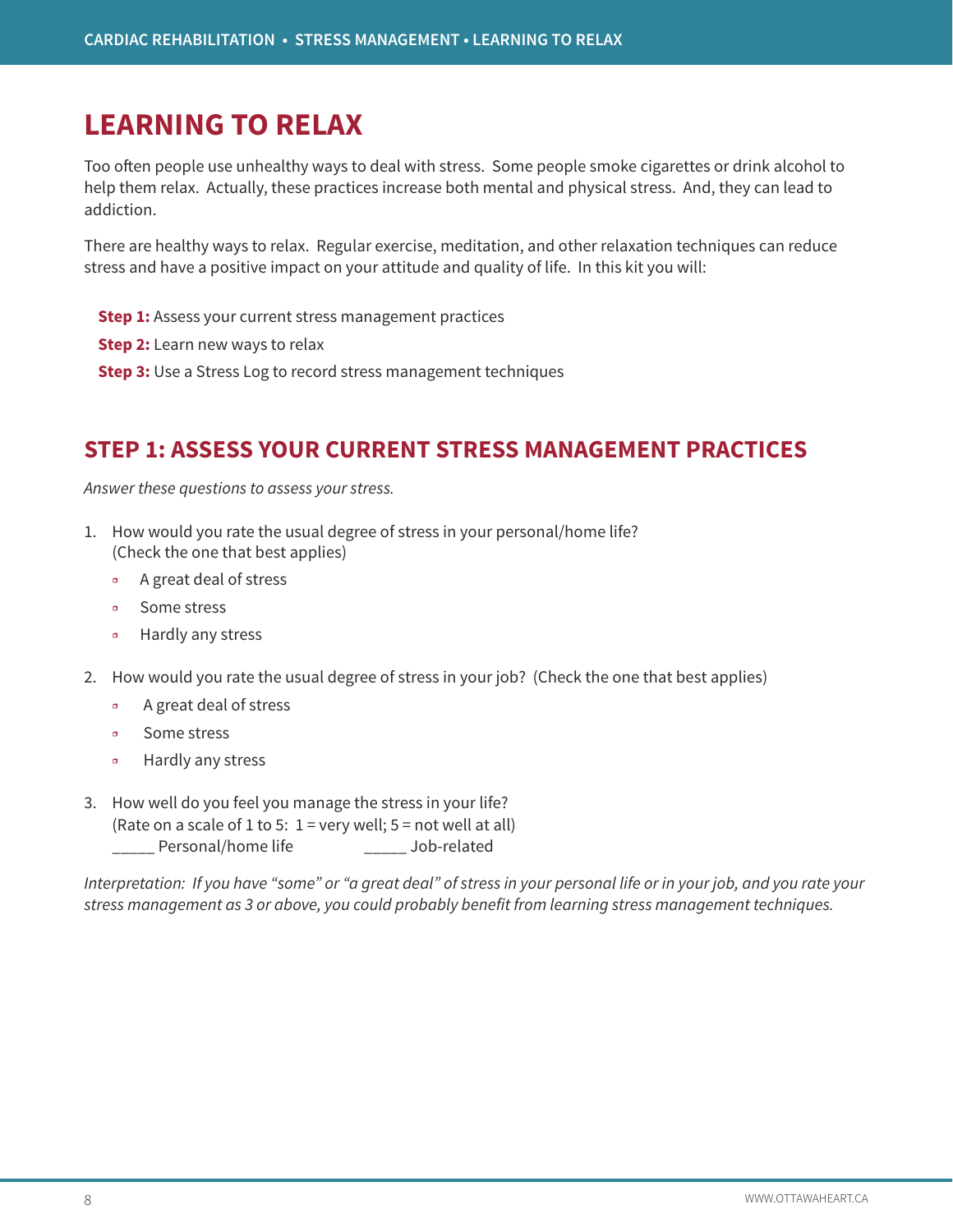**CARDIAC REHABILITATION • STRESS MANAGEMENT • Learning to Relax**

Below are some of the ways people deal with stress. Some are positive and healthy; others are clearly negative. Some can be either positive or negative, depending on how they are used. *Which of the following do you usually do to reduce tension? (Check all that apply)*

- ❒ Talk to someone you can trust
- Take a drug
- ❒ Listen to or perform music
- ❒ Smoke, use e cigarettes or smokeless tobacco
- ❒ Go to sleep
- ❒ Get involved in a hobby

■ Get angry or "blow up"

- ❒ Do nothing
- □ Laugh
- ❒ Pray or other religious practice
- **Read**
- ❒ Cry
- ❒ Do some kind of exercise
- ❒ Practise a relaxation technique (deep breathing, meditation, muscle relaxation)

■ Have an alcoholic drink

❒ Eat ■ Watch TV

■ Don't think about it

| List any other ways you relieve stress here: |
|----------------------------------------------|
|                                              |
| 2                                            |
| ર                                            |

# **STEP 2: LEARN NEW WAYS TO RELAX**

There are many ways to relax. Some of the most useful relaxation techniques are described below. Choose a technique you think you will enjoy and practise it for at least one week. Evaluate your experience.

### **DEEP BREATHING EXERCISES**

Shallow and rapid breathing is a natural response to stress. With shallow breathing less oxygen is taken in with each breath. Deep breathing can reverse this effect. It can also help relieve stress-related headaches, backaches, stomach aches, and sleeplessness. Deep breathing is often the first step in other stress management techniques such as visualization, meditation, and progressive muscle relaxation.

You can do deep breathing anytime, anywhere. It can be done sitting, standing, or lying down, as long as you are comfortable. Wear loose clothing or loosen your tie, belt, or buttons. A quiet place is recommended, although not necessary.

- 1. Begin by breathing in slowly and deeply through your nose. While breathing in, count to five and silently say the word "in" to yourself. Notice that your abdomen relaxes as your lungs fill with air.
- 2. After the count of five, purse your lips and let the air escape slowly as you count to five and say the word "out" to yourself.

Repeat the exercise (up to two minutes, if time permits). With practice, you may be able to count to 10 during each phase of the exercise. *You can increase your relaxation if you imagine breathing in ocean air, the scent of flowers or forest air and visualize a restful place.*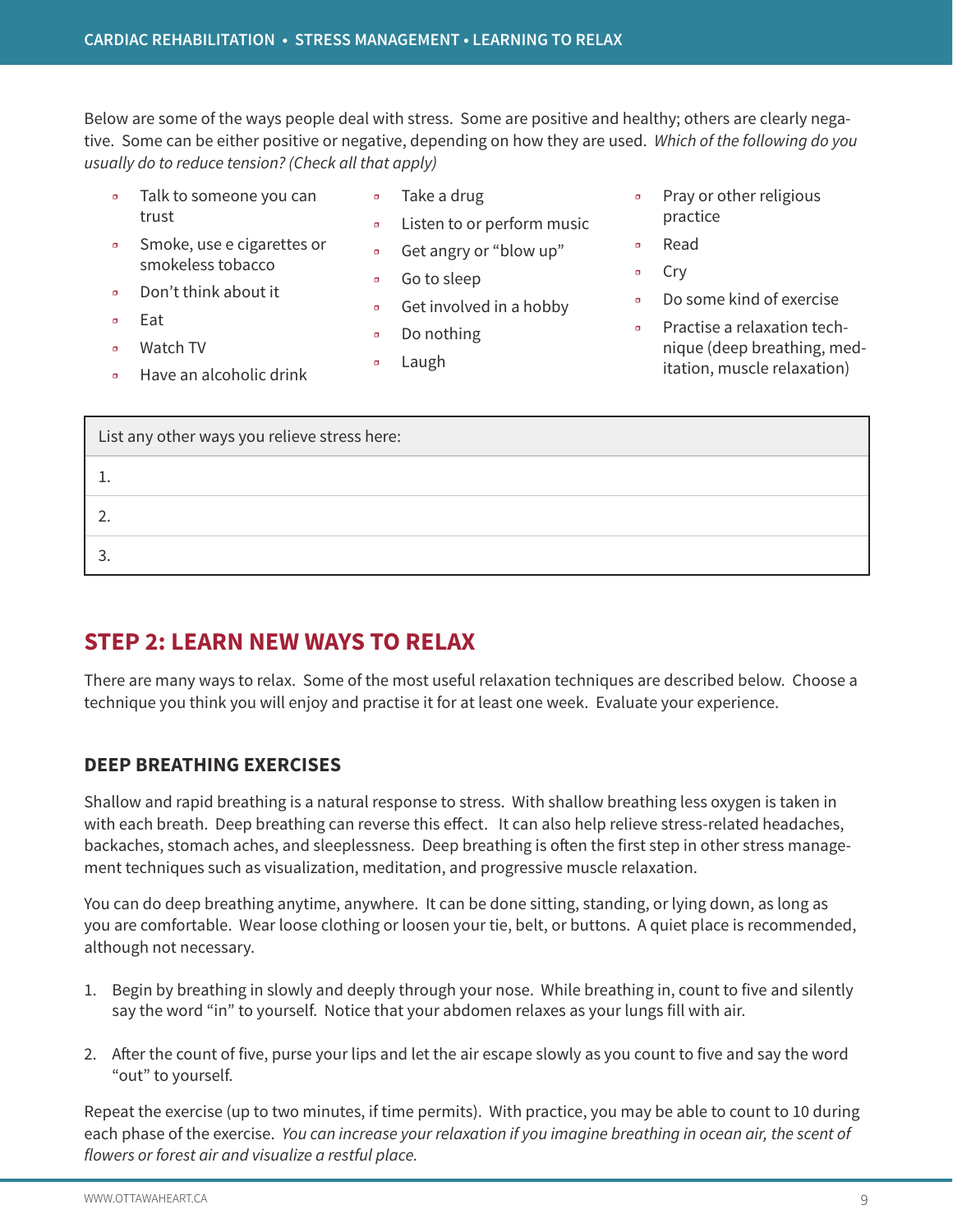### **VISUALIZATION**

Visualization (creating a scene in your mind) is very effective when used with deep breathing exercises. With practice, visualization can be one of the easiest stress management techniques for you to do.

- 1. After a few minutes of deep breathing, create a picture in your mind of a scene in which you are perfectly relaxed. Continue deep breathing.
- 2. Involve your senses as you continue to visualize this special place. What sounds do you hear? How does your skin feel? What smells are in the air? Continue deep breathing.
- 3. Focus on this scene until you feel as relaxed as if you were really there.

Some people are uncomfortable trying to use visualization to relax. They feel they are just daydreaming and wasting time. It's important, however, to give your mind a rest, especially when feeling stressed. You may be surprised to find some of your most creative ideas and solutions come after visualizations.

*Check visualizations that would be relaxing for you.*

- ❒ Lying on a quiet beach
- ❒ Walking in a rain forest
- ❒ Standing at the top of a beautiful mountain range
- ❒ Lying in a field of grass and flowers
- ❒ Sailing on a boat in the ocean
- ❒ Sitting in front of a glowing fire

| Others (list here): |  |
|---------------------|--|
|                     |  |
|                     |  |
|                     |  |

### **MEDITATION**

Meditation has its roots in many Eastern traditions and cultures. The objective of meditation is to clear the mind. There are many ways to meditate. While you can do it anywhere, anytime, some advance planning makes it more beneficial. The best times for meditation are before breakfast or before dinner in the evening. Begin with a 10-minute session and gradually work up to 20 minutes. It takes regular practice, day after day, to benefit from meditation.

Find a quiet place where you will not be interrupted. Dim the lights. Wear loose, comfortable clothing.

- 1. Sit in a straight chair with your feet on the floor and your hands in your lap with your palms up. Check your posture to be sure you are balanced and centered, as if a string were attached to the top of your head pulling you upright. Keep your body as still as possible. Focus your eyes on a spot on the floor a few feet in front of you. Let your eyelids droop nearly closed.
- 2. Start with deep breathing exercises. Breathe from your abdomen rather than your chest. As you exhale, count "one." Continue counting up to five, or higher if you can.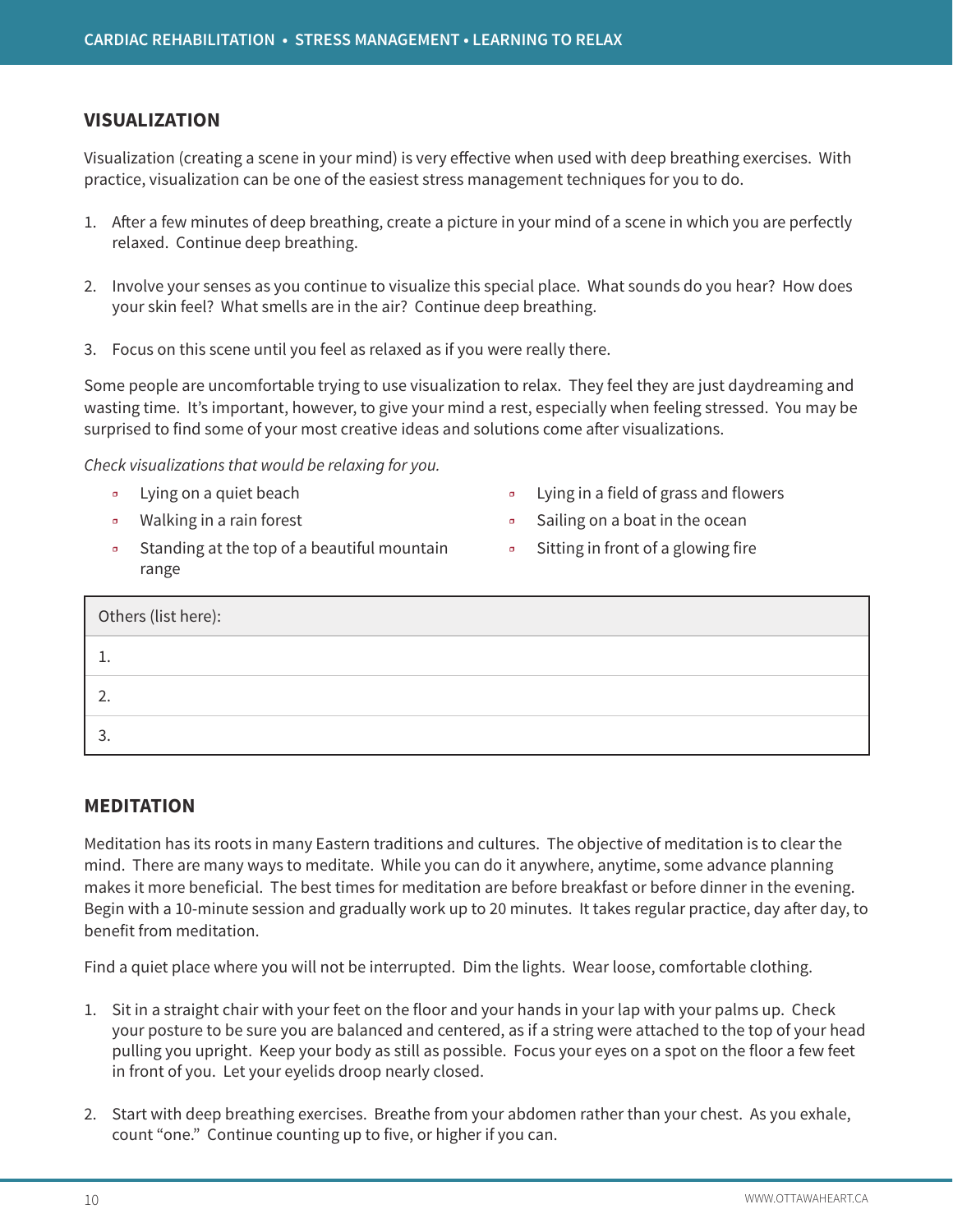- 3. Try to clear your mind of all thoughts, sounds, or body sensations. If thoughts enter your mind and you forget to count, dismiss the thoughts and start again at one. Many thoughts will enter your mind as you meditate, but let them pass through.
- 4. You may wish to time your meditation as in the Eastern culture by burning a stick of incense. When finished, rock gently back and forth before slowing rising.

# **PROGRESSIVE MUSCLE RELAXATION**

Progressive muscle relaxation helps you become more aware of where muscle tension is in your body. It can also help calm other reactions to stress, such as rapid breathing and a fast pulse. Many people use progressive muscle relaxation to relieve stress-related headaches and sleeplessness.

In the beginning, it is best to do this exercise lying down. Choose a quiet place where you will not be disturbed for at least 20 minutes. If you are unable to stay awake, you may want to do this exercise in a sitting position.

- 1. Relax your entire body as much as possible. Begin with deep breathing exercises.
- 2. You will begin with the muscles of your feet and work upward on the body calves, thighs, buttocks, abdomen, hands, arms, and shoulders. End with the face, mouth, jaw, eyes, and scalp.
- 3. With each muscle group, tighten the muscles as you inhale. Hold the tension briefly, then relax and exhale. Let the tension flow out with each breath. Notice the feel of the muscles as they tighten and relax.
- 4. Allow more time for the relaxation phase of the exercise. If a muscle seems very tense, repeat the tightening with that muscle group.
- 5. After progressing through all the muscle groups, lie very still for five minutes as you continue deep breathing and experience the relaxed feeling.
- 6. When you are ready to get up, count backward from ten to one. Get up slowly and carefully.

Do progressive muscle relaxation daily for best results. Combine it with visualization or meditation. Over time, you can even learn to do this technique while sitting upright at work or elsewhere.

# **STRETCHING**

Your muscles tighten in response to stress. When the tension is held and the muscles are not used, waste products remain to cause pain and discomfort. Most people hold tension in their head, neck and shoulder areas. This is called the "stress triangle." Learning how to relax the muscles in this area can help you relieve stress and tension headaches. The base of the triangle is the mid-points between your shoulders and your neck. The top of the triangle is on your forehead between your eyes.

Performing six to twelve repetitions of these simple stretches and rolls can help you relieve tightness in your stress triangle. You can do these stretches anywhere – at home or work. If you are performing a tedious task, stop frequently to do these stretches.

• **Neck Roll:** Keeping your left shoulder level, stretch your right ear to your right shoulder. Roll your head down so your chin is on your chest. Repeat the stretch on your left side. Do rolls only from side to side.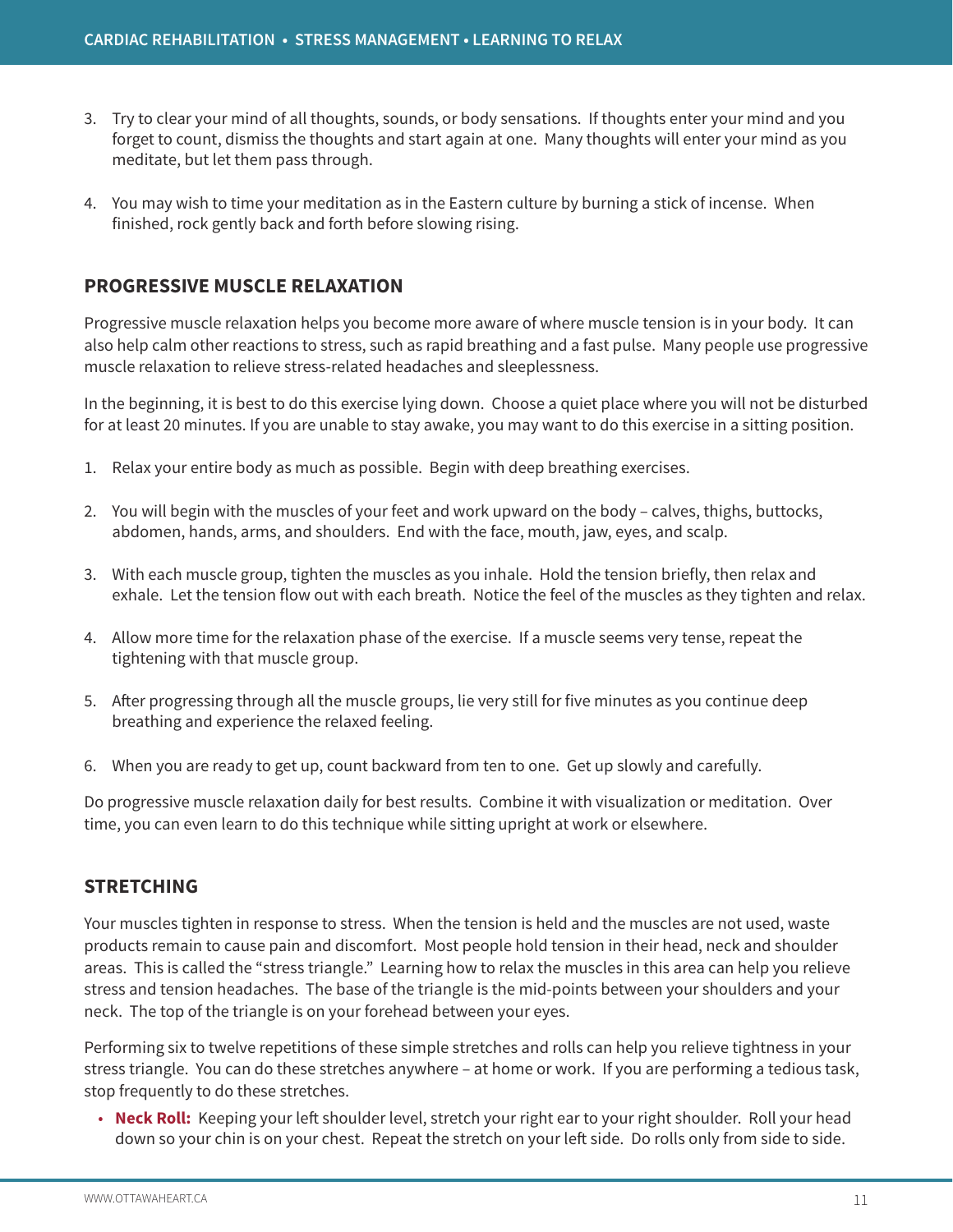Do not let your head drop back.

- **Shoulder Shrug:** Lift your shoulders up and make large circles going forward and back. You can rotate both shoulders or stretch only one at a time.
- **Overhead Stretch:** With one hand, reach up as if you were picking an apple from a tree slightly ahead and far above you. Repeat with the other hand.
- **Standing Body Roll:** Roll your head forward until your chin is on your chest. Bend your knees slightly and continue rolling down until your hands are hanging near your knees. Rest there a moment, then, slowly roll back up.

### **SELF-MASSAGE**

You can learn to give yourself a massage. Massage can relax muscles, relieve muscle spasms and pain, increase blood flow in the skin and muscles, ease mental stress, and help you feel more relaxed. Use massage oil or lotion if desired for a smoother massage. Avoid exerting heavy pressure on the spinal column or other bony areas.

#### **Shoulders and Back of Neck**

- While sitting upright, massage your stress triangle. Use your right hand to work on your left shoulder and left hand on your right shoulder. Work your fingers gently but firmly, beginning with your shoulder blade, moving up toward the back of the neck and including the scalp. Repeat each stroke four times.
- Use a circular motion to massage the thick, muscular part of your shoulder at the base of your neck. Gradually increase the pressure. Use the right hand for the left shoulder and the left hand for the right shoulder. (Note: Do not massage the sides or front of the neck. This can be dangerous.)

#### **Head and Face**

- Use your fingers to apply pressure on your forehead, between your eyes (top point of your stress triangle).
- Place your thumbs on the area below your brow bone close to your nose. Apply gentle pressure.
- Use your fingers to gently rub the areas of the temples and behind your ears with circular motions.
- Rub your scalp with a gentle and rapid motion as though shampooing your hair.

#### **Feet**

- While sitting on a chair or on the floor, rest one foot on the opposite thigh. Use your thumbs to rub the full length of your foot, from the heel to the toes and back. Repeat several times.
- Wrap your fingers around the top of your foot and your thumbs around the bottom. Squeeze with your thumbs, starting at the arch and moving up to the toes. Repeat several times.
- Take each toe between your fingers and gently roll it back and forth. Rub the area between the toes.
- Holding your ankle in one hand and your toes in the other, rotate your foot first in one direction, then in the other.

Massage is even more relaxing if someone else does it for you. Many health professionals practise massage, or you can go to a licensed massage therapist. If you are interested, ask your doctor or mentor to recommend a qualified massage therapist for you.

*Massage is not a substitute for medical treatment for an injury.* See your doctor for treatment if you have an acute injury, such as a sprain, tendonitis, or swollen joint.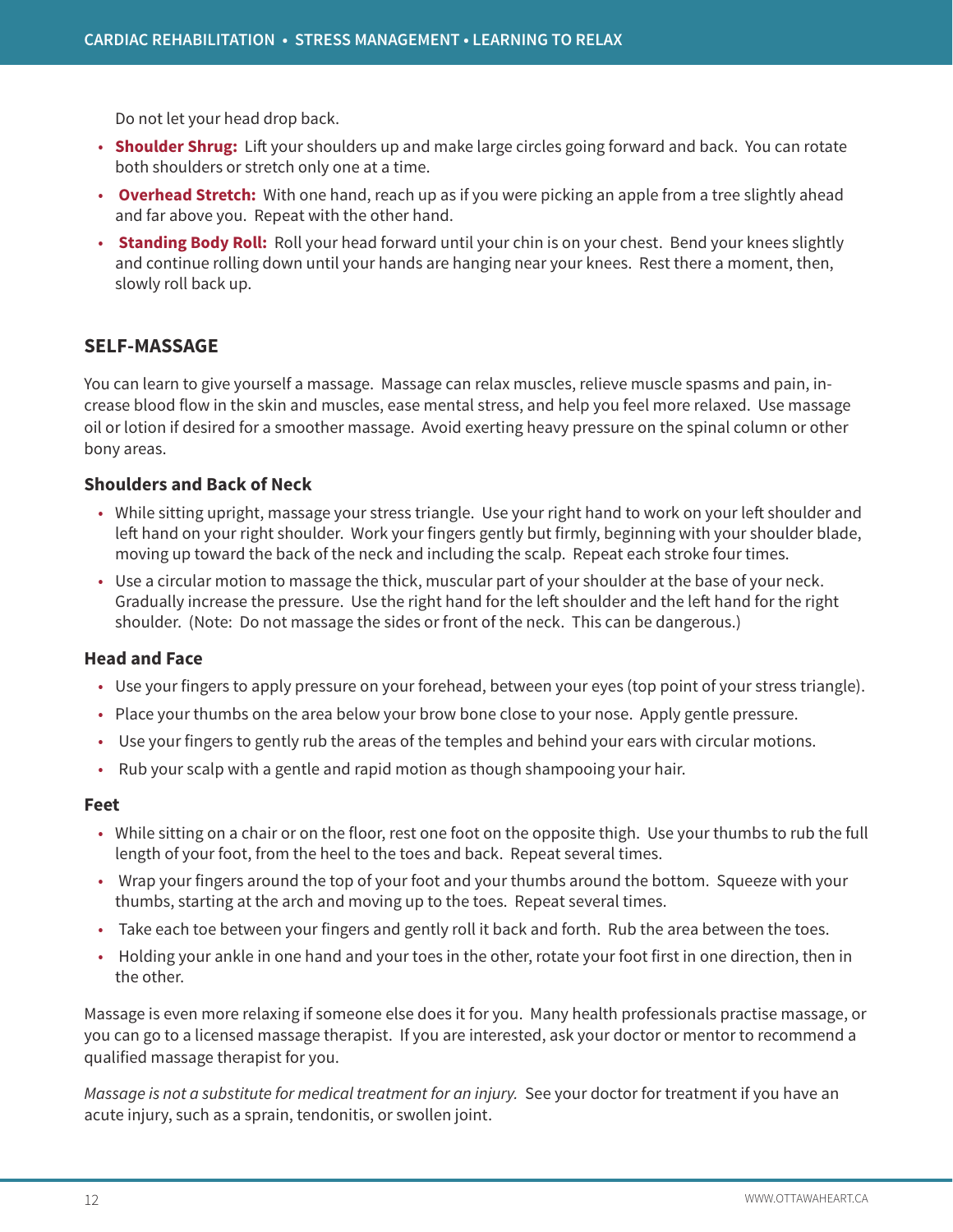# **STEP 3: USE A STRESS LOG TO RECORD STRESS MANAGEMENT TECH-NIQUES**

Use the Stress Management Log at the end of this section to record a rating of your stress level at different times during the day. Keep the log for one week. Many people have used a stress log and found it to be very helpful with stress management.

Use the following scale to rate your level of stress:

| <b>KEY</b> |                                                                |
|------------|----------------------------------------------------------------|
| $0 =$      | No stress at all; very calm                                    |
| $1 =$      | Minimal stress; relaxed                                        |
| $2 =$      | Slight stress; slightly anxious                                |
| $3 =$      | Moderate stress; anxious                                       |
| $4 =$      | High stress; very anxious with some stress symptoms            |
| $5 =$      | Severe stress; extremely anxious with numerous stress symptoms |

Your goal is to keep your stress level at 3 or below at all times. Lower is better. *Remember, prolonged periods of high stress can be harmful to your health.*

Also use the Stress Management Log to record the stress management techniques you practise. Choose at least one of the stress management techniques listed below. Build up to a minimum of 20 minutes of stress management training every day. You should begin to notice lower stress ratings in the time periods following your stress management practice.

# **STRESS MANAGEMENT TECHNIQUES**

- Deep breathing exercises
- Visualization

• Meditation

• Self-massage

- Progressive Muscle Relaxation
- Stretches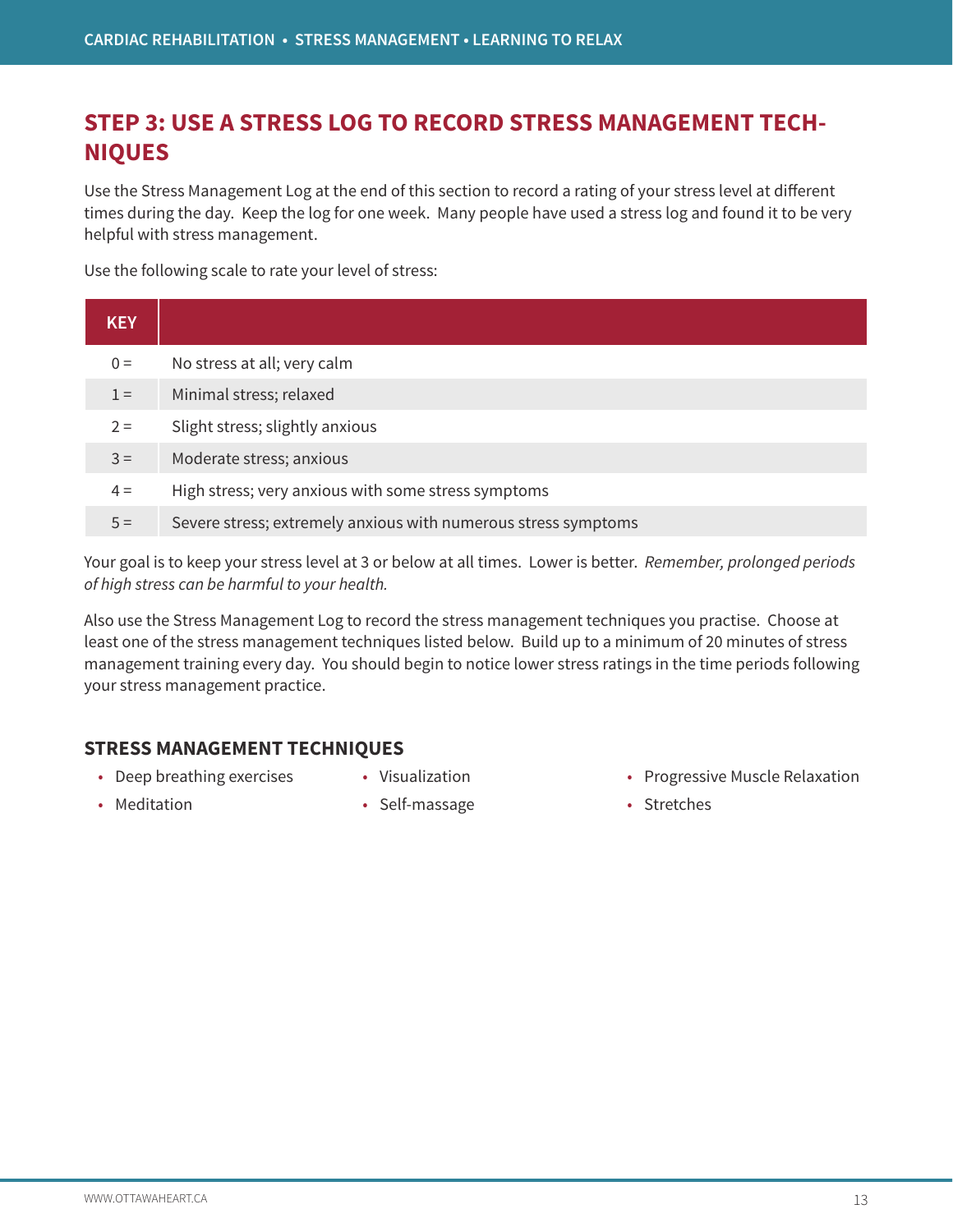# **STRESS MANAGEMENT LOG**

|                | <b>TIME OF DAY</b>                                                                  |                                                                      | <b>STRESS</b>            | <b>STRESS MANAGEMENT TECHNIQUES</b> |                |              |  |
|----------------|-------------------------------------------------------------------------------------|----------------------------------------------------------------------|--------------------------|-------------------------------------|----------------|--------------|--|
|                |                                                                                     |                                                                      | <b>RATING</b><br>$(0-5)$ | <b>WHAT I DID</b>                   | <b>MINUTES</b> | <b>NOTES</b> |  |
|                | U.                                                                                  | <b>When you wake up:</b><br>Did you have a restful sleep?            |                          |                                     |                |              |  |
|                |                                                                                     | <b>Before lunch:</b><br>How stressful was the morning?               |                          |                                     |                |              |  |
|                |                                                                                     | <b>After work/Before dinner:</b><br>How stressful was the afternoon? |                          |                                     |                |              |  |
| <b>MONDAY</b>  |                                                                                     | <b>Before bedtime:</b><br>How stressful was the evening?             |                          |                                     |                |              |  |
|                | $\left(\begin{smallmatrix} \cdot & \cdot \\ \cdot & \cdot \end{smallmatrix}\right)$ | Did you have a restful sleep?                                        |                          |                                     |                |              |  |
|                |                                                                                     | How stressful was the morning?                                       |                          |                                     |                |              |  |
|                | - C                                                                                 | How stressful was the afternoon?                                     |                          |                                     |                |              |  |
| <b>TUESDAY</b> |                                                                                     | How stressful was the evening?                                       |                          |                                     |                |              |  |
|                | 65                                                                                  | Did you have a restful sleep?                                        |                          |                                     |                |              |  |
|                |                                                                                     | How stressful was the morning?                                       |                          |                                     |                |              |  |
| WEDNESDAY      | $(\cdot)$                                                                           | How stressful was the afternoon?                                     |                          |                                     |                |              |  |
|                | $(\text{--})$                                                                       | How stressful was the evening?                                       |                          |                                     |                |              |  |
|                |                                                                                     | Did you have a restful sleep?                                        |                          |                                     |                |              |  |
|                |                                                                                     | How stressful was the morning?                                       |                          |                                     |                |              |  |
| THURSDAY       | $\Box$                                                                              | How stressful was the afternoon?                                     |                          |                                     |                |              |  |
|                | $(\text{ } )$                                                                       | How stressful was the evening?                                       |                          |                                     |                |              |  |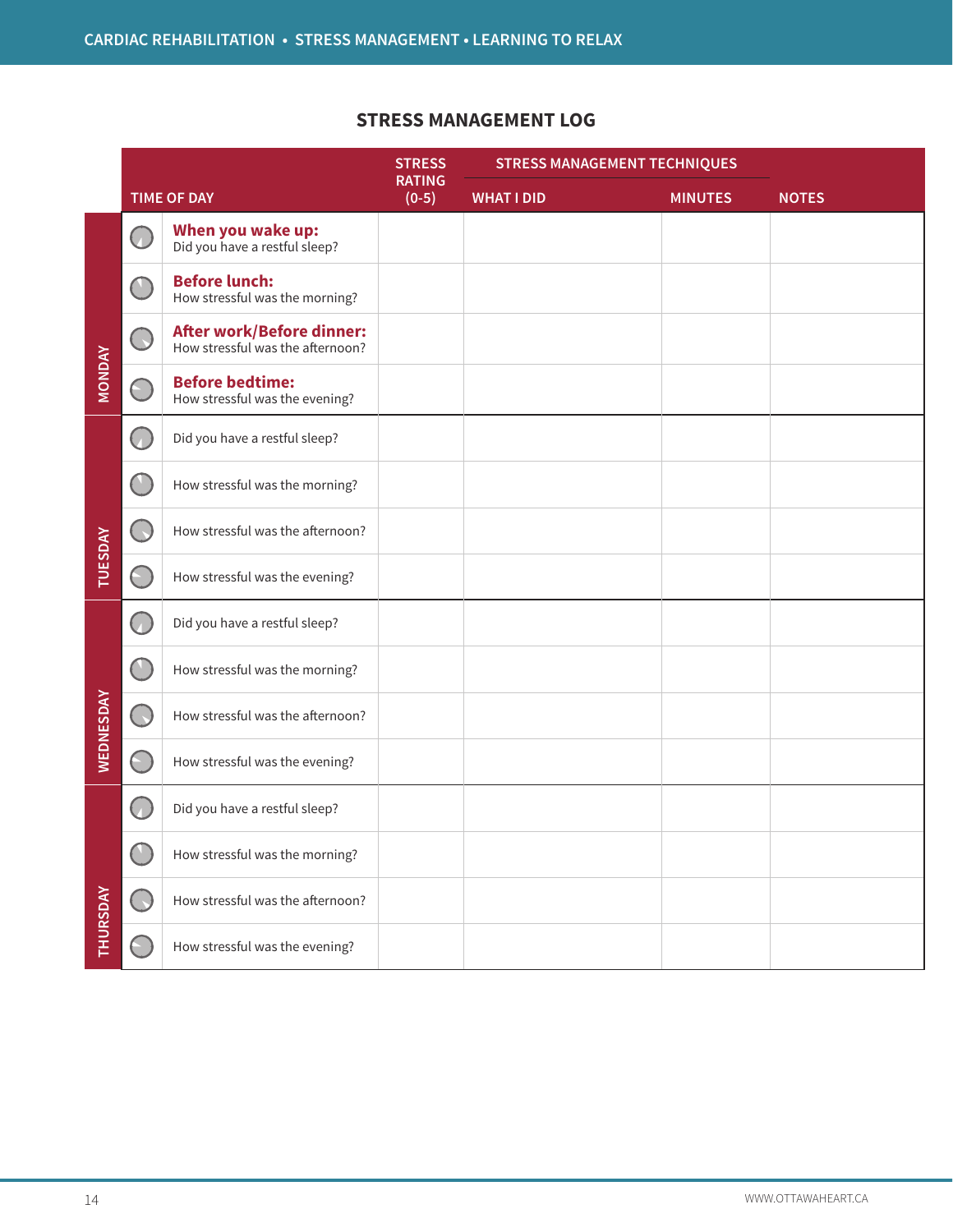|               | <b>TIME OF DAY</b>                                  |                                  | <b>STRESS</b>            | <b>STRESS MANAGEMENT TECHNIQUES</b> |                |              |
|---------------|-----------------------------------------------------|----------------------------------|--------------------------|-------------------------------------|----------------|--------------|
|               |                                                     |                                  | <b>RATING</b><br>$(0-5)$ | <b>WHAT I DID</b>                   | <b>MINUTES</b> | <b>NOTES</b> |
|               | $\left( \begin{array}{c} \cdot \end{array} \right)$ | Did you have a restful sleep?    |                          |                                     |                |              |
|               | æ                                                   | How stressful was the morning?   |                          |                                     |                |              |
|               | O.                                                  | How stressful was the afternoon? |                          |                                     |                |              |
| FRIDAY        | $(\text{ } \cdot \text{)}$                          | How stressful was the evening?   |                          |                                     |                |              |
|               | Œ                                                   | Did you have a restful sleep?    |                          |                                     |                |              |
|               | $(\top)$                                            | How stressful was the morning?   |                          |                                     |                |              |
| SATURDAY      | 0                                                   | How stressful was the afternoon? |                          |                                     |                |              |
|               |                                                     | How stressful was the evening?   |                          |                                     |                |              |
|               | b.                                                  | Did you have a restful sleep?    |                          |                                     |                |              |
|               | $\begin{matrix} \bullet & \bullet \end{matrix}$     | How stressful was the morning?   |                          |                                     |                |              |
|               | $\Box$                                              | How stressful was the afternoon? |                          |                                     |                |              |
| <b>SUNDAY</b> |                                                     | How stressful was the evening?   |                          |                                     |                |              |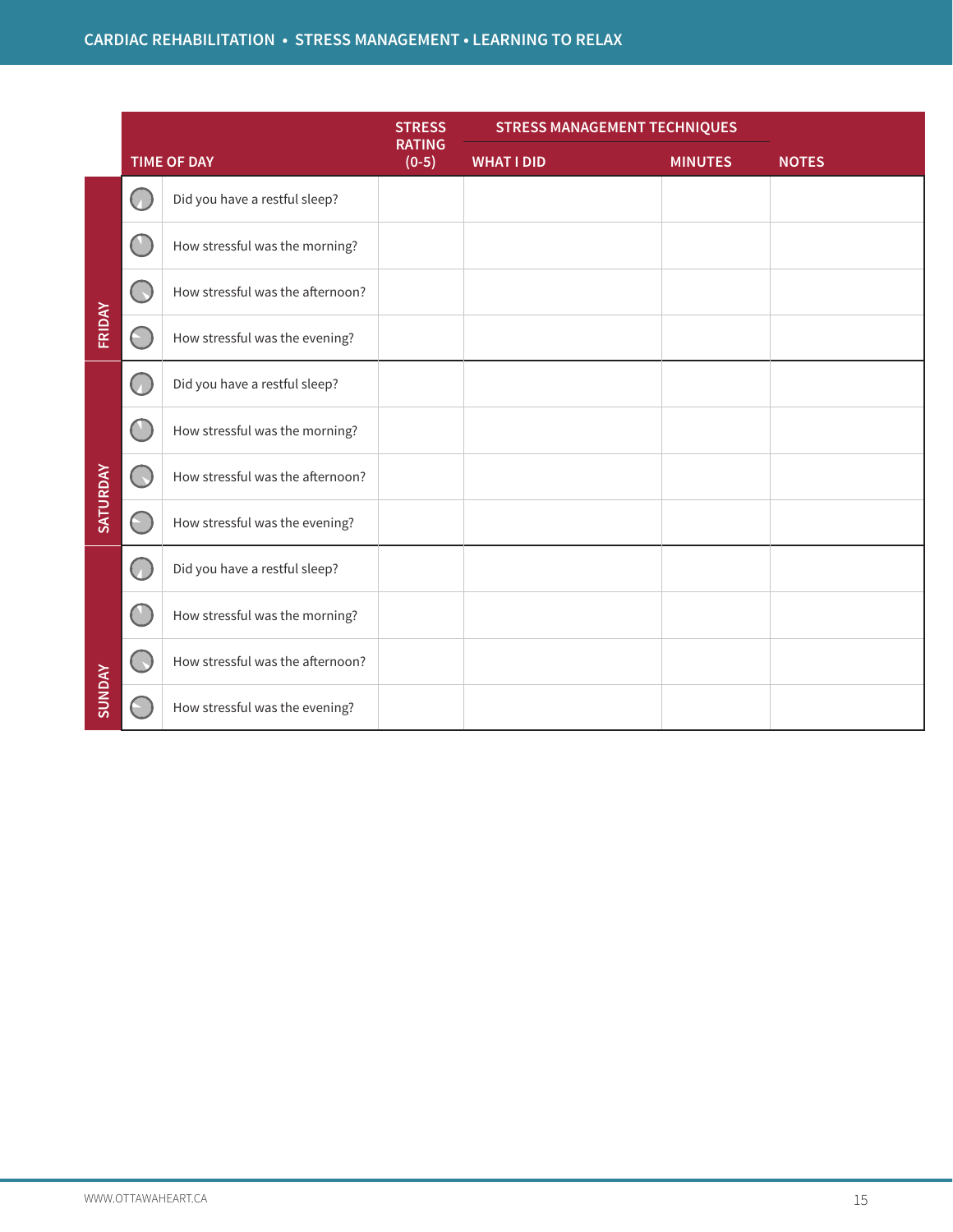# **COPING WITH STRESS**

Most people cope with too much stress by either avoiding the situation or approaching the problem. "Avoiders" wish the problem would go away or try to withdraw from it. "Approachers" may worry and fret, but try to get the situation resolved as soon as possible.

Neither of these styles is right or wrong. There are advantages and disadvantages to each style. Probably a mix of avoiding and approaching stress is best. Choosing a response that is appropriate for the situation is the goal. Knowing how you are likely to respond to stress can help you identify the best ways to relieve and manage stress in your life. In this kit you will:

- **Step 1:** Consider your style of coping with stress
- **Step 2:** Learn appropriate ways to avoid, alter, or adapt in stressful situations
- **Step 3:** Develop a Personal Stress Management Contract

# **STEP 1: CONSIDER YOUR STYLE OF COPING WITH STRESS**

Researchers have found that people usually fall into two basic categories of reaction to stress: Avoiders and Approachers. Both styles can help to reduce stress levels. Which are you? Do you know others who exhibit each style?

| <b>AVOIDERS</b>                                                    | <b>APPROACHERS</b>                                                                                              |
|--------------------------------------------------------------------|-----------------------------------------------------------------------------------------------------------------|
| • Want to get away from it all<br>• Block out stress<br>• Withdraw | • Ask questions to know as much as possible<br>• Worry and fret<br>• Get upset in situations they can't control |
| • Hope it will go away                                             | • Work hard and continue pushing                                                                                |

Below are some advantages and disadvantages of each style. Add in other advantages and disadvantages from your personal experiences.

#### **AVOIDERS**

| <b>ADVANTAGES</b>                                                                                                    | <b>DISADVANTAGES</b>                                                                                                                                                                          |
|----------------------------------------------------------------------------------------------------------------------|-----------------------------------------------------------------------------------------------------------------------------------------------------------------------------------------------|
| • Many situations are resolved on their own.<br>• Avoidance may work well for stressful events<br>of short duration. | • Some stressful situations can't be ignored.<br>• Avoiders are sometimes unprepared to deal<br>with a major crisis.<br>• Avoiders are often unaware of their physical<br>symptoms of stress. |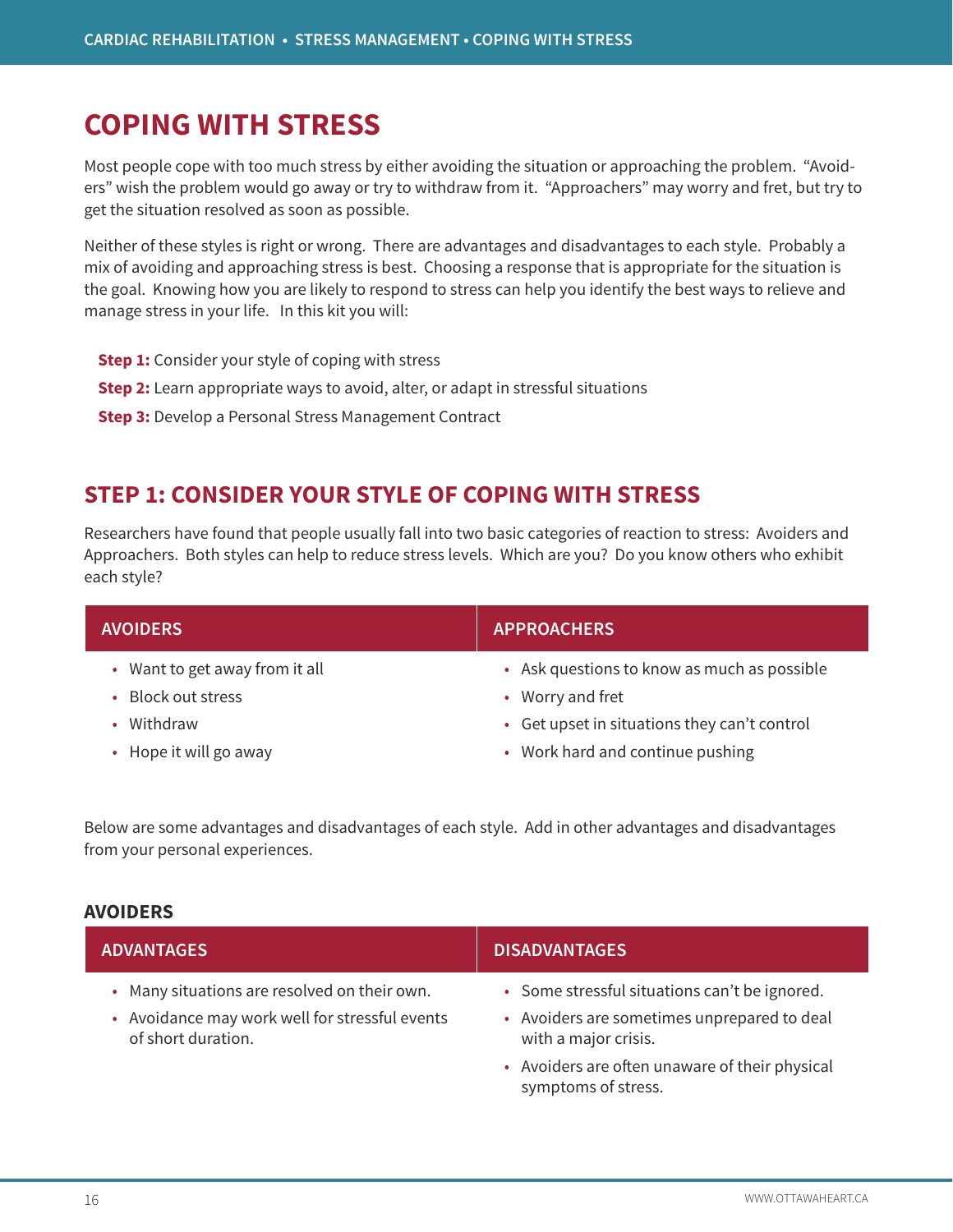#### **APPROACHERS**

| <b>ADVANTAGES</b>                                             | <b>DISADVANTAGES</b>                                                                                                                    |
|---------------------------------------------------------------|-----------------------------------------------------------------------------------------------------------------------------------------|
| • Taking action helps the individual feel in<br>control.      | • Approachers may get upset and angry in<br>difficult situations.                                                                       |
| • Approachers may handle stress better over the<br>long haul. | • The "work hard and continue pushing" style<br>can lead to burn out for the individual and<br>people who live or work with him or her. |
| Approachers are usually aware of their                        |                                                                                                                                         |

### **STRESS MANAGEMENT TIPS FOR:**

physical symptoms of stress.

| <b>AVOIDERS</b>                                                                                                | <b>APPROACHERS</b>                                                                                                                |
|----------------------------------------------------------------------------------------------------------------|-----------------------------------------------------------------------------------------------------------------------------------|
| • Meditation, reading, hobbies, taking a long<br>walk or a hot bath are effective stress relievers<br>for you. | • Participate in exercise that requires<br>concentration, such as tennis, rather than<br>walking or swimming, which allows you to |
| • Learn to recognize your body's physical                                                                      | replay your worries.                                                                                                              |
| reaction to stress.                                                                                            | • Use problem-solving techniques that help you                                                                                    |
| • Seek special help - counseling or a support<br>group - during times of major crisis.                         | control your thoughts.                                                                                                            |

# **STEP 2: LEARN APPROPRIATE WAYS TO AVOID, ALTER, OR ADAPT IN STRESSFUL SITUATIONS**

In any stressful situation, there are three alternative courses of action: Avoid, Alter, or Adapt. A goal of stress management is to use an action that is appropriate for the situation.

### **AVOID**

Not all the stresses in life can be avoided, but you should recognize your options and do what you can to avoid needless stress. You may be able to decrease how often you must deal with many stress-producing situations.

#### **Can you:**

- Avoid noisy places?
- Avoid hot or cold temperatures?
- Avoid unnecessary changes (make a decision and stick with it)?
- Avoid someone who constantly aggravates you?
- Leave for work or home earlier to avoid traffic?
- Walk away from a stressful situation (and come back with a clear mind)?
- Avoid discussing a particular topic?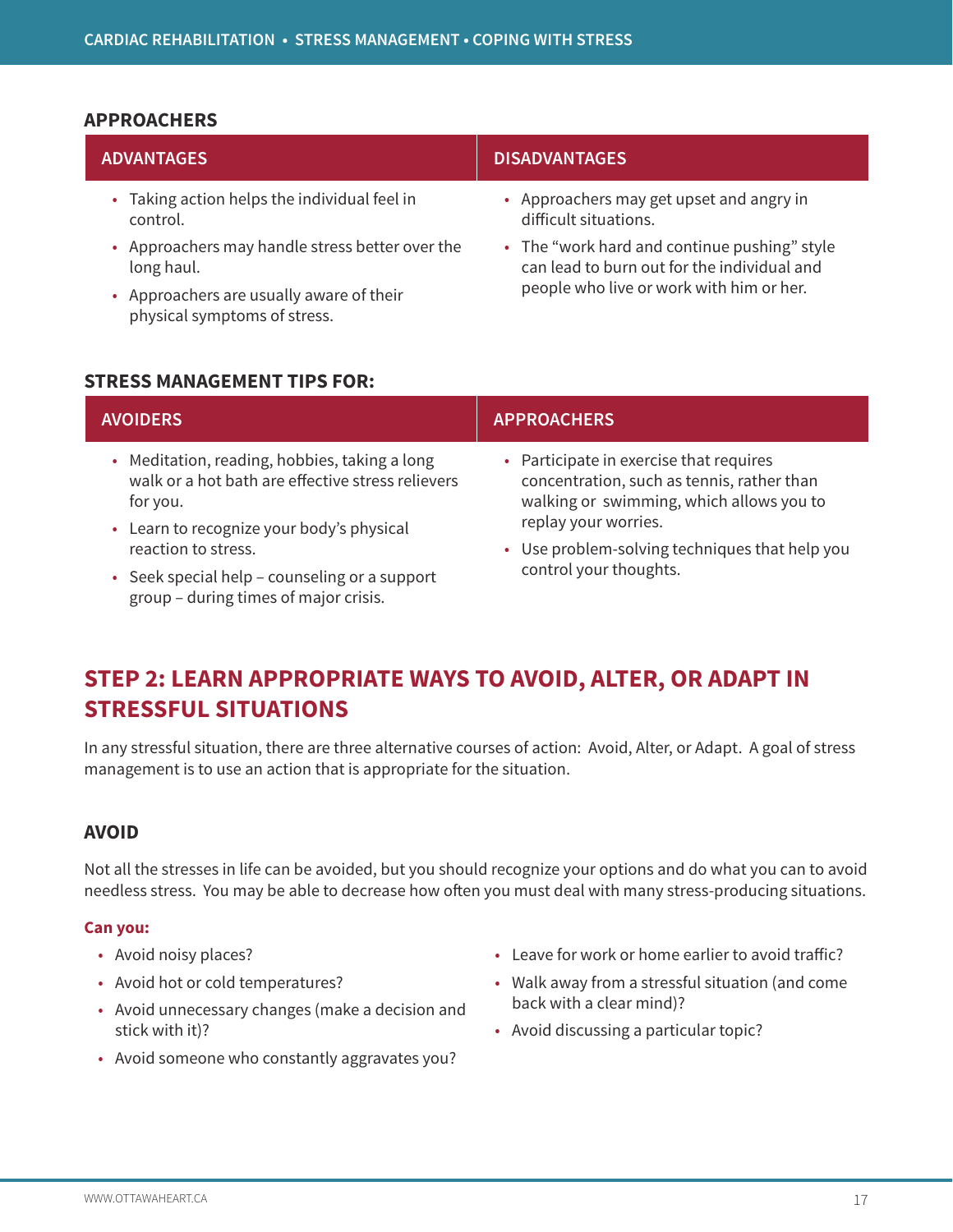| List at least one stressor in your life you could avoid.  |
|-----------------------------------------------------------|
|                                                           |
| 2.                                                        |
| 3.                                                        |
| List at least one stressor in your life you cannot avoid. |
|                                                           |
| 2.                                                        |
| 3.                                                        |

# **ALTER**

If you can't avoid a stressful situation, maybe you can alter or change it in some way to create a more positive outcome. Altering a situation will require advance planning. Try to anticipate stress in advance and be prepared with your solution.

#### **Can you:**

- Wear earplugs or headphones to block noise?
- Dress appropriately to deal with extreme temperatures?
- Alter your route to avoid traffic?
- Alter your goals to be more realistic?
- Set up a schedule to manage time better?
- Ask someone to change their behavior or action?
- Delegate authority and responsibility to others when possible?
- Learn to say "no"?
- Match the task to the time available to complete it?
- Be sure you get accurate information?
- List priorities?
- Break down tasks into smaller steps?
- Plan something interesting to do?
- Establish routines?
- Develop trusting relationships?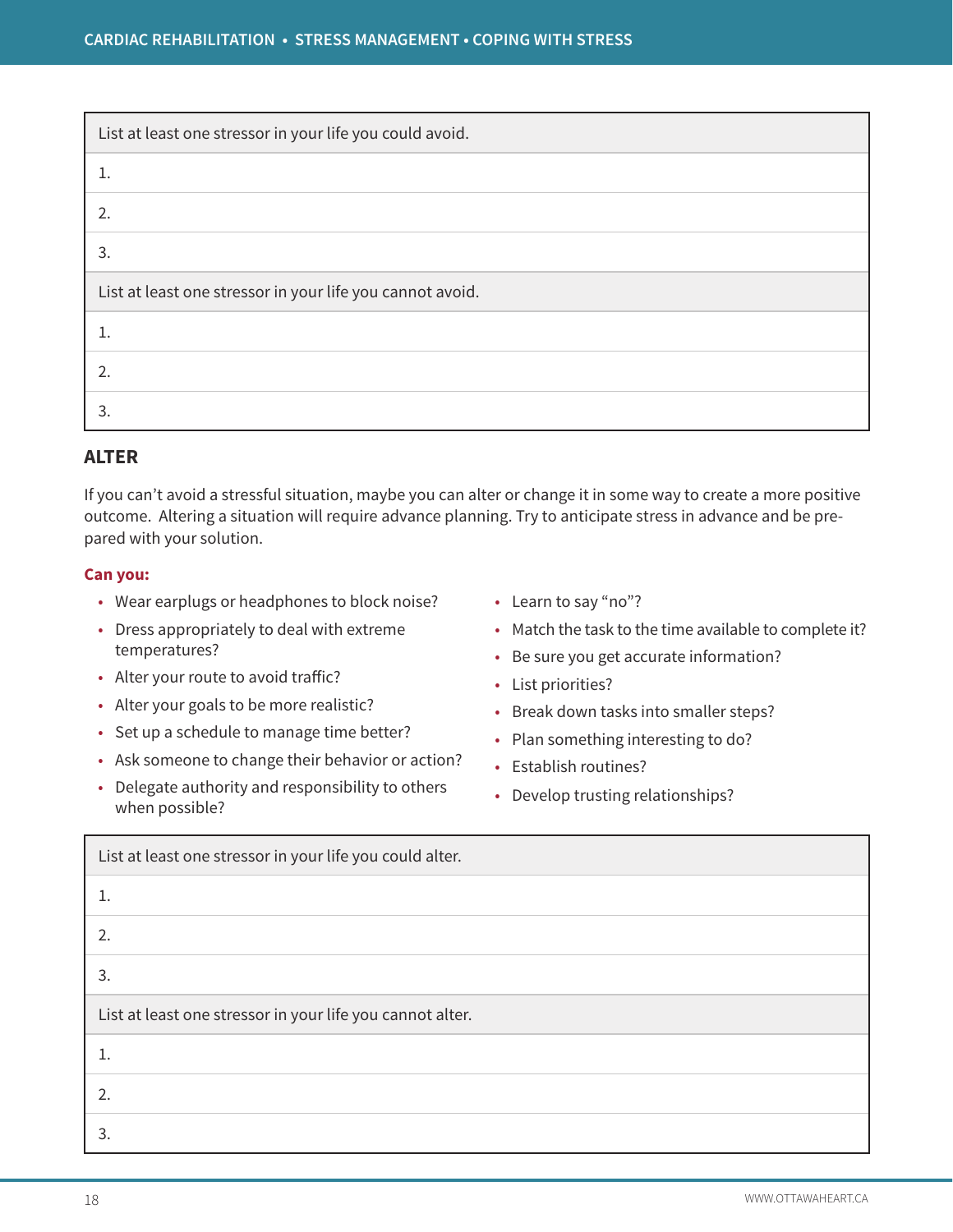### **ADAPT**

If you can't avoid or alter the situation, then you may need to adapt how you think, feel, or act. The change may need to come from within you. Adapting to stressful situations and learning to deal with them as best you can may be a better response than making significant changes in your life.

#### **Can you change your thinking?**

- Forgive a mistake
- Apologize for a mistake
- Talk to yourself ("I can remain calm")
- Be less competitive with yourself and others
- Think of stress as an opportunity or challenge
- Think of the positive things in your life

#### **Can you change your feelings?**

- Practice relaxation techniques
- Use visualization to create a positive outcome
- Exercise to reduce stress

### **Can you change your actions?**

- Seek information
- Count to 10
- Use the stress management skills you have learned
- Learn new skills to reduce stress
- Consider if it is worth the worry (Is this worth getting upset over?)
- Consider if it will be important in the future (How important will this be in a year, five
- years?)
- Look at the "big picture"
- Be less of a perfectionist
- Laugh or sing
- Share your feelings openly
- Slow down and do one thing at a time
- Talk to someone you trust about your problem
- Work on a hobby
- Don't make matters worse by smoking, drinking too much, or overeating

| List at least one stressor in your life that you can adapt to. |
|----------------------------------------------------------------|
|                                                                |
|                                                                |
|                                                                |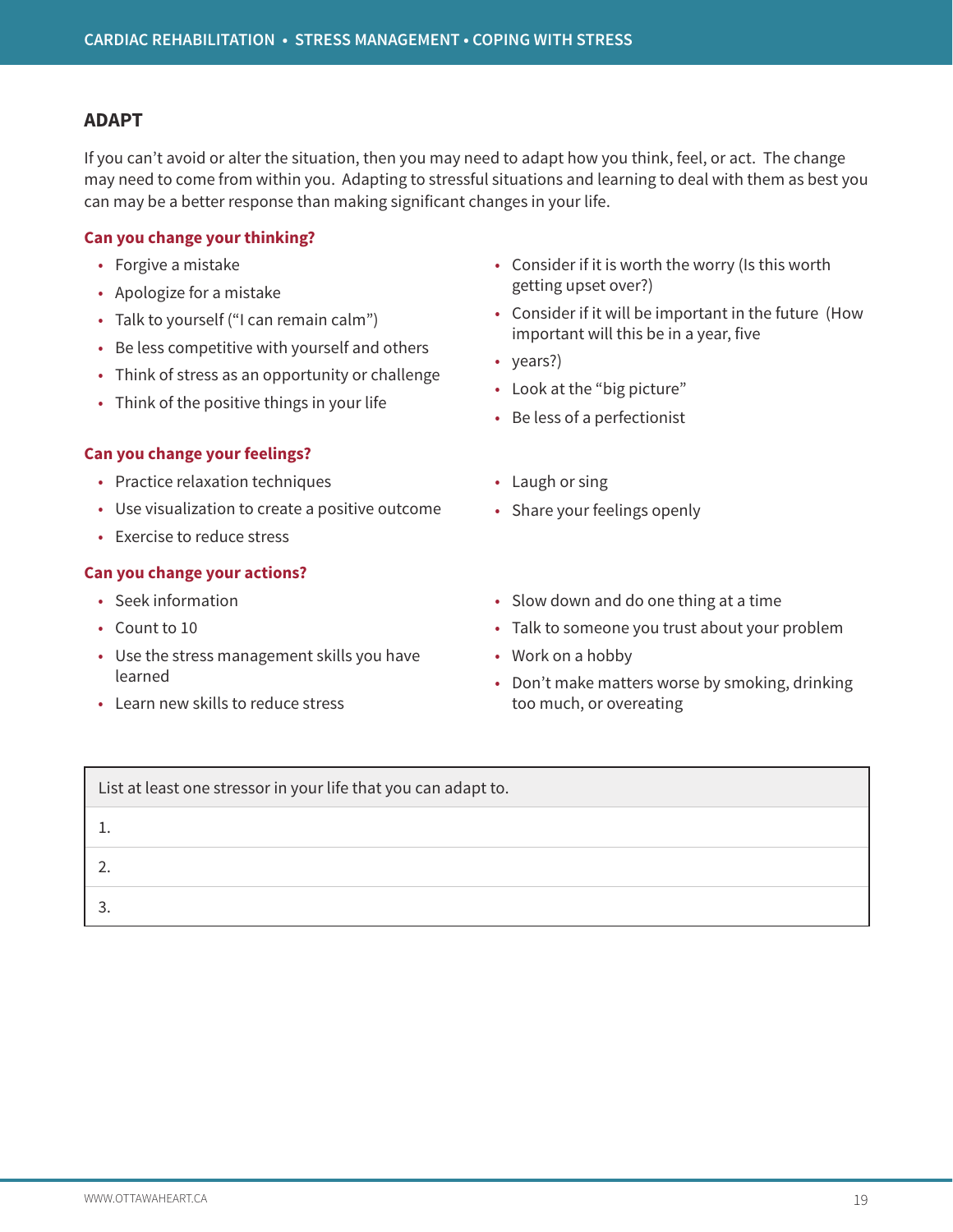# **STEP 3: DEVELOP A PERSONAL STRESS MANAGEMENT CONTRACT**

You have learned how you typically respond to stress, as well as new ways to deal with stress. If there is a stressor in your life that you would like to try to cope with more effectively, this Personal Stress Management Contract can be helpful to you.

A personal contract is an effective tool for making changes in your life. A contract has these features:

- **It's a written document.** You make a commitment to yourself to fulfill the contract by a certain date.
- **The goal or purpose of the contract is very specific.** You will know if you have achieved your stated goal to your satisfaction.
- **There is a reward specified in advance.** The reward should be something significant that will motivate you to work toward your goal.
- **Another person is involved in the contract.** You should ask someone for their support and signature.

### **PERSONAL STRESS MANAGEMENT CONTRACT**

| My Stressor:                                                   |                                                    |                       |
|----------------------------------------------------------------|----------------------------------------------------|-----------------------|
|                                                                |                                                    |                       |
| Goal by:                                                       |                                                    |                       |
|                                                                |                                                    |                       |
| (date)                                                         |                                                    |                       |
| ١,                                                             | will avoid / alter / adapt my stressor as follows: |                       |
| (your name)                                                    | (circle one)                                       |                       |
| How I know that I have achieved my goal:                       |                                                    |                       |
|                                                                |                                                    |                       |
|                                                                |                                                    |                       |
| When I have achieved my goal, I will reward myself as follows: |                                                    |                       |
|                                                                |                                                    |                       |
|                                                                |                                                    |                       |
| The type of support I need from others is:                     |                                                    |                       |
|                                                                |                                                    |                       |
|                                                                |                                                    |                       |
| I will involve:                                                |                                                    | in my plan.           |
|                                                                | (who)                                              |                       |
| Your Signature:                                                |                                                    | Signature of Witness: |
|                                                                |                                                    |                       |
|                                                                |                                                    |                       |
|                                                                |                                                    |                       |
| (date)                                                         |                                                    | (date)                |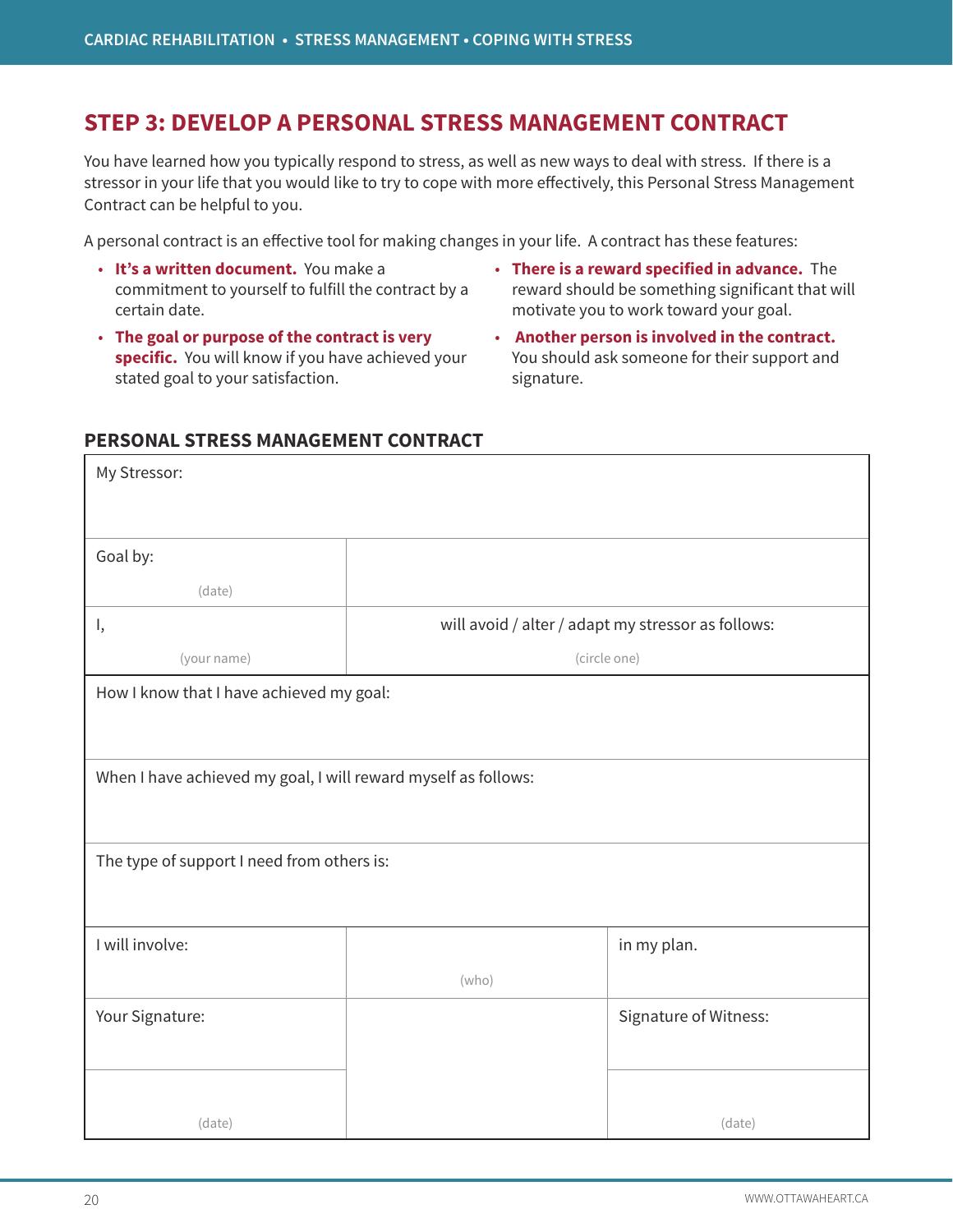# **USING EXERCISE TO MANAGE STRESS**

Through the Heart Institute Prevention and Rehabilitation Centre (HIPRC) you have learned about the many ways exercise can benefit your physical health. Exercise can also benefit your psychological or emotional health. It is one of the best treatments for managing and preventing stress. Exercise has even been called nature's own tranquilizer because of the calming effect it has on the body. In this kit you will:

- **Step 1:** Understand the role of exercise in the stress response
- **Step 2:** Identify ways exercise prevents stress

# **STEP 1: UNDERSTAND THE ROLE OF EXERCISE IN THE STRESS RESPONSE**

When you are faced with a demand or challenge ("stressor"), changes occur in your body to prepare you for physical activity ("fight, flight, freeze"). Chemicals and hormones are released to provide the quick surge of strength needed to take action. In primitive humans, this response helped them to fight or flee from danger and was the key to their survival.

Fortunately, your response to stressors is not likely to require that you fight, flee or freeze as your body has prepared you to do. But the unused chemicals and hormones that remain in your body become harmful by-products of the stress response. Left unchecked, these products can produce a variety of negative physical, emotional and behavioral symptoms.

Physical activity or exercise, however, can reduce the effect of the harmful by-products by using them as nature intended – for increased activity. Since the stress response is intended to result in physical activity, the natural thing to do is move! Exercising is the most logical and beneficial response to a stressful situation. Exercise reduces the duration and the intensity of the stress response and helps the body return to a relaxed and balanced state.

# **EXERCISE TIPS FOR STRESS MANAGEMENT**

- Consider exercising at the end of the day to rid the body of stress by-products that have built up over the course of the day.
- If appropriate, go for a walk to take a break from problems. It helps to put problems into perspective so they can be handled with a clear mind.
- After sitting for a long period of time at a tedious task, do a few stretches to relax the muscles in the face, neck and shoulders.
- Avoid competitive physical activities for stress management purposes. You might be too aggressive.
- When using physical activity as a stress management tool, be aware of how the activity affects the body and be careful not to over exert.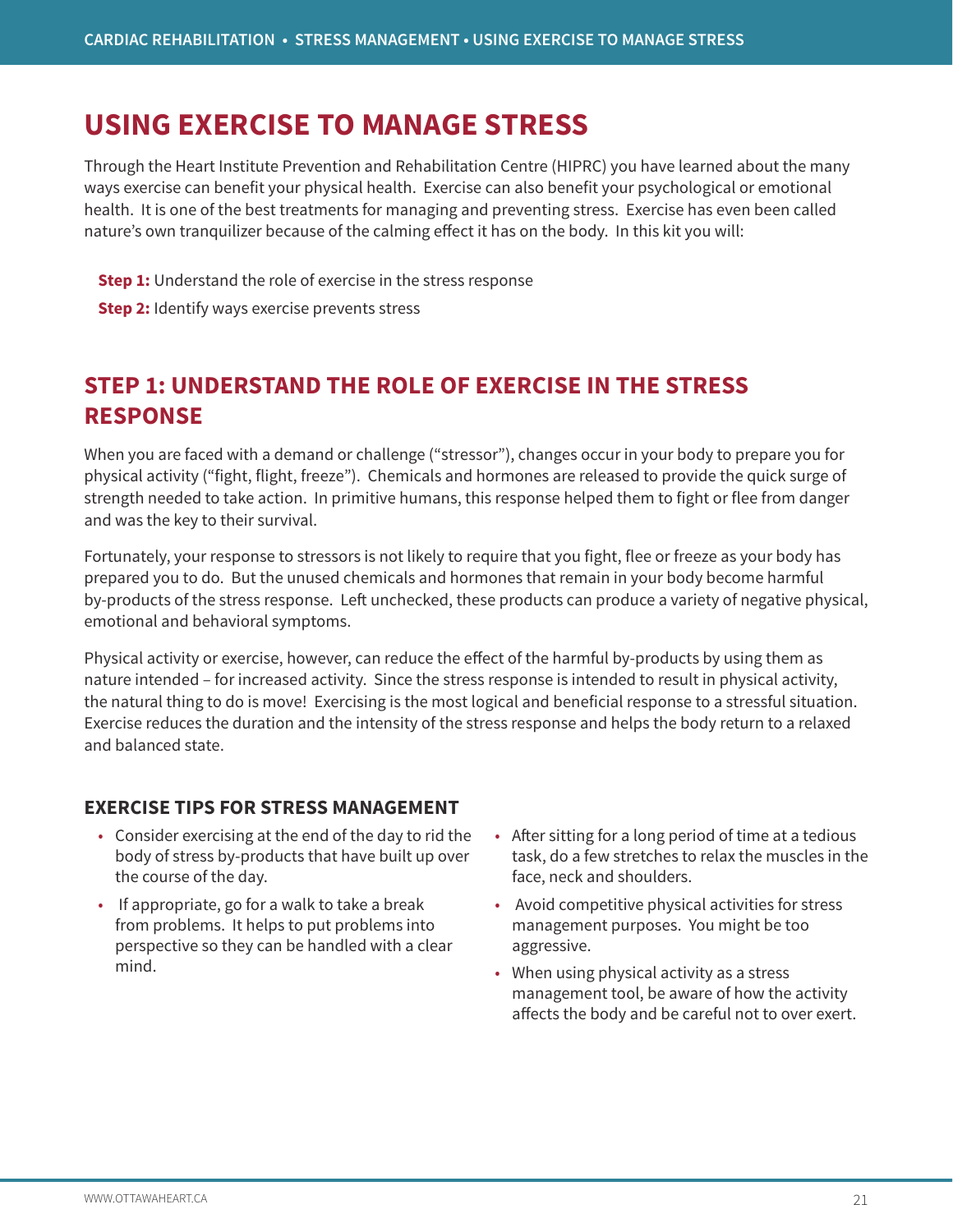# **STEP 2: IDENTIFY WAYS EXERCISE PREVENTS STRESS**

You probably know someone who has to deal with a lot of stressful situations, but seems to handle it very well. We might say that person is "stress hardy." Exercise is one of the best ways to protect yourself against the effects of stress and make your body stress hardy.

- Aerobic activities make the vital organs of the body, such as the heart, lungs, and circulatory system, stronger and better able to function properly when exposed to stress.
- After a vigorous workout (swimming, brisk walking, dancing, biking, jogging), the muscles are tired of tensing. When your muscles are relaxed, you feel relaxed.
- After exercise, the headache you had may go away due to relaxed shoulder and neck muscles.
- Physical activity makes you feel more energetic.
- You sleep better after an exercise session.

In recent years, scientists have discovered that strong, natural pain killers, called endorphins, are released during exercise and may remain in the bloodstream for hours. This discovery, in part, explains the tranquil, relaxed feeling of well-being that so many regular exercisers enjoy. It's been called a "runner's high," and you can feel it too by following the recommendations outlined in your HIPRC Exercise Plan.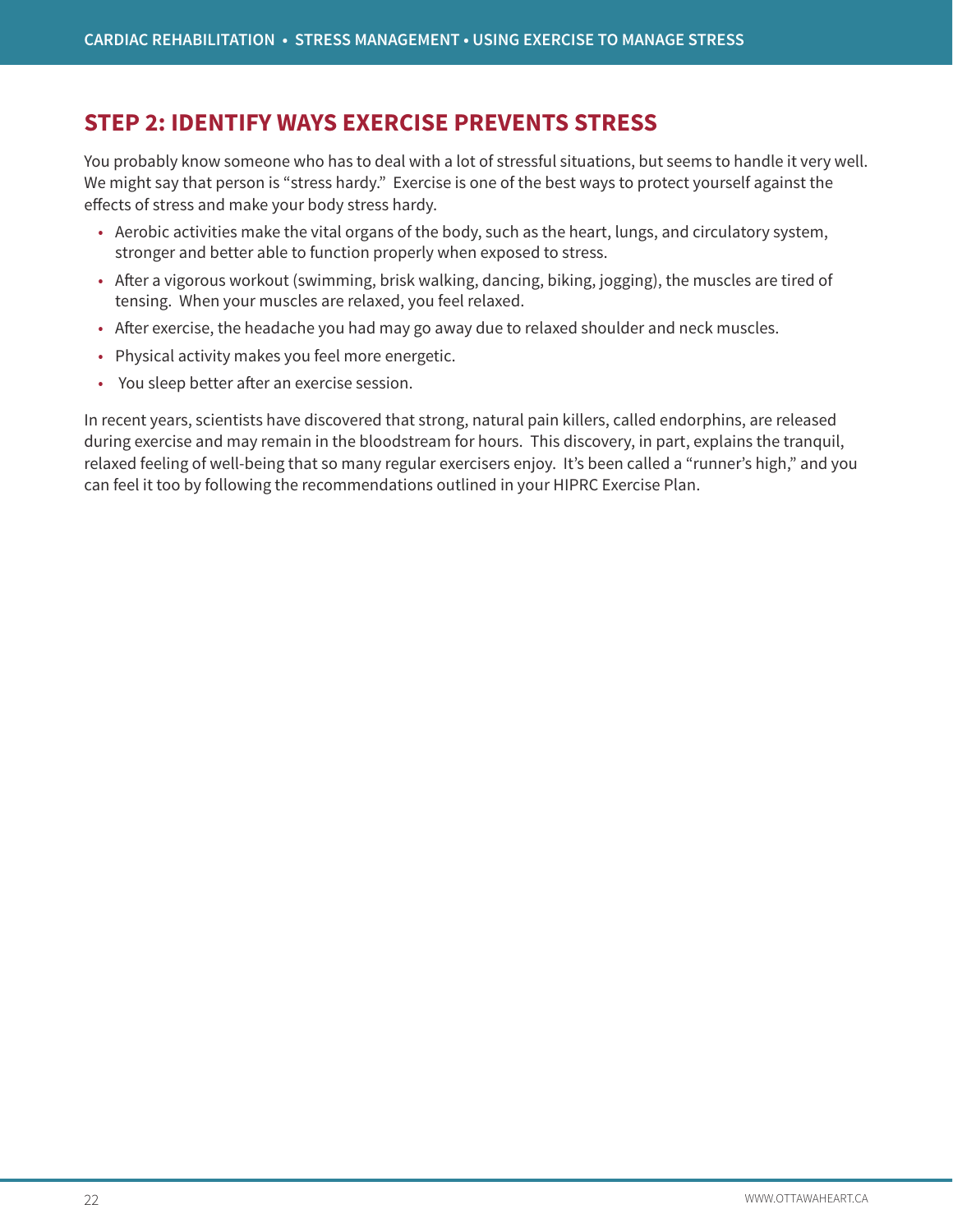# **THINKING DIFFERENTLY**

Most people who suffer from stress believe they have no control over the events in their lives. You may or may not have control over specific events, but you can learn to have control over your thoughts, which, in turn, affect your feelings and behaviours.

Learning to feel more in control of your thoughts is an important stress management technique. By learning to analyze your thoughts, you can challenge irrational thoughts and substitute accurate, rational thoughts in their place.

The rewards of rational thinking are numerous. You will experience a greater feeling of well-being and wholeness and feel freer to act in a self-enhancing way. Self-enhancing attitudes and actions are associated with a positive self-image, esteem, motivation, discipline, and goal attainment. In this kit you will:

- **Step 1:** Understand the relationships between thoughts, feelings, and behaviours
- **Step 2:** Know the difference between rational and irrational thinking
- **Step 3:** Analyze your inner dialogues
- **Step 4: Feeling good about yourself**

# **STEP 1: UNDERSTAND THE RELATIONSHIPS BETWEEN THOUGHTS, FEEL-INGS AND BEHAVIOURS**

Why do you feel and act the way you do? How much control do you have over the way you feel and act?

Things happen to cause you to feel and act the way you do. Because this connection between what happened and how you feel and act is made instantly, you may believe you have no control over your feelings and behaviours.

See the example below. You feel disappointed and depressed when you add up your minutes of exercise and realize that you did not exercise 240 minutes each week as you had planned. You decide it is okay to take the weekend off and not exercise at all.

| <b>ACTIVATING EVENT</b>                | <b>YOUR FEELINGS AND BEHAVIOURS</b>                 |
|----------------------------------------|-----------------------------------------------------|
| Exercise less than goal of 240 minutes | • Feelings: Disappointed and sad                    |
|                                        | • Behaviours: Take the weekend off; not<br>exercise |

In reality, something else happens between the event and your feelings and behaviours – you think. You think about the situation, yourself, other people, and many other things. While you're thinking, you carry on a conversation with yourself. These conversations, called "inner dialogues," are going on in your mind all the time. Most of the time you aren't even aware of your thoughts or your inner dialogues. But, these inner dialogues are important and can significantly influence *how you feel* and *what you do* in a specific situation.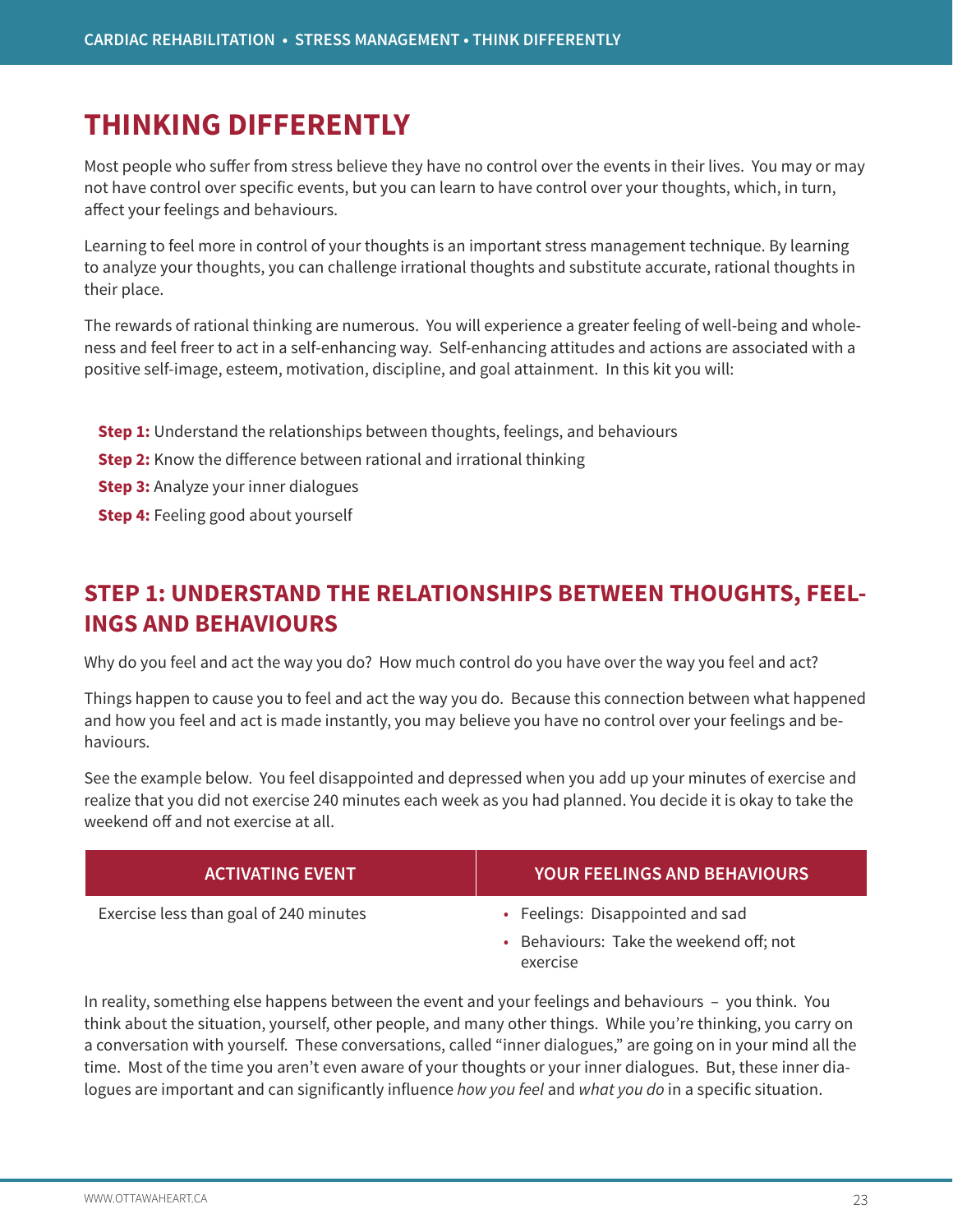Dr. Albert Ellis, a world-renowned psychologist, developed a model to explain the relationships between outside events and our feelings and behaviours. It's called the A-B-C Model.



At Point B you have a choice to think rationally or irrationally.

- **Rational thinking** is accurate, realistic, logical, reasonable, and self-enhancing. Thinking rationally doesn't mean you reject negative thoughts or simply think positively. It looks for what is accurate and accepts it as accurate. Rational thinking can help you deal with stress, anger, and to resolve conflicts. Rational thinking encourages feelings and behaviours that lead to improvements.
- **Irrational thoughts** are inaccurate, unrealistic, illogical and self-defeating. Irrational thoughts can lead to stress and anxiety, sadness, anger, and conflict with others. Irrational thoughts can prevent you from attaining your personal goals. Most people think irrationally at least some of the time.

In this example, not exercising all weekend is the unfortunate outcome of several negative, irrational thoughts.

| A                       | в                                                                                                                                                                                                                                          |                                                                                   |
|-------------------------|--------------------------------------------------------------------------------------------------------------------------------------------------------------------------------------------------------------------------------------------|-----------------------------------------------------------------------------------|
| <b>ACTIVATING EVENT</b> | <b>YOUR THOUGHTS</b>                                                                                                                                                                                                                       | <b>YOUR FEELINGS AND</b><br><b>BEHAVIOURS</b>                                     |
|                         | "What's the use. I tried to exer-<br>cise and didn't do enough. This<br>program will Never work. I've<br>always been a couch potato. I'll<br>never be able to exercise 240 min-<br>utes a week. I'm terrible. I might<br>as well give up." | • Feel ashamed, disappointed<br>and sad.<br>• Stop exercising for the<br>weekend. |

In Step 3 of this kit, you will learn how to challenge inaccurate, irrational thoughts, restate them as rational thoughts, and produce positive feelings and behaviours.

# **STEP 2: KNOW THE DIFFERENCE BETWEEN RATIONAL AND IRRATIONAL THINKING**

Most people think irrationally at least some of the time. An important stress management goal is to learn to think rationally most of the time. Dr. Albert Ellis has identified 12 basic irrational ideas that may underlie your thoughts in a given situation. The first four are the most important and most common. It will be helpful for you to learn to recognize these ideas because you are likely to be thinking one or more of them when you feel upset or stressed.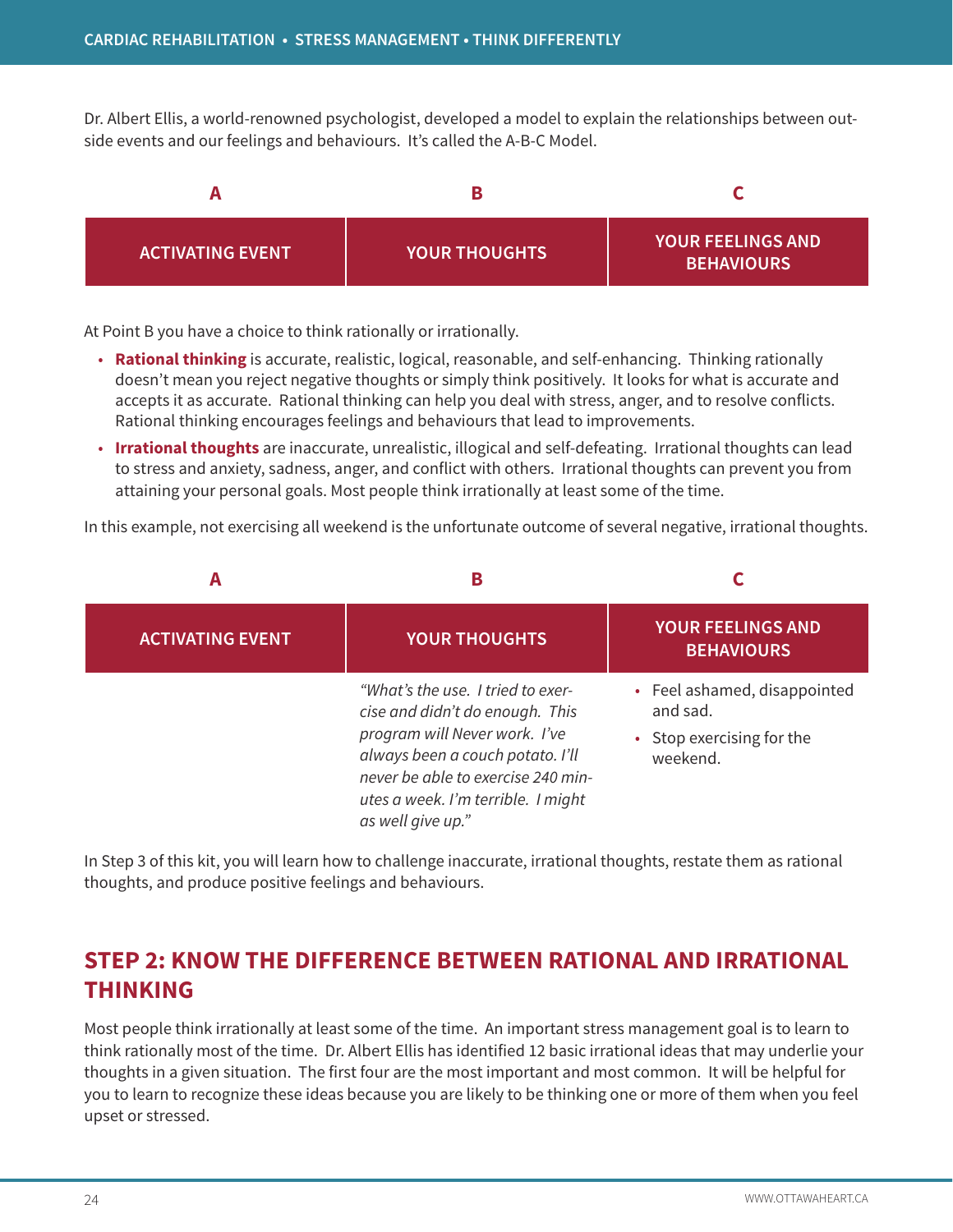### **IRRATIONAL IDEAS**

- 4. **Approval:** You feel you must have sincere love and 10. **Misery:** Emotional misery comes from other approval almost all the time from all the people you find significant.
- 5. **Perfectionism:** You must prove yourself thoroughly competent, adequate and achieving, or you must at least have real competence or talent at something important to be worthwhile.
- 6. **Demanding:** You view life as awful, terrible, not go the way you would like them to go.
- 7. **Blaming:** You consider people who harm you or commit misdeeds against you as generally bad or wicked individuals, and you should severely blame, damn, and punish them for their actions.
- 8. **Borrowing Future Trouble:** If something seems dangerous or fearsome, you must become terribly occupied and upset about it.
- 9. **Perfect Solution:** People should behave better and things should turn out better than they do, and you have to view it as awful and horrible if you do not quickly find good solutions to life's hassles.
- people or things, and you have little ability to control your feelings or rid yourself of depression and hostility.
- 11. **Irresponsibility:** You find it easier to avoid facing many of life's difficulties and self-responsibilities than to undertake more rewarding forms of selfdiscipline.
- horrible, or catastrophic when people or things do 12. **Ancient History:** Your past remains all-important and because something once strongly influenced your life, it has to keep determining your feelings and behaviours today.
	- 13. **Inertia:** You can achieve happiness by inaction or by passively "enjoying yourself."
	- 14. **Dependency:** You must have some person or persons you can depend on at all times to survive.
	- 15. **Shame:** Because you did one embarrassing or devastating thing, you are bad and always will be bad.

# **OVERCOMING PERFECTIONISM**

If you are a perfectionist, you are setting yourself up for failure and disappointment. If your goal is perfection, you are guaranteed to be a loser at whatever you do, no matter how hard you try.

It is hard to let go of perfectionism because it can be habit forming. Giving up on perfectionism *doesn't mean*  you have to:

- stop working hard
- quit doing your best
- refuse to see or act upon your mistakes
- compromise your high standards
- give up overly ambitious goals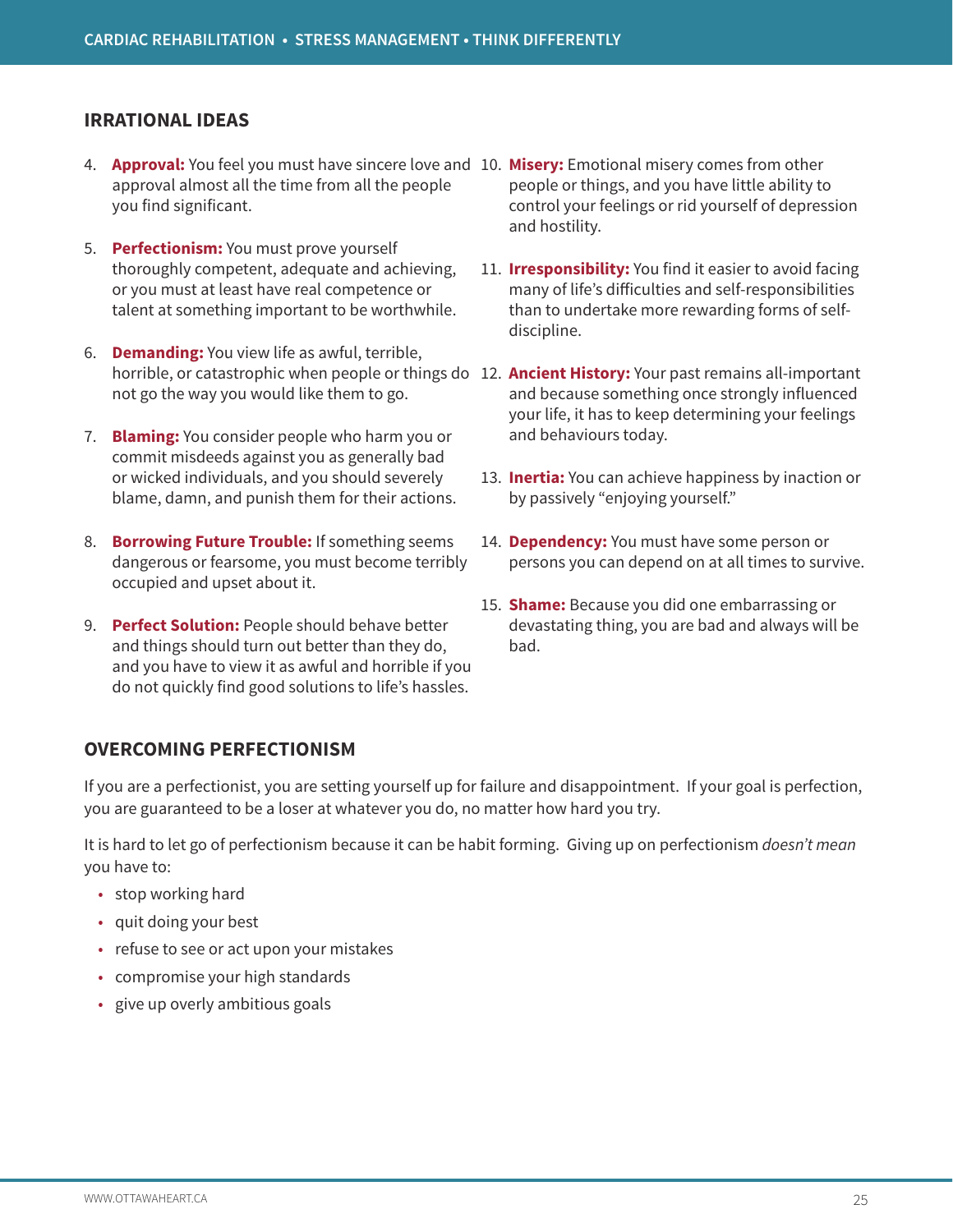#### **These techniques can help you overcome perfectionism:**

- Realize that it's not to your advantage to be a perfectionist. Weigh the "pros" and "cons" of perfectionism.
- Break the connection between perfection and satisfaction. You don't have to perform perfectly to receive a great deal of satisfaction, and, performing exceptionally well won't necessarily make you happy.
- Study your environment to see if a model of perfection ever really fits reality. You will usually find some way that everything could be improved.
- Attempt to discover the fear that drives you to "perfectionism." Ask yourself, "If this were true, why would it be a problem for me?" Deal with your fears.
- Focus on the processes rather than the outcomes as the basis for evaluating things. For example, focus on following your food plan and following your exercise plan, rather than how much weight you lose.
- Set time limits on your activities. Quit at a set time whether you have finished or not, and go to the next activity or project. Remember there is a point of diminishing returns. You will improve your satisfaction and productivity.
- Learn to feel comfortable making minor mistakes and learn from them. Don't be afraid to take risks that don't put you or others in danger. You will grow from the experience.
- Count the things you do right rather than highlight things you haven't done. Focus more on the positives in your life and you will feel better about yourself.
- Share your feelings with others in situations where you feel nervous or inadequate.
- Don't try to cover up your mistakes. You don't have to feel shame or embarrassment if you make a mistake.
- Set realistic goals and expectations.
- Make happy memories of pleasurable situations that were not perfect.

# **STEP 3: ANALYZE YOUR INNER DIALOGUES**

Learning to think differently takes practice and effort. It requires that you become aware of your inner dialogues – the thoughts that go through your mind in a given situation.

# **BEING AWARE OF INNER DIALOGUES**

Recalling specific inner dialogues is not always easy because the thinking occurs so quickly and automatically. If you have difficulty recalling your inner dialogues, try this:

- Recall how you were feeling (sad, glad, mad, scared). Say "I felt \_\_\_\_\_\_\_\_\_\_" and insert a feeling word.
- Then say "I felt \_\_\_\_\_\_\_\_\_\_\_\_\_\_\_ because I thought that \_\_ \_\_\_\_\_\_\_\_\_\_\_\_\_." For example, "I felt disappointed because I thought about how many times I had tried to stop smoking and failed. This seemed to be proof that I was destined to be a smoker."

# **ANALYZING THE ACCURACY OF THOUGHTS**

These questions will help you determine if your thoughts are accurate or inaccurate. Be prepared to accept the thoughts that are accurate, even if they are unpleasant, and put them in perspective so you can deal with them.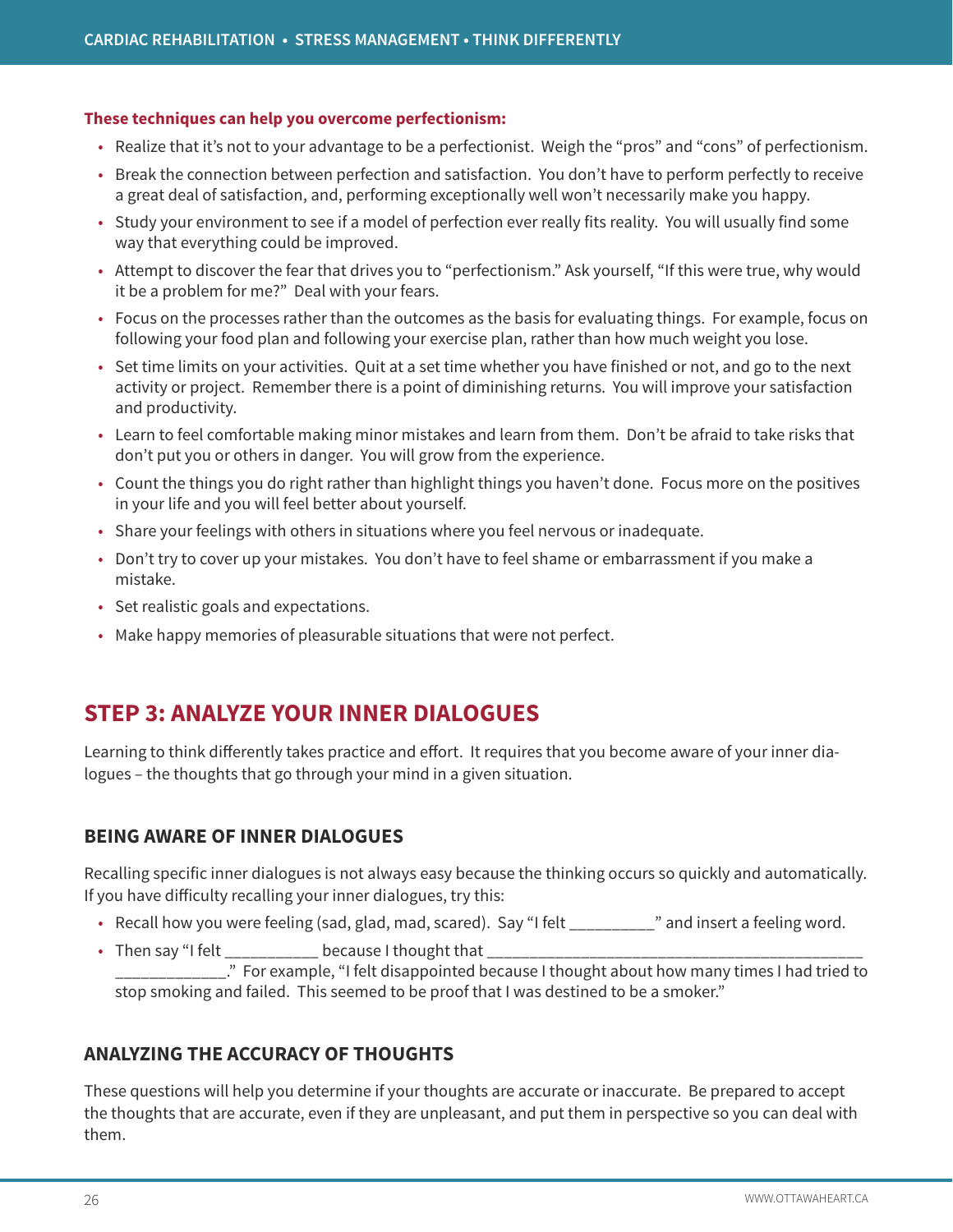#### **Ask yourself:**

- What is actually true about the situation?
- What facts may you be forgetting or ignoring?
- What is not true? Look for "must," "should," "need to," and exaggerations?
- How might you be exaggerating your thoughts and feelings by catastrophizing and thinking that there are no other options?
- What's the worst thing that could happen? How likely is that to happen? How awful is that worse thing?
- What is probable or likely to happen?

### **CHALLENGING INACCURATE THOUGHTS**

When you find that you are thinking inaccurate, irrational thoughts, you need to challenge them and replace them with more accurate, rational statements. When you do, you are more likely to be in control of your thoughts, feelings, and behaviours, and experience fewer symptoms of stress.

#### **Ask yourself:**

- What specific thoughts do you need to reduce and cope with the feelings you are having?
- How do you want to feel and act in this situation?
- What thoughts do you need in order to feel and behave the way you want?
- What can you say to yourself to keep from punishing yourself if you're not handling the situation as well as you'd like?

# **AN EXAMPLE**

Review the thoughts from the example in *Step 1: "What's the use. I tried to follow the tips to quit smoking and yet I am still smoking. This program will never work. I've always been a smoker, I'll never be able to quit. I'm terrible. I might as well give up on cardiac rehabilitation.*

- **What is actually true about the situation?** This HIPRC participant smoked 2 cigarettes one day instead of a pack daily.
- **What facts may he be forgetting or ignoring?**

This is the first time that he has smoked since leaving hospital. Overall, he is still progressing toward his goal of quitting smoking.

• **How might he be exaggerating his thoughts and feelings by catastrophizing and thinking that there are no other options?**

Smoking 2 cigarettes doesn't mean life is terrible or horrible (irrational idea #3: demanding). It is not true that because he didn't quit smoking in the past that he will never be able to quit smoking (irrational idea #9: ancient history). It is not realistic to believe that he will not have a "slip". Quitting smoking requires a long-term commitment. It's not a "quick fix" (irrational idea #6: perfect solution). He is not a terrible person because he smoked two cigarettes (irrational idea #12: shame). Saying "It's no use" is catastrophizing and thinking there are no other options (irrational idea #8: irresponsibility).

#### • **What's the worst thing that could happen?**

Continuing to smoke would be a bad thing. It could increase his risk for heart attacks and strokes.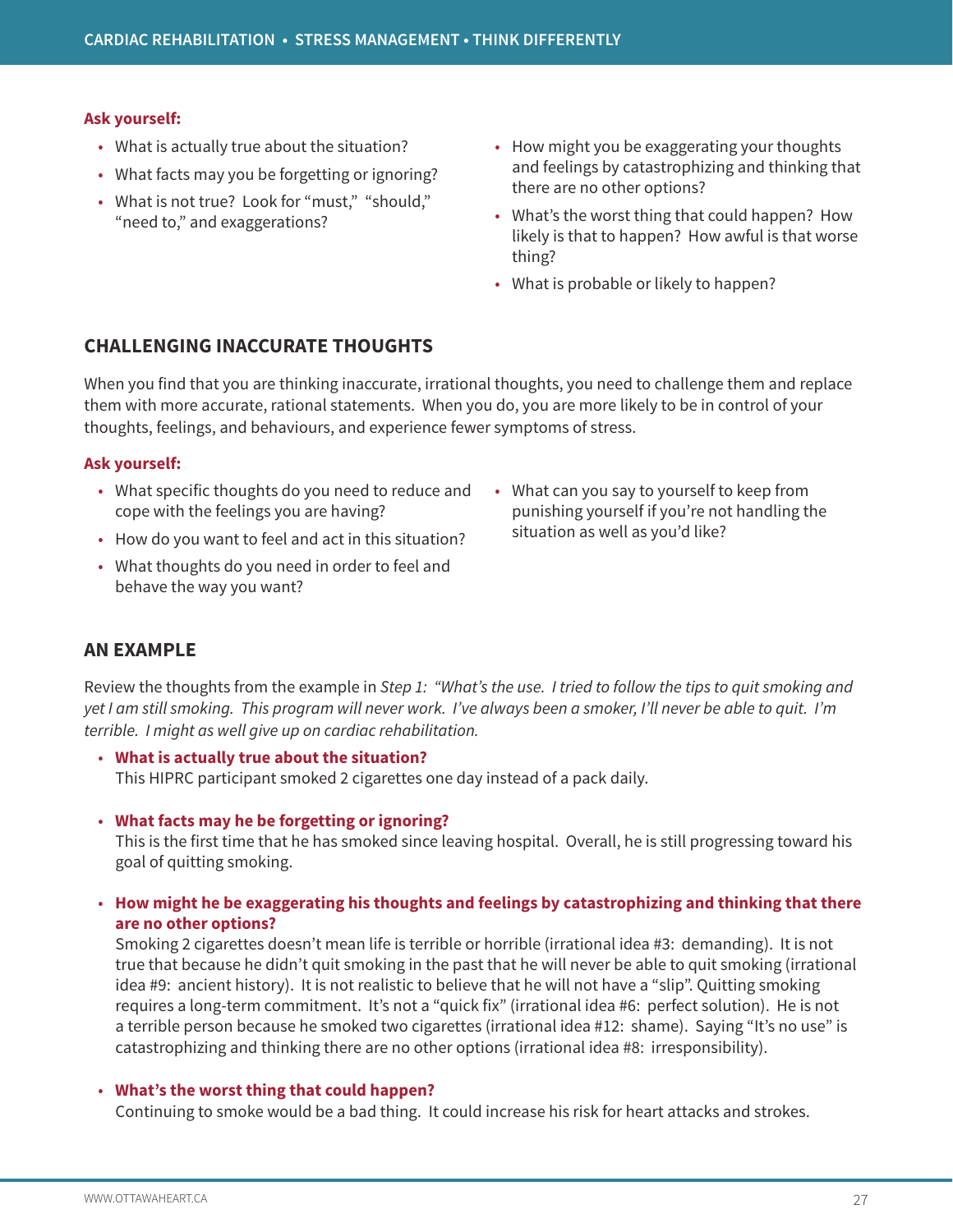#### • **How likely is that to happen?**

It is likely that he will have an occasional slip, but a slip doesn't mean that he will return to his old ways. The mentor will not allow him to "slip through the cracks."

#### • **What is probable or likely to happen?**

He will learn from the slip and get back on track quickly.

### **THINKING DIFFERENTLY**

Using the same example, see how changing the inner dialogue from irrational to rational thoughts can produce different feelings and behaviours.



# **STEP 4: FEELING GOOD ABOUT YOURSELF**

How you evaluate your abilities, strengths, and weaknesses is called your self-estimate or self-esteem. Your self-esteem evolves and changes over time and is a learned behavior. Children develop their self-esteem through the praises and criticisms of parents, teachers, and others. Supportive, encouraging adults can foster high self-esteem in a child as the child acts out positive statements such as "You can do it" or "You are a good boy/girl."

As an adult, you continue to evaluate yourself and develop your self-esteem. One of the primary ways you evaluate yourself is through your "self-talk" or the inner dialogues you continually have with yourself. Using positive "self-talk" or affirmations can help you feel empowered, improve your self-esteem, and help you feel more confident. Having negative thoughts about your appearance and your body can contribute to a poor self-image and low self-esteem, and sabotage your efforts to make changes in your health and lifestyle. You will now practice positive self-talk.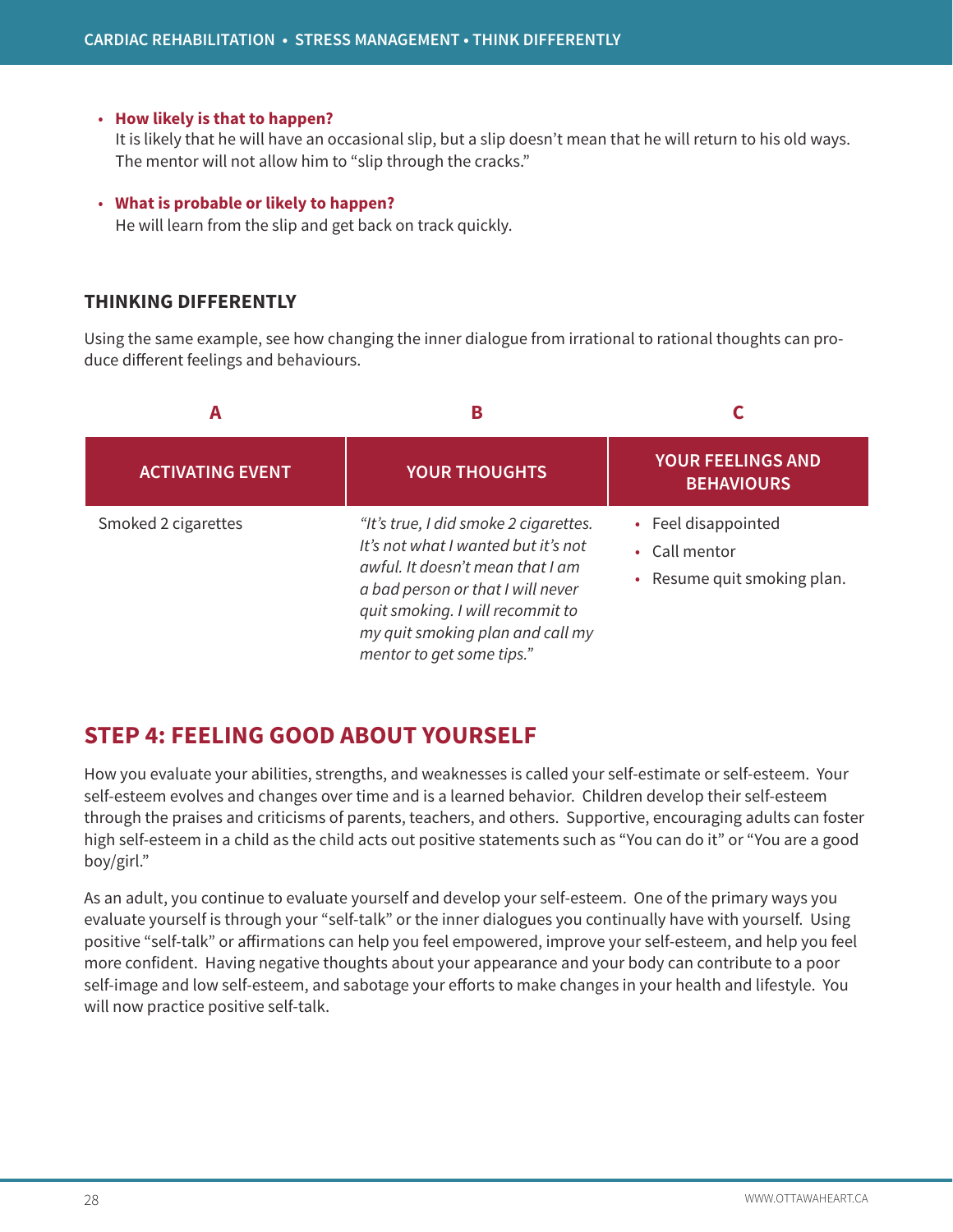### **PRACTICE POSITIVE "SELF-TALK"**

You talk to yourself all the time, whether you are aware of it or not. What you say to yourself plays an important role in determining how you feel about yourself and how you act. For example, if you tell yourself "I can't possibly fit exercise into my schedule while I'm on vacation," then the likelihood that you will be active is minimal. But if you say, "I really enjoy walking and I will find ways to be active while on vacation," then you are empowering yourself to stay active. Your self-confidence will be high and you will feel good about yourself.

| <b>YOUR THOUGHTS</b><br>(SELF-TALK)                                                             | <b>YOUR FEELINGS AND BEHAVIOURS</b>                                                    |
|-------------------------------------------------------------------------------------------------|----------------------------------------------------------------------------------------|
| "I can't possibly fit exercise into my schedule while<br>I'm on vacation."                      | • Discouraged<br>• Remain sedentary                                                    |
| "I really enjoy walking for sightseeing."<br>"I will find ways to be active while on vacation." | • Enhanced self-esteem<br>• Happy and confident<br>Daily walks for a week<br>$\bullet$ |

You have learned how your thoughts (your self-talk) can determine your feelings and behaviors. You can also match feelings and behaviors that have already occurred with self-talk to perpetuate the feelings and behaviors you desire in the future.

| <b>ACTIVATING EVENT</b>  | <b>YOUR THOUGHTS</b><br>(SELF-TALK) | <b>YOUR FEELINGS AND</b><br><b>BEHAVIOURS</b> |
|--------------------------|-------------------------------------|-----------------------------------------------|
| • Happy and confident    | "I enjoy walking each day. Other-   | • Happy and confident                         |
| • Daily walks for a week | wise I wouldn't be doing this."     | • Daily walks                                 |

Here are some suggestions to help you make your self-talk more positive.

- **Be aware of your negative, self-defeating thoughts**. Reflect on your thoughts before, during, and after a difficult situation.
- **Analyze and challenge your thoughts.** Ask yourself if your thoughts are true and accurate. Are you thinking rationally or irrationally? For example, if you are tempted to overeat, ask yourself "Am I really hungry? Am I really going to feel better if I eat? Is something else bothering me?"
- **Substitute more positive, helpful self-statements.** For the example given above, say "I'm not really hungry. I can wait until dinner to eat. If I wait five minutes, the hunger will pass. Eating will not make me feel happy. I will take a short walk before dinner."
- **Don't create negative self-fulfilling prophecies.** Remember, you are likely to do what you think. You will take your own advice.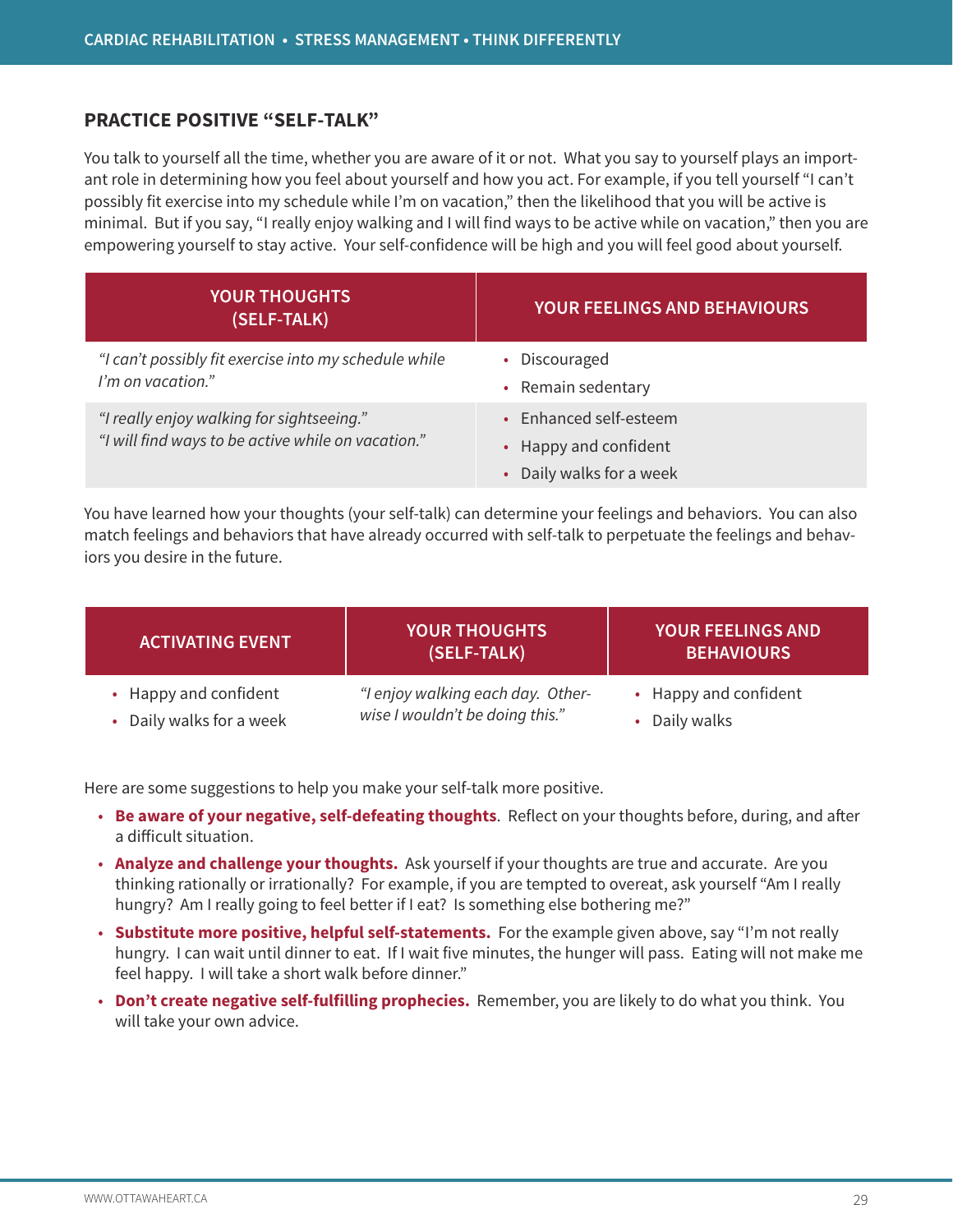### **PRACTICE DAILY AFFIRMATIONS**

Affirmations are positive, motivating statements that you say to yourself regularly. For best results, say affirmations out loud to yourself at least five times while looking in the mirror. Repeat affirmations with real commitment. A good time to practice affirmations is while standing in front of the mirror after you brush your teeth in the morning or before going to bed.

Write your affirmation on an index card and carry them with you. Use "I am," "I can," or "I will" rather than "I am not" statements. After repeating the affirmation, use visualizations to create a picture in your mind of the way you want to be.

Here are some affirmations that may help you with your program. Write others that are likely to work for you.

#### **Nutrition and Weight Management Affirmations**

• I will learn to prepare healthier foods.

#### **Physical Activity and Exercise Affirmations**

- I can be more active than I am now.
- I am enjoying being more active.
- I am healthier because I am active.
- I am feeling better because I am active.
- I am feeling more energetic.
- I am confident that I can stay active

#### **Stress Management Affirmations**

- I can cope with  $\frac{1}{2}$ .
- I can relax.
- I can control what I think, how I feel.
- I can control my actions.
- I can make positive changes to my lifestyle.
- I can learn from a slip.
- I can get back on track quickly.
- I will try again.
- I can do it.

Your affirmations will change as you progress through the program. For example, if you are just getting started with exercise, "I will be healthier if I am active" may be an appropriate affirmation for you. After you have been exercising regularly for more than six months, "I am very confident that I can stay active" would better match where you are in the process of change.

Practice affirmation for at least one month and evaluate the results.

- Are affirmations helping you achieve your goals?
- Are affirmations helping you feel better about yourself?
- Are affirmations helping you follow your Heart Institute Prevention and Rehabilitation Centre (HIPRC) plans?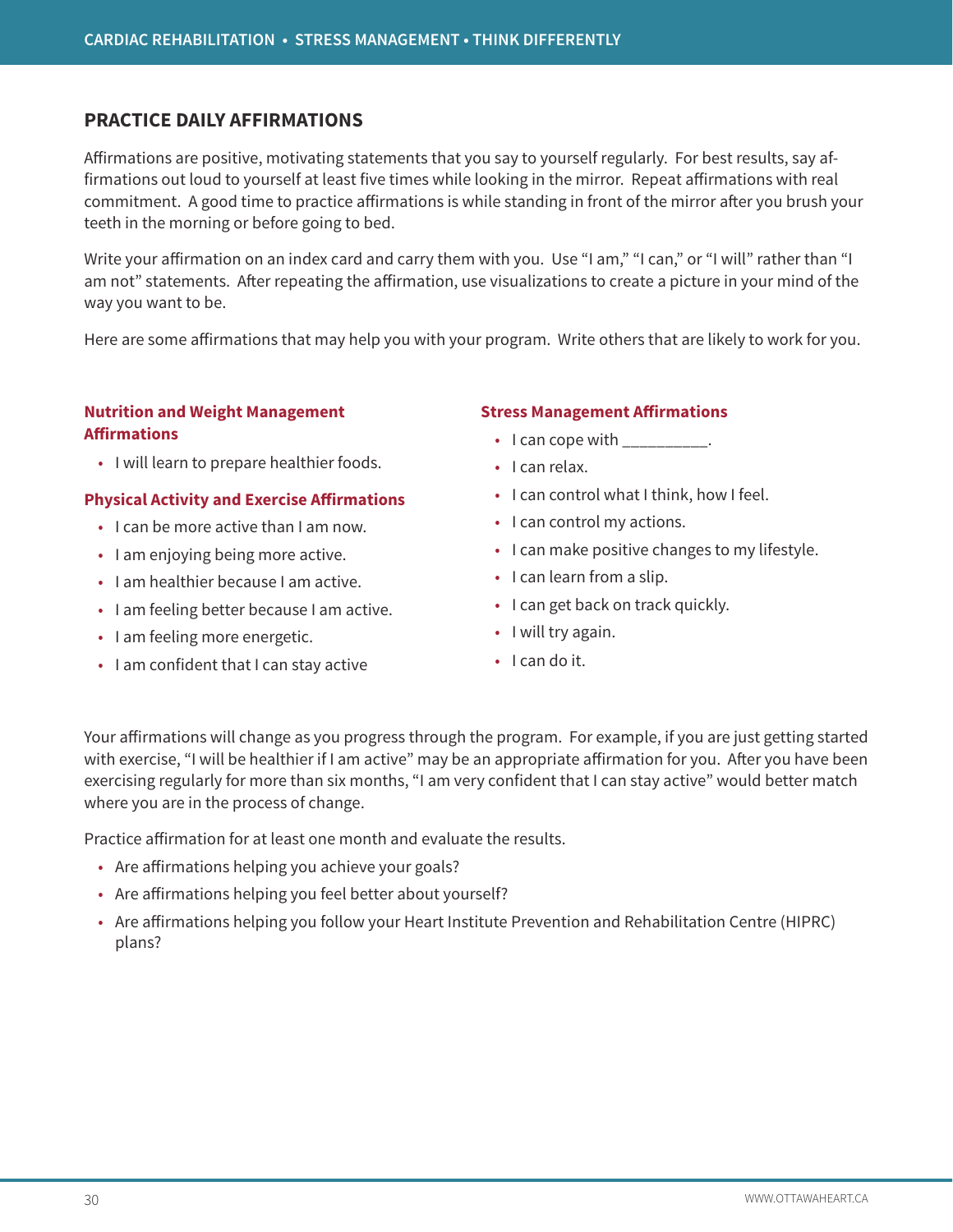# **MANAGING TIME**

When asked why they don't take better care of themselves, most people say they don't have enough time. Lack of time is often blamed for not exercising, eating poorly, and feeling stressed.

Is time a stressor for you? Do you feel that your time is out of your control or controlled by outside demands? If so, you may feel greatly stressed and pressured by time demands.

Time management can help you increase your efficiency and reduce unnecessary self-imposed demands. The objectives of time management are to reduce wasted time, increase time spent on enjoyable and healthful activity, achieve a balance between work, play, and self-care, and ultimately improve your sense of well-being. In this kit you will:

- **Step 1:** Assess your values and your time
- **Step 2:** Consider how you use your time
- **Step 3:** Understand the concept of balance
- **Step 4:** Learn ways to use time more efficiently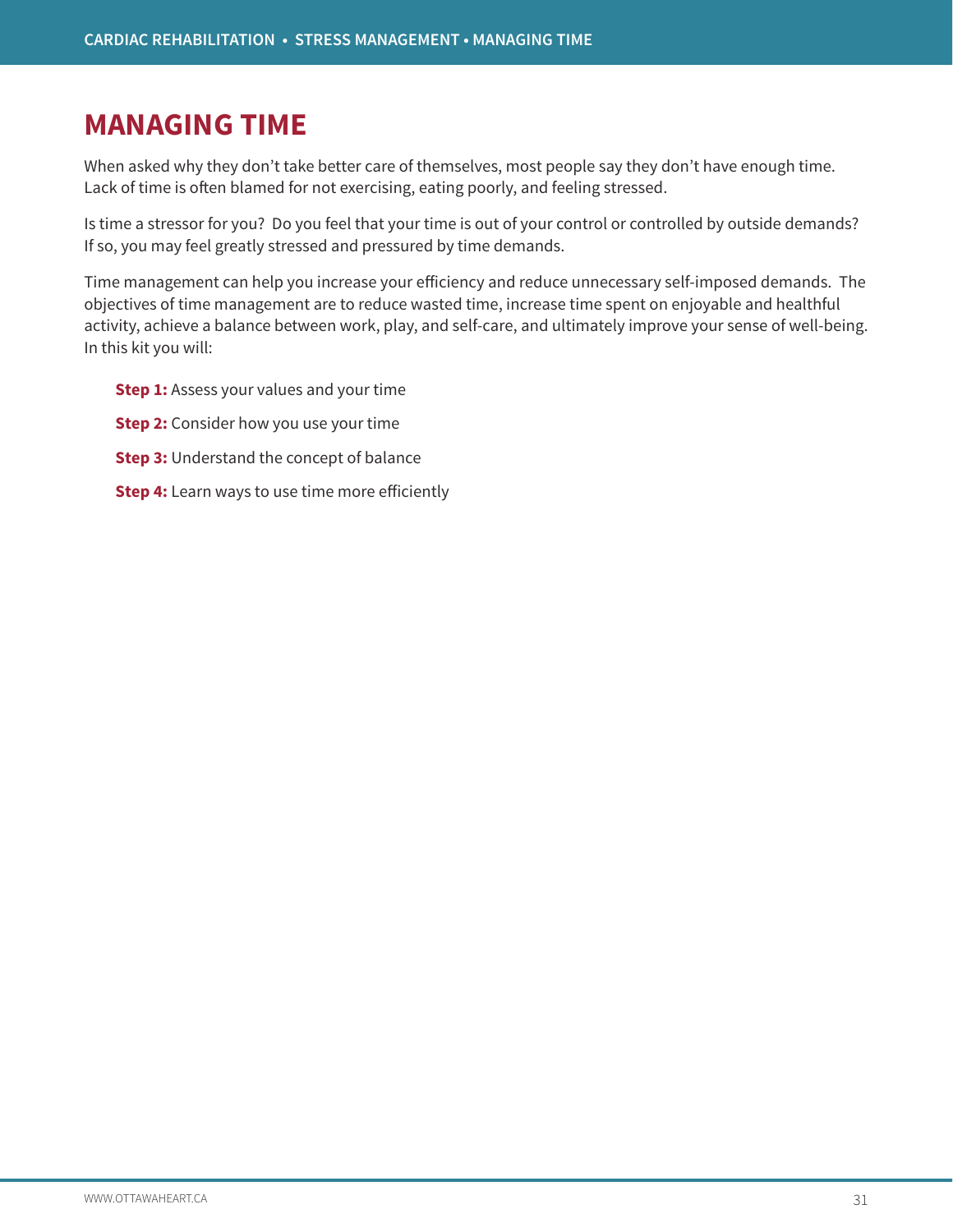# **STEP 1: ASSESS YOUR VALUES AND YOUR TIME**

### **CHECK YOURSELF**

Your values (what's important to you) give direction to your life. How you spend your time says a lot about your values.

Below are some important values listed in no particular order. Review the list and add any values that you feel are important. List the values in rank-order from "most" to "least" important with #1 being most important. For each value, rate the amount of time and effort you are currently spending in this area of your life as high (H), moderate (M), or low (L).

| <b>VALUES</b>                                       | <b>RANKING FOR</b><br><b>IMPORTANCE</b> | <b>RATING FOR TIME</b><br><b>AND EFFORT</b> |
|-----------------------------------------------------|-----------------------------------------|---------------------------------------------|
| Marriage or other significant intimate relationship |                                         |                                             |
| Health                                              |                                         |                                             |
| Children and family                                 |                                         |                                             |
| Spiritual needs                                     |                                         |                                             |
| Status/recognition from others                      |                                         |                                             |
| Intellectual stimulation                            |                                         |                                             |
| Material things (things money buys)                 |                                         |                                             |
| Creativity                                          |                                         |                                             |
| Work satisfaction                                   |                                         |                                             |
| Pleasure (having fun; doing things you like)        |                                         |                                             |
| Power                                               |                                         |                                             |
| Financial security                                  |                                         |                                             |
| Friendships                                         |                                         |                                             |
| Physical attractiveness/appearance                  |                                         |                                             |

*Which values did you rate high on importance (in the top five) and high on time and effort?*

*Which values did you rate high on importance (in the top five) and low on time and effort?*

*Which values did you rate lower on importance and high on time and effort?*

*Should you consider using your time differently?*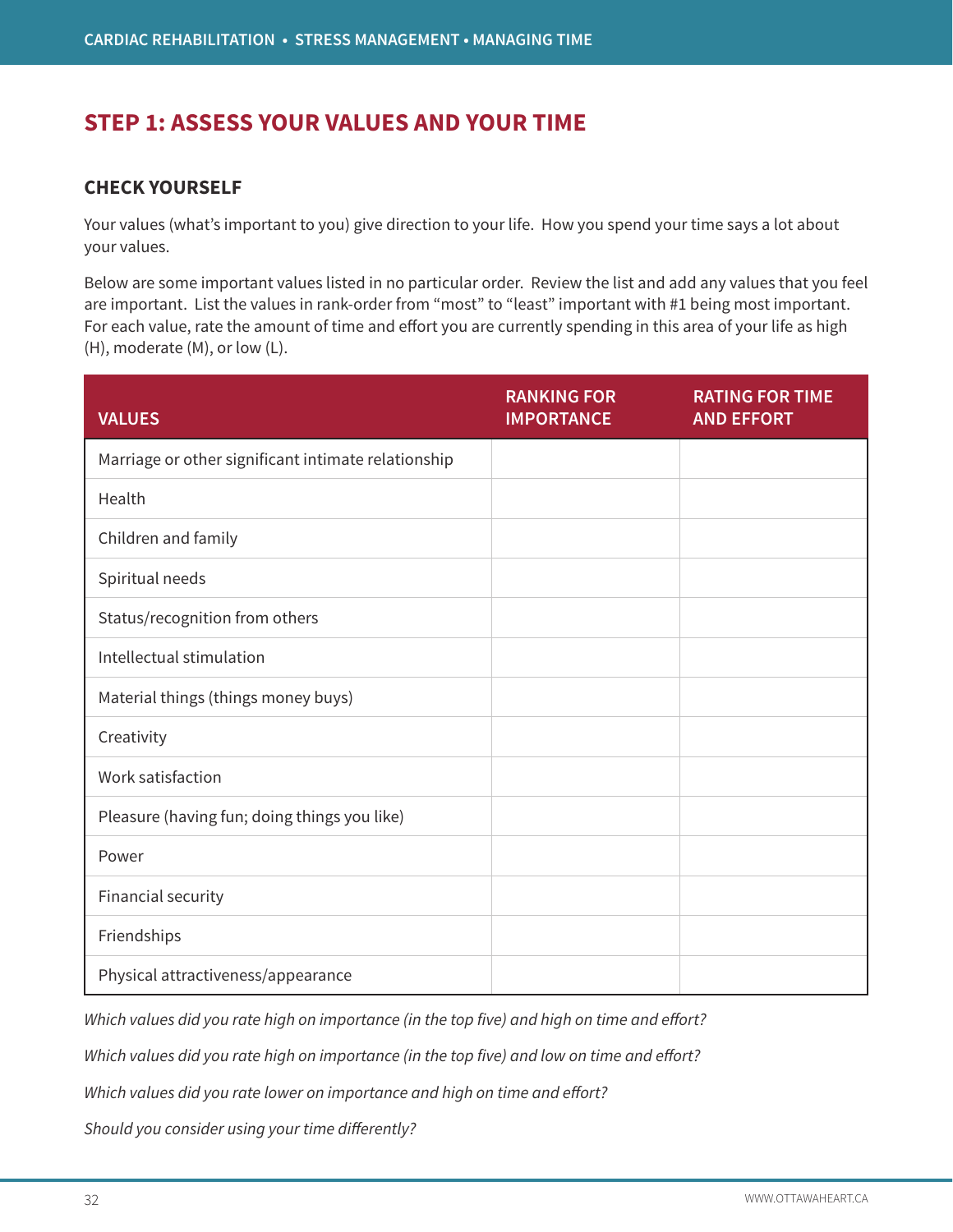# **STEP 2: CONSIDER HOW YOU USE YOUR TIME**

Everyone has the same amount of time – 168 hours per week. How you spend your time represents your values, priorities and the choices you make. Other people who seem to have more time than you, have made different choices about using their time.

What are your major time commitments? You may not be aware of how you really use your time. Think of a typical week for you. Write in the number of hours you spend in each of the activities listed below. You may want to keep a log for a week and record what you do in one-hour blocks of time to have a more accurate record. The total for the three areas should equal 168 hours for one week.

| <b>PRODUCTIVITY/WORK</b><br><b>HOURS PER WEEK</b> | <b>RELATIONSHIPS</b><br><b>HOURS PER WEEK</b>                           | <b>SELF-CARE</b><br><b>HOURS PER WEEK</b>           |
|---------------------------------------------------|-------------------------------------------------------------------------|-----------------------------------------------------|
| Working on-the-job                                | Interacting with spouse or<br>significant other                         | Eating meals                                        |
| Commuting to and from<br>work                     | Interacting with your<br>children                                       | Sleeping; napping                                   |
| Job-related working at<br>home                    | Doing other parenting<br>activities (meetings,<br>carpooling, shopping) | Relaxing                                            |
| Working around the<br>house (cooking, cleaning)   | Interacting with the family<br>all together                             | Exercising and physical<br>activity                 |
| Running errands                                   | Interacting with other<br>family members                                | Grooming and personal<br>hygiene                    |
| Doing hobbies                                     | Interacting/socializing<br>with friends and neighbors                   | Reading (non-work<br>related)                       |
| Doing any other work<br>(volunteer work)          | Socializing with friends<br>from work                                   | Playing; having fun                                 |
|                                                   | Any other non-work<br>socializing                                       | Meditating; worshiping;<br>reflecting               |
|                                                   |                                                                         | Doing other things for<br>yourself                  |
| <b>Total hours working</b><br>per week            | <b>Total hours maintaining</b><br>relationships per week                | <b>Total hours performing</b><br>self-care per week |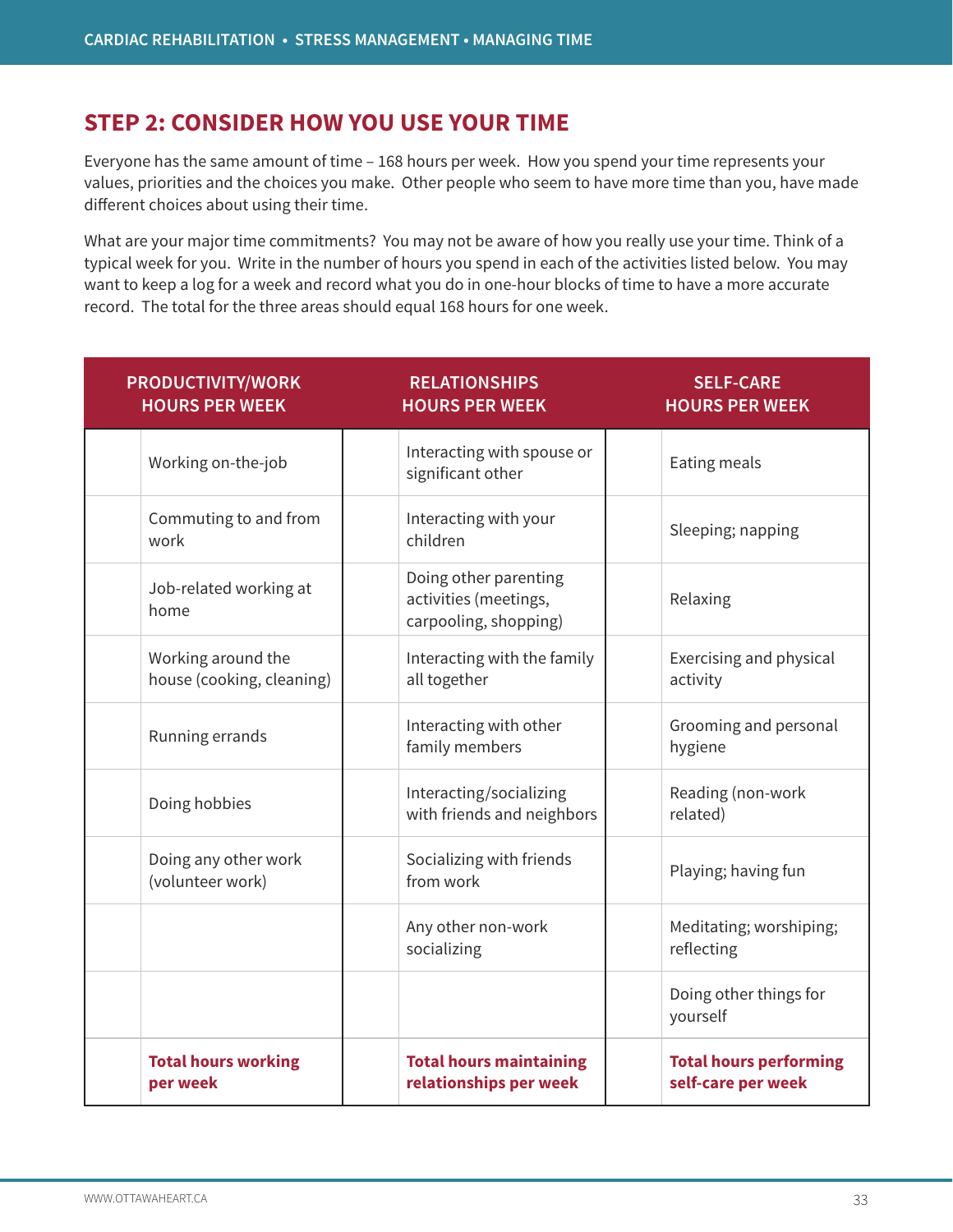Divide the circle below to identify the proportion of your time you spend in each of the three areas. Each section represents six hours. For example, if you spend 30 hours per week maintaining relationships, you would allocate five sections of the circle for "Relationships."

Note: 1 section = 6 hours



*What are your major time commitments?* 

# **STEP 3: UNDERSTAND THE CONCEPT OF BALANCE**

Balance is a term that is frequently used when discussing stress management. Balance means a lifestyle of moderation in which you divide your limited time and energy fairly among the three important life areas: work, relationships, and self-care. People can get out of balance by placing an extreme overemphasis on one or two of the life areas while neglecting the remaining area or areas.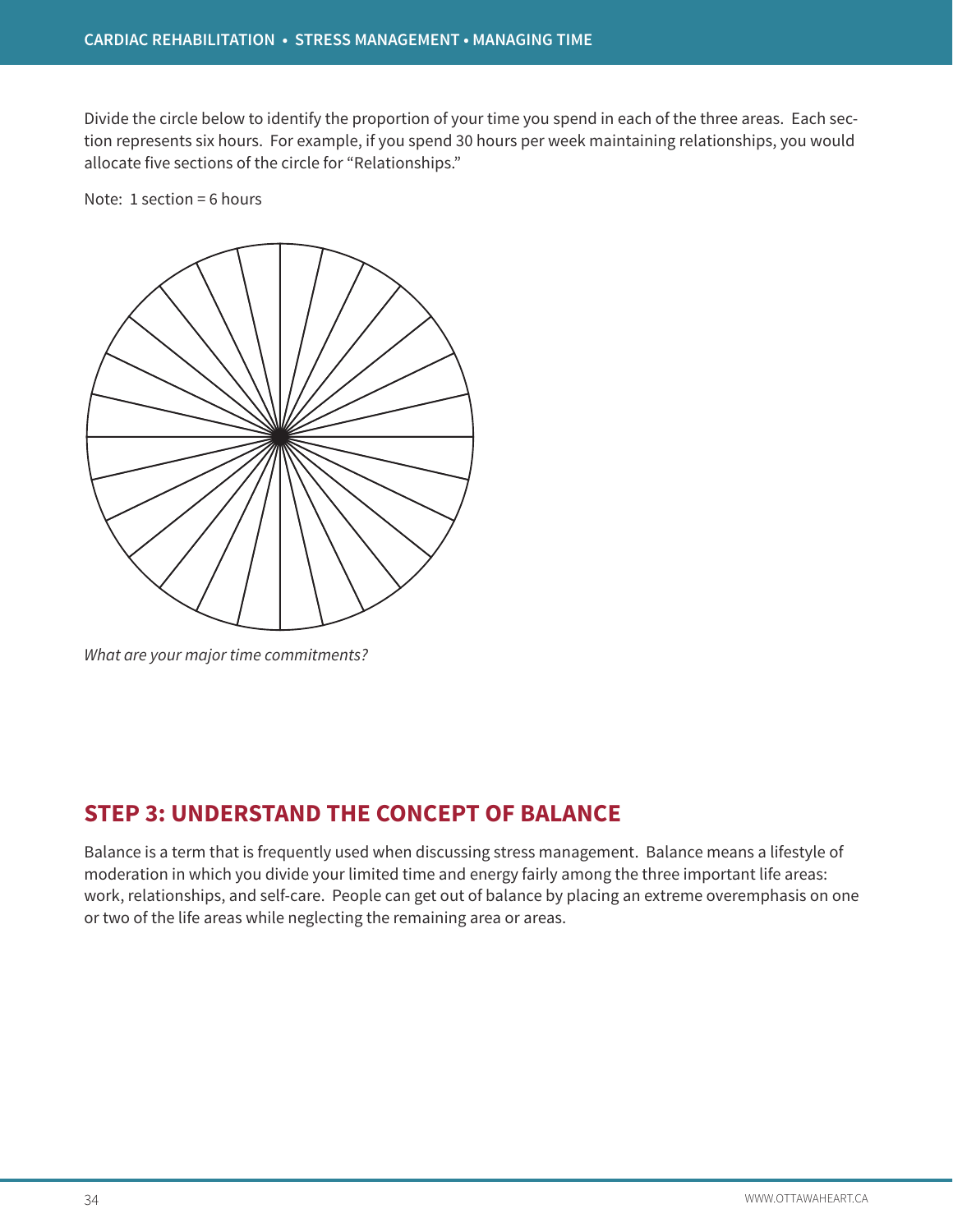### **BALANCE AND WORK**

Workaholism is compulsively devoting an excessive amount of time and energy to work or other productive endeavors. It goes beyond enjoying and being very committed to your work. Do any of these characteristics sound like you? Check any that apply.

Do you:

- ❒ Lose perspective and become overly preoccupied with work?
- ❒ Work long hours and bring work home?
- Refuse to delegate, believing that you are the only one who can do the job?
- ❒ Refuse to take vacations or remain preoccupied by work during vacations?
- ❒ Have difficulty enjoying free or unstructured time?
- ❒ Deny that you have any control over the workload?
- ❒ Blame someone else for why you must work so much?
- □ Deny the harmful impact that your work demands place on you and your family?
- ❒ Define success as money, possessions, power, position, or exceptional professional achievement?
- ❒ Base your self-esteem on external factors (position, possessions) rather than unconditional self-acceptance from within?
- □ Indicate a high value on family and health but spend almost no time supporting these priorities?
- ❒ Place stress on co-workers or family members due to your level of stress?

Only you can decide if your work hours and demands are excessive. If you suspect an imbalance, asking for the opinions of close friends, family members, or even co-workers can sometimes be helpful.

# **BALANCE AND RELATIONSHIPS**

Basic social needs are met through relationships with others and are critical to your well-being. Research on social support suggests that people with strong social networks practise healthier lifestyles, enjoy better health, and live longer than people who are isolated. Reaching outside yourself can give your life great meaning and joy. It takes time and energy to nurture and maintain relationships, but the rewards are worth the effort. Your self-esteem and sense of purpose in life increase when you share a common goal or bond with others.

But just like work and productivity, too much of a good thing can lead to imbalance. Some people spend so much time and energy doing for others that they neglect themselves and their work. Do any of these characteristics sound like you? Check any that apply.

Do you:

- ❒ Spend most of your time either working or nurturing others?
- ❒ Feel you must anticipate and meet all the needs of your spouse or significant other?
- Feel you must anticipate and meet all the needs of your children?
- ❒ Feel selfish or guilty if you take time for your-

self?

- ❒ Encourage others to be overly dependent upon you?
- ❒ Feel resentful when the more you do the more others expect from you?
- ❒ Feel taken for granted?
- ❒ Feel unappreciated?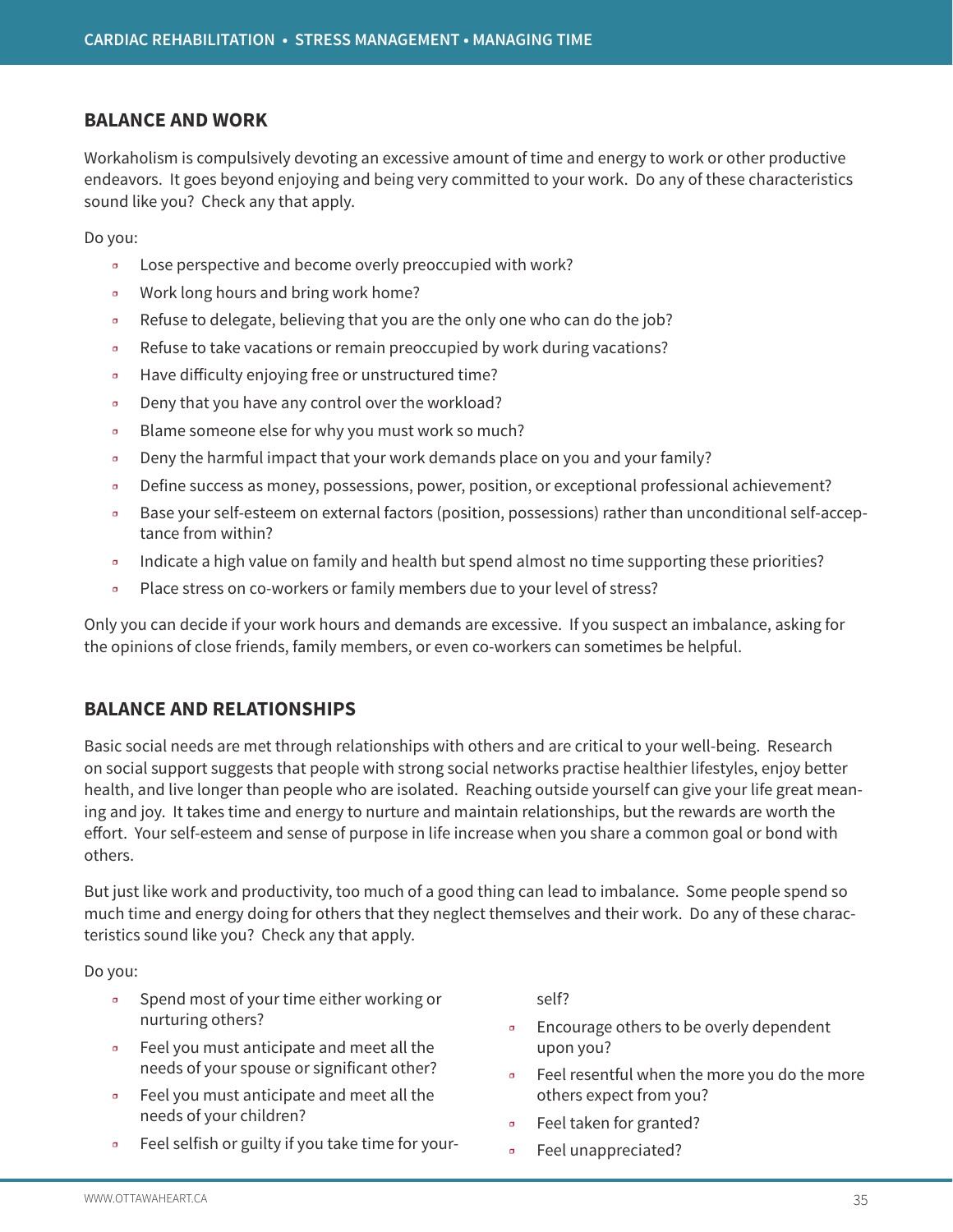Reaching outside all the time will leave you exhausted. Living only for yourself will leave you lonely and empty. Finding the balance is the key to a rich and contented life.

# **BALANCE AND SELF-CARE**

Good self-care is the foundation upon which the other two priority areas are built. If you don't take care of yourself, you won't be able to nurture your relationships or engage in productive work. All of these areas are interrelated. Poor self-care will affect you not only in that area, but also in some or all of the other areas as well. Do any of these characteristics sound like you? Check any that apply.

Do you:

- ❒ Neglect grooming and personal hygiene?
- ❒ Abuse your health with alcohol or tobacco?
- ❒ Feel you are not worthy of self-care?
- ❒ Feel selfish if you take time for yourself?
- ❒ Deny your lack of self-care?
- ❒ Deny the negative impact of self-neglect on your health?
- ❒ Deny the negative impact of self-neglect on your relationships and productivity?
- ❒ Hold others responsible for your self-care needs?

When you allow time for your own needs to balance out the time you spend doing for others and doing your job, you'll probably be surprised at how much more you accomplish all around.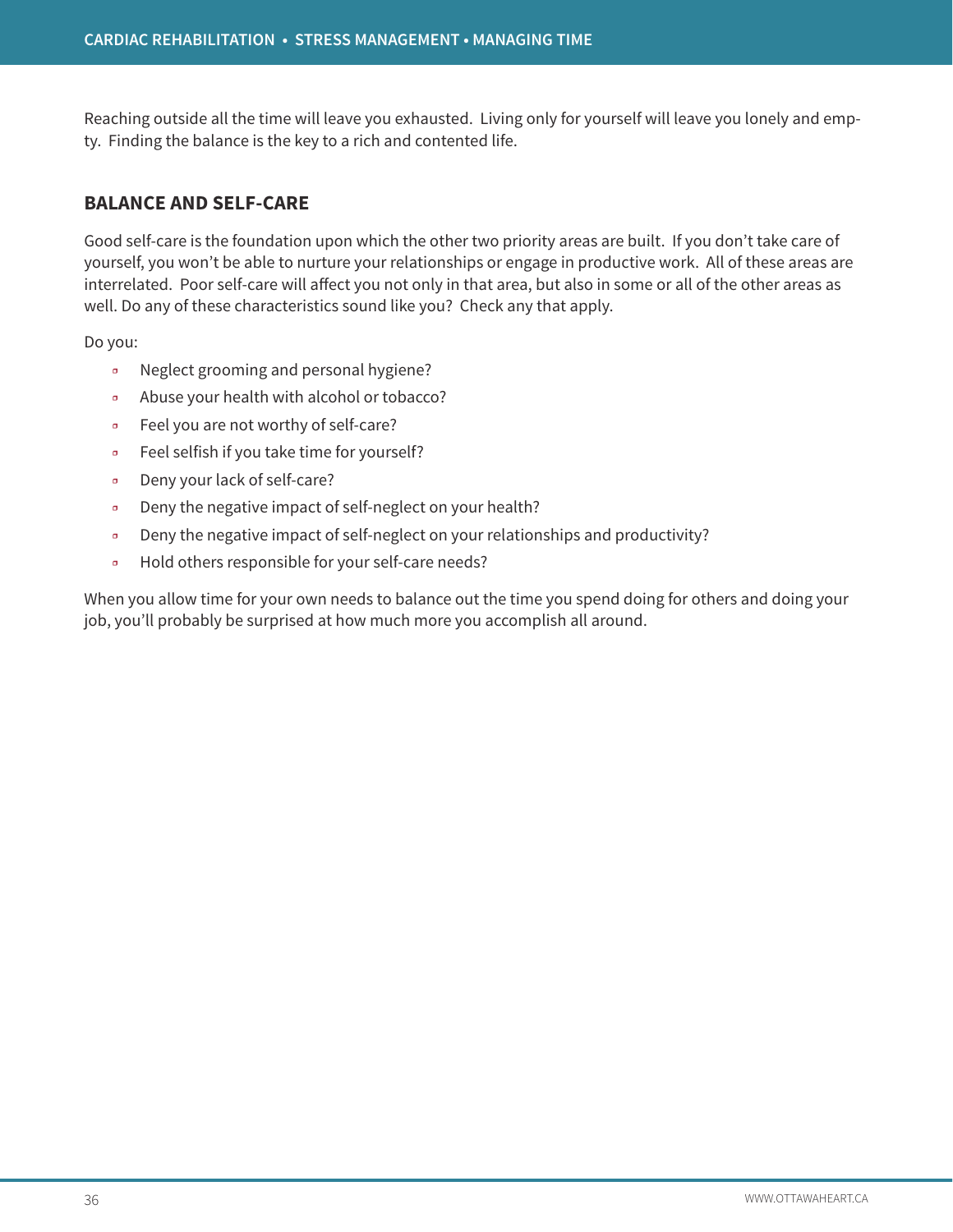### **RE-CONSIDER HOW YOU WOULD LIKE TO SPEND YOUR TIME**

Refer to the activity in Step 2 of this kit. Divide the circle below to show how you would like to spend your time to take better care of yourself and achieve balance in your life.

At different times in your life you may have to be out of balance temporarily due to unusual circumstances. For example, if a family member is seriously ill, you may need to devote an unusual amount of time to that person. An accountant may have to work unusually long hours during tax season.

At some point, however, balance must be reestablished. If allowed to continue indefinitely, imbalance may result in significant stress symptoms. Finding your balance is a day-to-day matter. Being able to change as your circumstances change is key to balance and a healthy, satisfying life.

Note: 1 section = 6 hours



*Does your life currently look out of balance?*

*What aspect of your life is currently over-emphasized?*

*What aspect of your life is currently under-emphasized?*

*What are some steps you could take to bring your life into more balance right now?*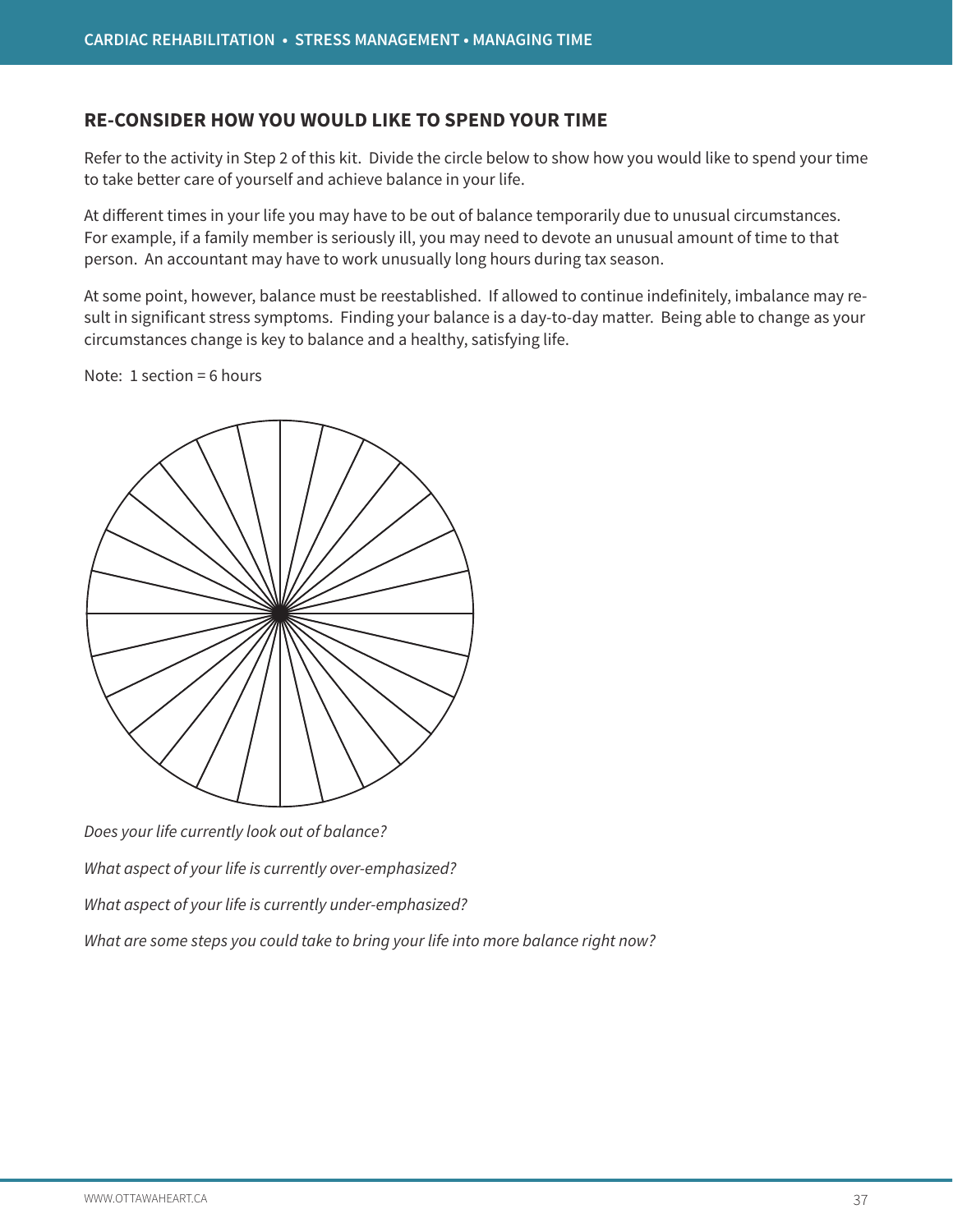# **STEP 4: LEARN WAYS TO USE TIME MORE EFFICIENTLY**

No matter how many demands or responsibilities you may have, there are ways to use your time more efficiently in all areas of your life. Good time management will benefit your physical and emotional health. You'll have the time you need to plan your meals, shop for and cook healthy food, be physically active, and practice stress management techniques. And, you won't have to compromise your work or relationships to be healthy. Time management begins with you taking personal responsibility for how you spend your time.

# **SET PRIORITIES**

Take five to ten minutes at the beginning of each day to set priorities and make a list of what you want to accomplish that day.

Try this approach. Draw a square and divide it into four boxes. Write the various tasks that you need to do into the boxes as shown below.

| <b>Important and Urgent</b>   | <b>Important, But Not Urgent</b>     |
|-------------------------------|--------------------------------------|
| *Do these tasks first         | *Set priorities                      |
| <b>Unimportant and Urgent</b> | <b>Unimportant and Not Urgent</b>    |
| *Delegate if you can          | *Don't spend any time on these tasks |

#### **Ask yourself:**

- Are there tasks that are crucial for the day?
- Are there tasks that could wait?
- Are all of the tasks necessary?
- Could you break tasks down into smaller tasks that are easily and quickly accomplished?
- Could you start the next day's list at the end of the day while projects are still fresh on your mind?
- Could you use a day planner/calendar to help schedule your time?

*Mark tasks off as they are completed and feel good about your progress.*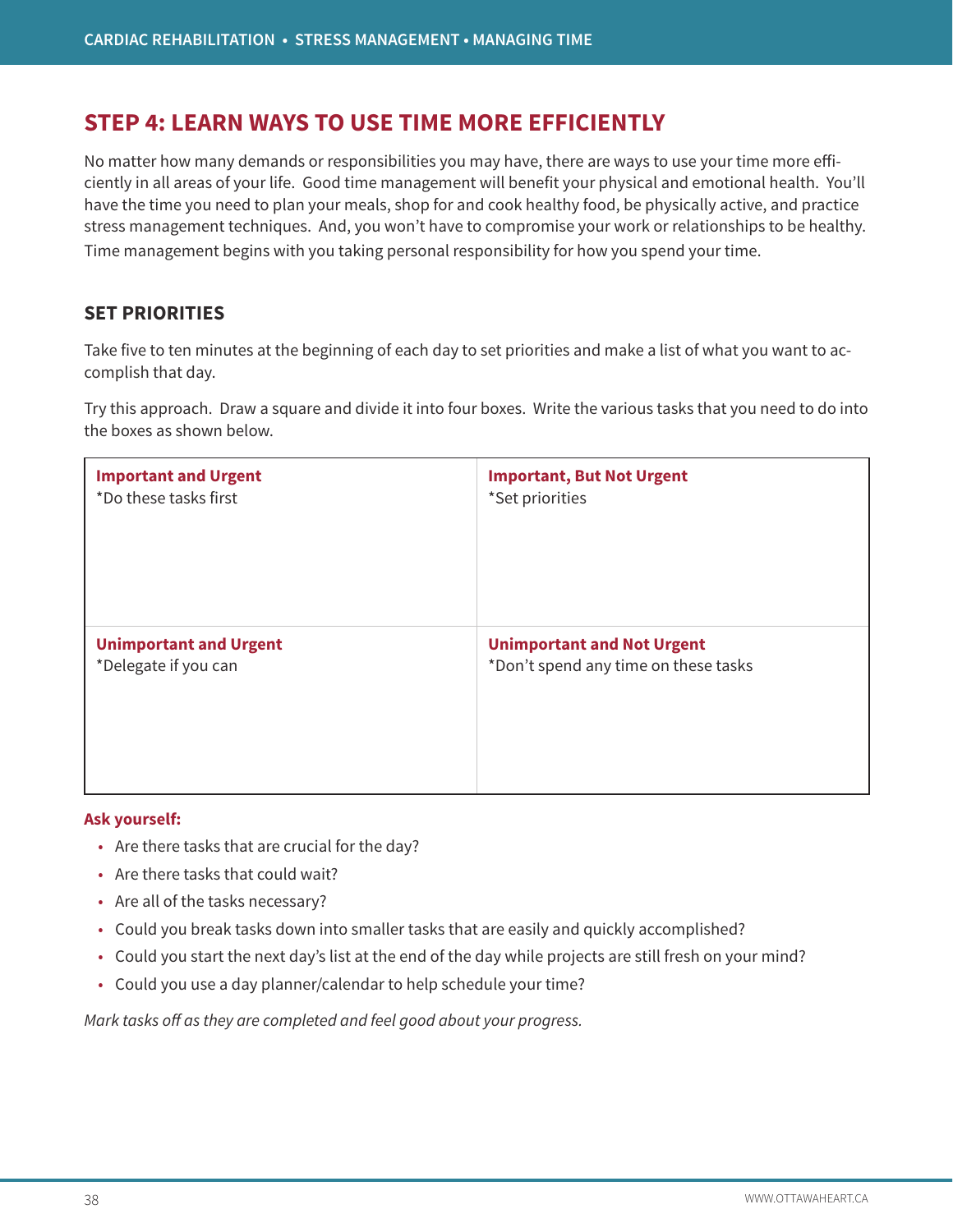### **IDENTIFY TIME WASTERS AND INTERRUPTIONS**

Give up some of your perfectionistic ways. Perfectionists waste a lot of time by compulsively overdoing many tasks that could require much less time for an acceptable outcome.

- In what areas of your life could you be "average"?
- Are you confusing high standards with unrealistic, perfectionistic standards or goals?

Examine your weekly log for blocks of wasted time.

- Are so many meetings necessary and should they last so long?
- Are you doing things that others should be doing?
- Could you listen to professional development CDs while driving?
- Do you stay calm (practise relaxation) when interruptions or delays occur?

Get organized. One hour spent organizing or developing a system can save many hours of wasted time down the road.

- Could you organize your closet and drawers better?
- Would it help to hang a key holder next to the door?
- Could you develop a system for paying your bills?

Arrange your work time efficiently.

- Do you plan difficult tasks at times when your energy is at its peak?
- Do you know how much time a task is likely to take and match the task to the time available?
- Do you avoid spending significant time on minor decisions?
- Do you handle a piece of paper only once act on it, pass it to someone else, or throw it away?
- Do you minimize interruptions?

### **DELEGATE AND DELETE**

Just say no! Probably the single most important time management skill, saying "no," may also be the hardest for most people.

- Can you learn to consistently protect your time by setting firm limits with other people who ask for it?
- Can you suggest someone else to do the task?
- Can you agree to do something but not all that was requested?
- Can you say "no" without feeling guilty?

Negotiate and delegate. You'll never know what someone else might be willing to do unless you ask.

- Do you currently do tasks that someone else could handle?
- Are your standards set so high that no one else could possibly meet them to your satisfaction?
- Are you comfortable asking for help?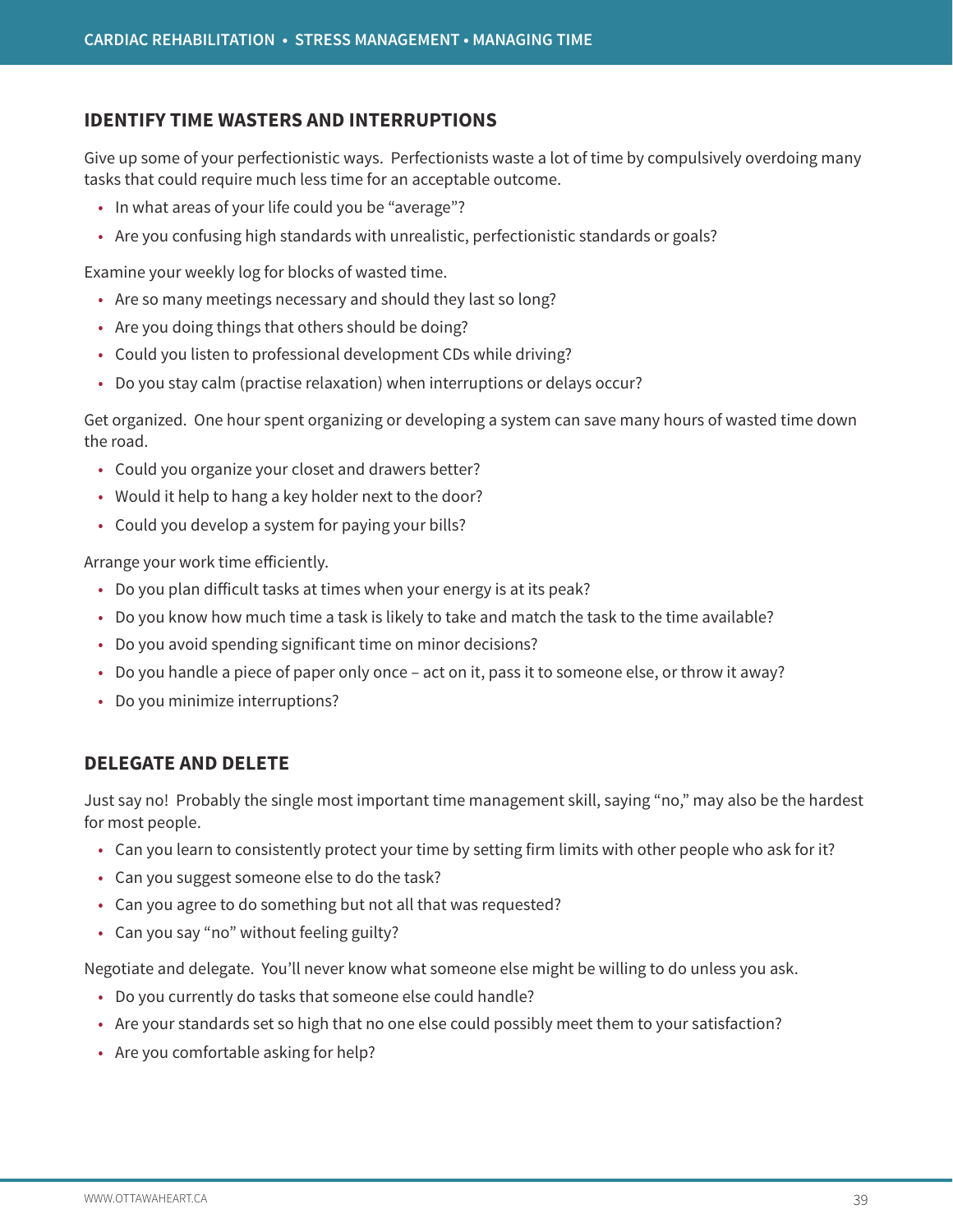Buy time with your money. Spend some of your money to pay someone else to do those mundane but time consuming services you are currently performing.

- Could you spend less on buying things and spend more on buying time?
- Could you pay someone else to cut the grass, wash the car, or help with housecleaning?
- Is quality of life determined more by what you acquire or by what you do with your time?

What are your best time management tips?

| What are three things you will do to use your time more efficiently in the next week? |  |  |  |  |  |
|---------------------------------------------------------------------------------------|--|--|--|--|--|
|                                                                                       |  |  |  |  |  |
|                                                                                       |  |  |  |  |  |
|                                                                                       |  |  |  |  |  |

Time management will help you free up time. Don't use time management to find a new obligation to squeeze into your day (unless it's related to healthy living!), but to ease the burden of over-commitment.

# **FINDING TIME FOR PHYSICAL ACTIVITY AND EXERCISE**

- Be aware of the times you are very inactive. Think about how much time you spend sitting and reclining. Plans ways to substitute lifestyle activities for sedentary activities.
- Check your luggage or stow it in a locker and walk through the terminal while waiting for a plane.
- Explore a new city by walking, jogging, or cycling to see the sights.
- Walk through parks and museums.
- Fit in short bouts of brisk walking several times during the day.
- Discuss work issues with co-workers while walking.
- Combine social activities with exercise dancing, ice skating, hiking, cycling.
- Find opportunities for you and your spouse or significant other and friends to exercise together. Use the time to talk.
- Ride a stationary cycle while reading the newspaper or a book.
- Walk on a treadmill, stretch, or perform strength training exercises while watching the news on T.V.
- Burn extra calories by doing chores around the house as quickly as possible. You will accomplish things you need to do.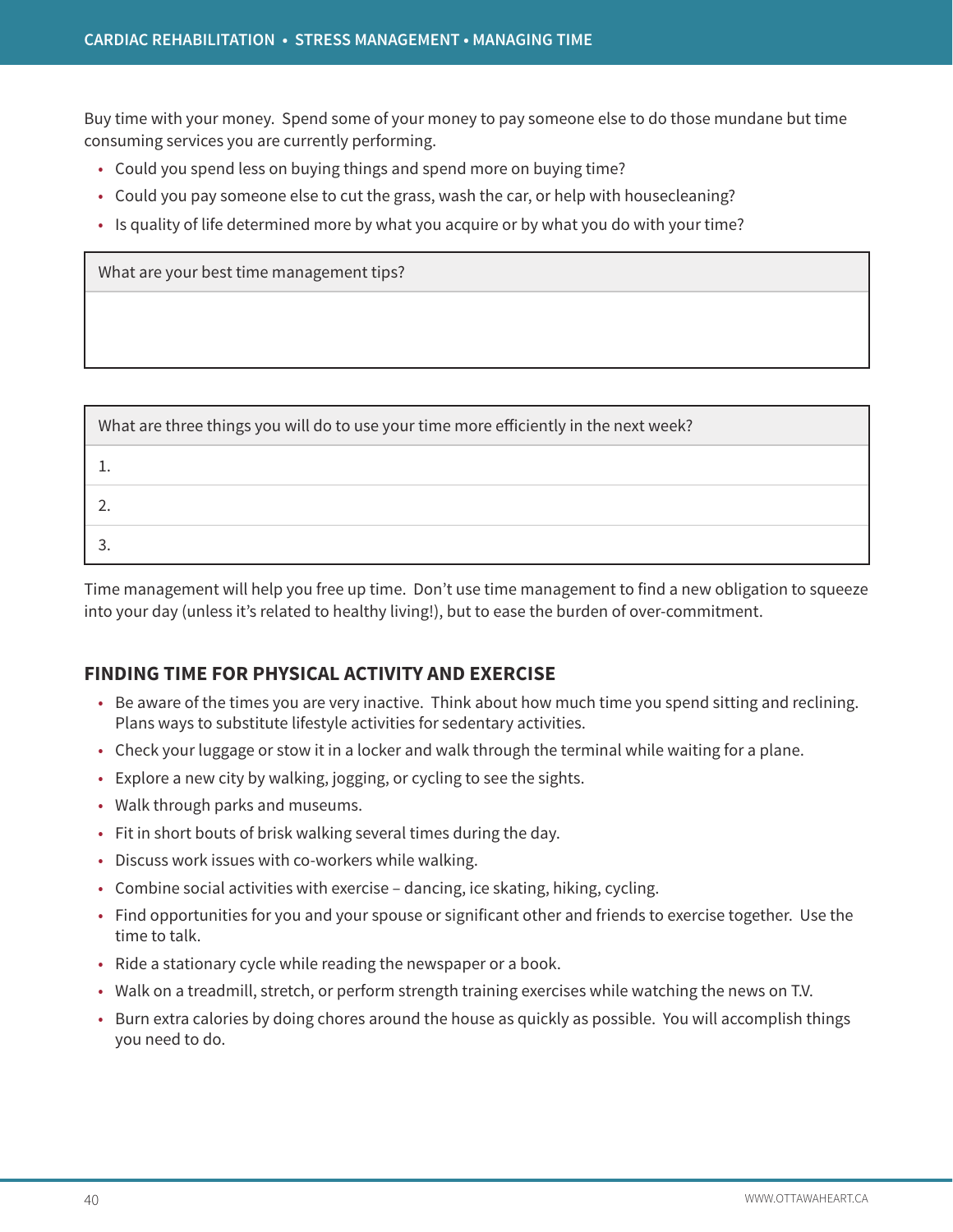### **FINDING TIME FOR HEALTHIER EATING**

- Make a weekly meal plan and shop from a list
- Take your breakfast with you if you are in a hurry. Leave the clean-up until later.
- Cook foods to freeze for future use. Make a double recipe and freeze what is left in individual portion sizes for quick meals another time.
- Prepare your own ingredients ahead of time and save the cost of buying pre-prepared items. Try prewashed, precut vegetables at busy times.
- Make a smoothie for breakfast or lunch. Blend frozen fruit with yogurt and top with wheat germ, flax or oatmeal.
- Learn to use your microwave effectively to prepare quick and healthy meals
- Eat high fiber cereals with fresh or frozen fruits for lunch or dinner.
- Have on hand the supplies you need to prepare and store foods safely aluminum foil, plastic bags, freezer wrap, etc
- If you are eating at a restaurant, take half home for later. If you are eating at a chain restaurant, check the nutrition information online before you go.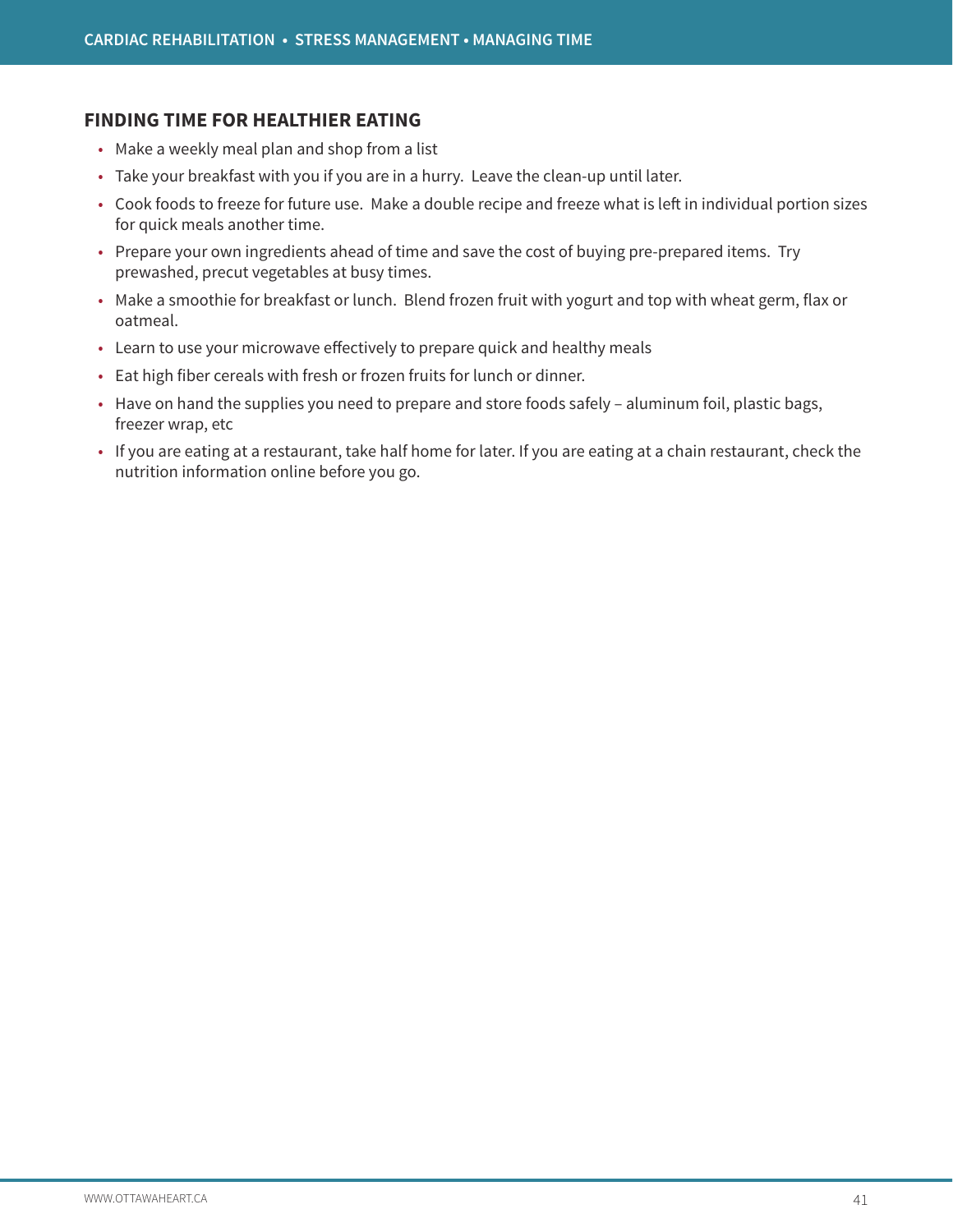# **GETTING THE SUPPORT YOU NEED**

Having a strong social support system buffers the impact of everyday stresses and provides others to whom you can turn in times of need. The overall function of social support is to enhance the well-being of the person receiving the support. People who are supported are more mentally and physically healthy than people who are isolated and without supportive relationships. For example, studies have shown that happily married people generally have fewer illnesses and lower mortality rates than single (divorced, widowed, never-married) people do. And, unhappily married people have been found to have even poorer health than singles. Even studies with animals have shown that animals that were exposed to stress in the presence of their mothers or litter mates developed fewer health problems than those who were exposed to stress in isolation.

Achieving goals in any type of endeavor is always enhanced by support from others. Behind every successful person is generally at least one supporter. A parent, spouse, teacher, boss, coach, or friend can be a powerful asset in goal attainment. The information in this kit will help you assess your social support system in general and specifically related to your health and lifestyle goals. In this kit you will:

**Step 1:** Identify types of social support

**Step 2:** Develop new support systems

**Step 3: Understand co-dependency** 

# **STEP 1: IDENTIFY TYPES OF SOCIAL SUPPORT**

# **TYPES OF SOCIAL SUPPORT**

There are numerous types of social support. The following types of support can be provided by almost anyone:

- **Affection and emotional support:** *"I love you." "I care about you." "You are important to me." "I'm on your side."* Emotional support may be offered even if the person giving the support is not in total agreement with the person receiving the support. This type of support comes from people who can share the joys of success as well as the pain and frustrations of challenges.
- **Appraisal support:** *"You did a good job." "You played a good game." "You tried hard."* This type of support is usually related to performance of a specific task. Supporters can also challenge and question the person in an emotionally supportive way. *"Did you do your best to achieve your goals?" "What could you do differently to overcome an obstacle?"*
- **Information support:** *"I would advise you to\_\_\_\_." "Facts show that\_\_\_\_." "There are risks associated with \_\_\_\_\_\_\_\_."* It is important to have people to go to as good sources of reliable and valid information.
- **Empathy:** *"I know how you feel." "I feel the same as you."* People who share similar experiences, priorities, values, and views can provide a way to check perceptions and perspectives in a social context. *"You're right about that."*
- **Sustaining support:** *"Don't give up now." "You can do it."* Having a supporter who is there to encourage and motivate over the long-term is important.
- **Listening:** *"I hear what you are saying."* Listening support means hearing what is said without giving advice or making judgments.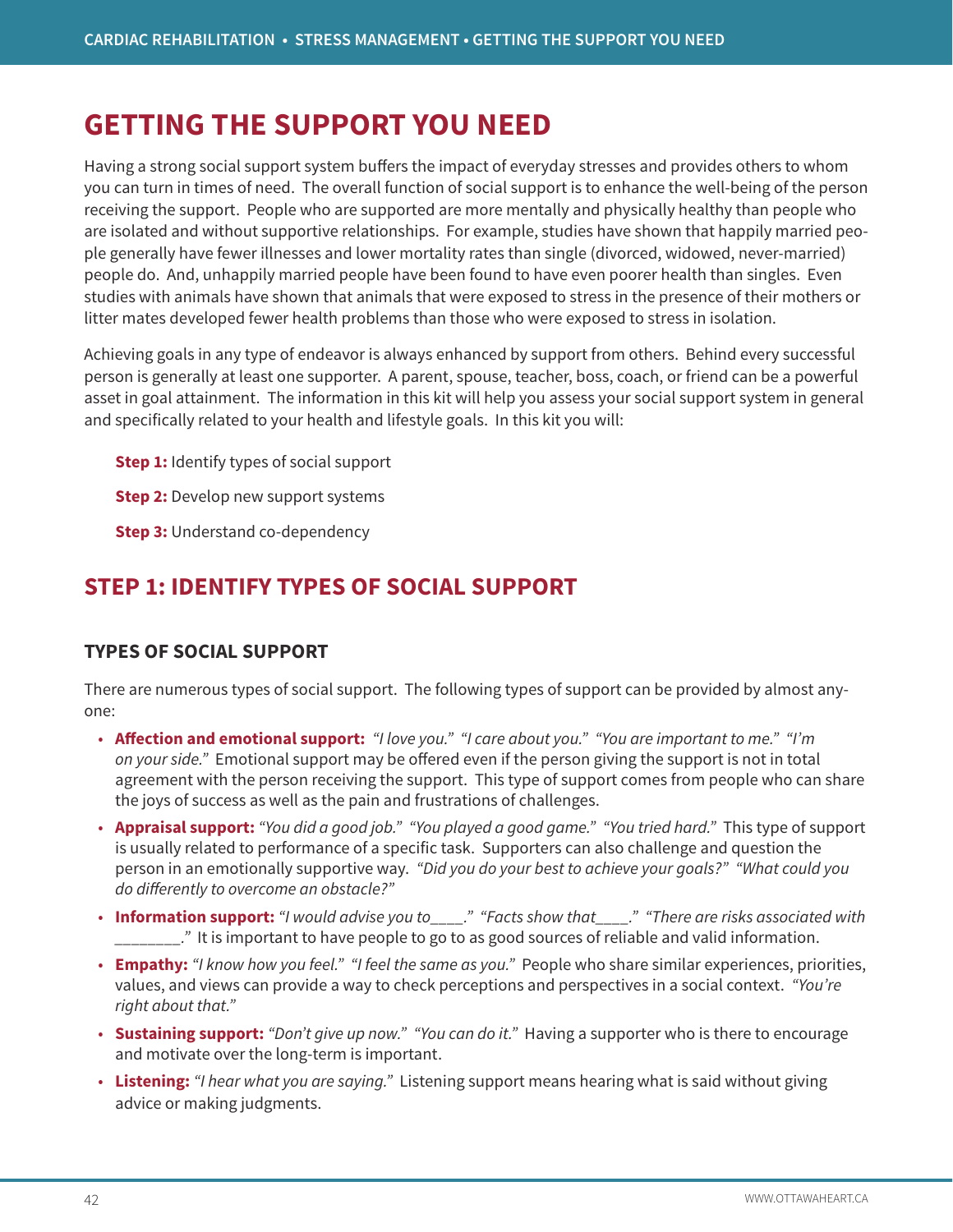### **THE ROLE OF YOUR MENTOR**

There are other important types of social support that can be provided effectively only by individuals with expertise in the area of concern. Your mentor has specialized training and education, experience, and expertise in broad areas of health and lifestyle management. He or she serves as your coach, guide, and role model to help you achieve your health and fitness goals. In addition to some of the types of social support discussed above, your mentor is prepared to provide the following unique types of social support:

- **Technical appreciation:** *"I know it isn't easy to lose weight." "Giving up cigarettes will be difficult for you." "I know that change is not easy." "Here's what you can expect."* Having technical knowledge about a task or topic makes this type of support special and different from the support of a person who is less knowledgeable. The technical information provided is trusted.
- **Technical challenge:** *"What will you do this week to eat less fat?" "What kept you from exercising last week?''* This type of support keeps you from becoming stale or complacent and challenges your way of thinking. It stretches, encourages, and leads you to greater creativity, excitement, and involvement. Holding you accountable for your actions is a reason for technical challenge. This type of support is provided by individuals who know as much or more about the task or topic as the person receiving support.

Working one-on-one with a mentor is one of the features that makes the program unique. Here are a few comments from participants about their relationships with their mentors.

*"My mentor has been a great source of information as well as encouragement and advice."* – Dale

*"I credit my success to my mentor who is a fabulous motivator and whose concern is evident."* – Linda

*"Thank you to all the people at HIPRC, especially my mentor, who has become a true friend."* – Miriam

*"My mentor is great and always has something good to say."* – Archie

*"The motivation from the mentor was inspirational and encouraging. He always said: 'Ask me whatever you need to know. If you need us, we are here. If you are having a bad day, call me. There is always someone you can talk to."* – Deidre

*"It was easy. I just did what they told me to do. The support from the mentor was great!"* – John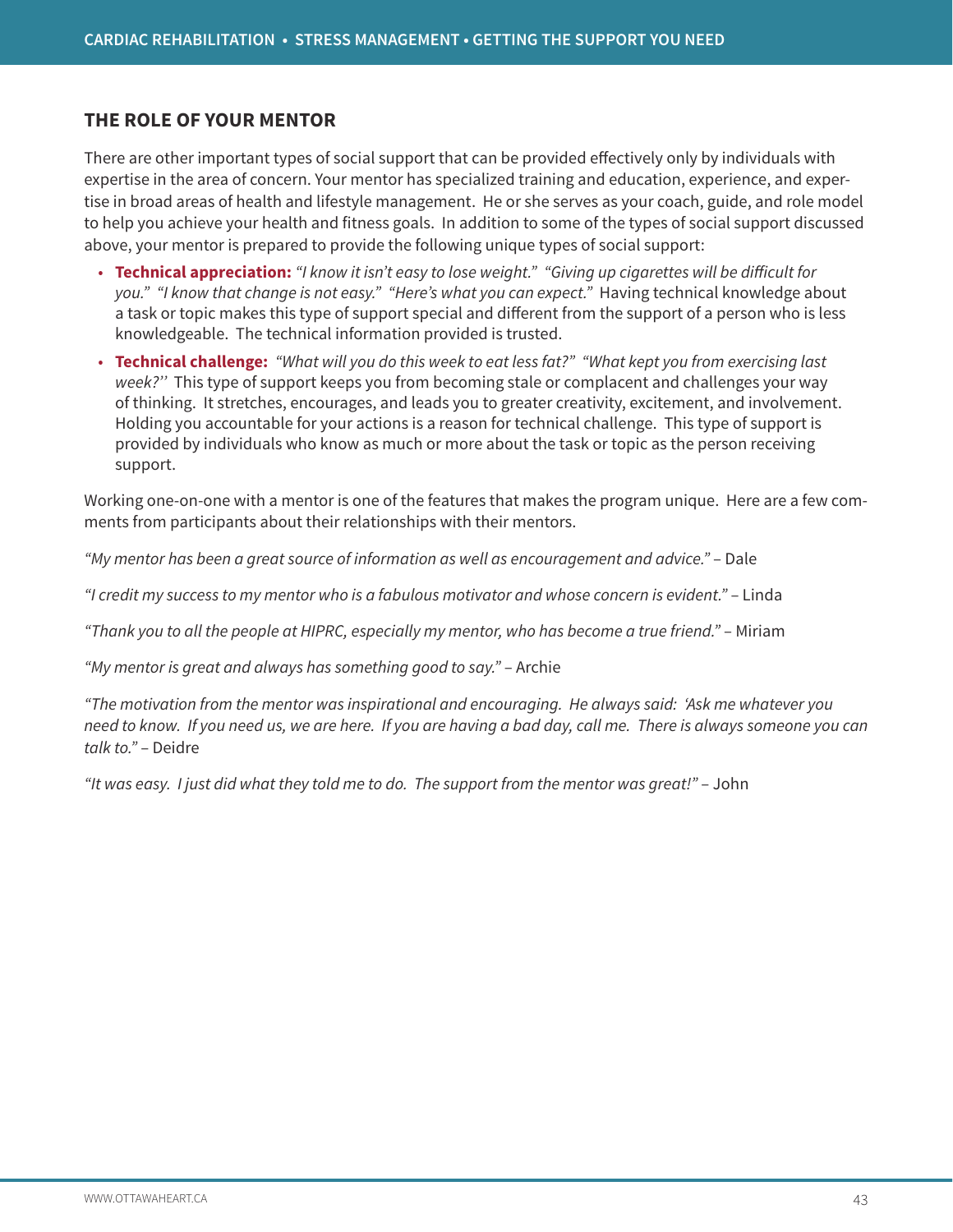### **SOCIAL SUPPORT NEEDS ASSESSMENT**

Use the survey below to evaluate the breadth of your social support for making lifestyle changes. For each type of social support, use the scale to answer the questions. Circle one answer. You will use your responses to this needs assessment to plan ways to get the support you need.

| $0 = None$ | $1 =$ Very Rarely $2 =$ Rarely |  | 3 = Occasionally 4 = Very Often |  | 5 = Constantly |
|------------|--------------------------------|--|---------------------------------|--|----------------|
|------------|--------------------------------|--|---------------------------------|--|----------------|

#### **Affection and emotional support**

| How much of this type of support do you need?              |     |  |  |        |  |  |
|------------------------------------------------------------|-----|--|--|--------|--|--|
| How much of this type of support do you currently receive? |     |  |  | $\sim$ |  |  |
| Are you satisfied with the quality of this support?        | Yes |  |  | Nο     |  |  |

#### **Appraisal support**

| How much of this type of support do you need?              |     |  |    |  |  |
|------------------------------------------------------------|-----|--|----|--|--|
| How much of this type of support do you currently receive? |     |  |    |  |  |
| Are you satisfied with the quality of this support?        | Yes |  | No |  |  |

#### **Information support**

| How much of this type of support do you need?              |     |  |  | 2 3 |                   |  |
|------------------------------------------------------------|-----|--|--|-----|-------------------|--|
| How much of this type of support do you currently receive? |     |  |  |     | 0   1   2   3   4 |  |
| Are you satisfied with the quality of this support?        | Yes |  |  | Nο  |                   |  |

#### **Empathy**

| How much of this type of support do you need?              |     |  | $2 \mid 3$ |                 |   |  |
|------------------------------------------------------------|-----|--|------------|-----------------|---|--|
| How much of this type of support do you currently receive? |     |  |            | $2 \mid 3 \mid$ | 4 |  |
| Are you satisfied with the quality of this support?        | Yes |  |            | No              |   |  |

#### **Sustaining support**

| How much of this type of support do you need?              |     |  |    |  |  |
|------------------------------------------------------------|-----|--|----|--|--|
| How much of this type of support do you currently receive? |     |  |    |  |  |
| Are you satisfied with the quality of this support?        | Yes |  | No |  |  |

#### **Listening**

| How much of this type of support do you need?              |     |  |  | $\sim$ |  |  |
|------------------------------------------------------------|-----|--|--|--------|--|--|
| How much of this type of support do you currently receive? |     |  |  | $\sim$ |  |  |
| Are you satisfied with the quality of this support?        | Yes |  |  | No     |  |  |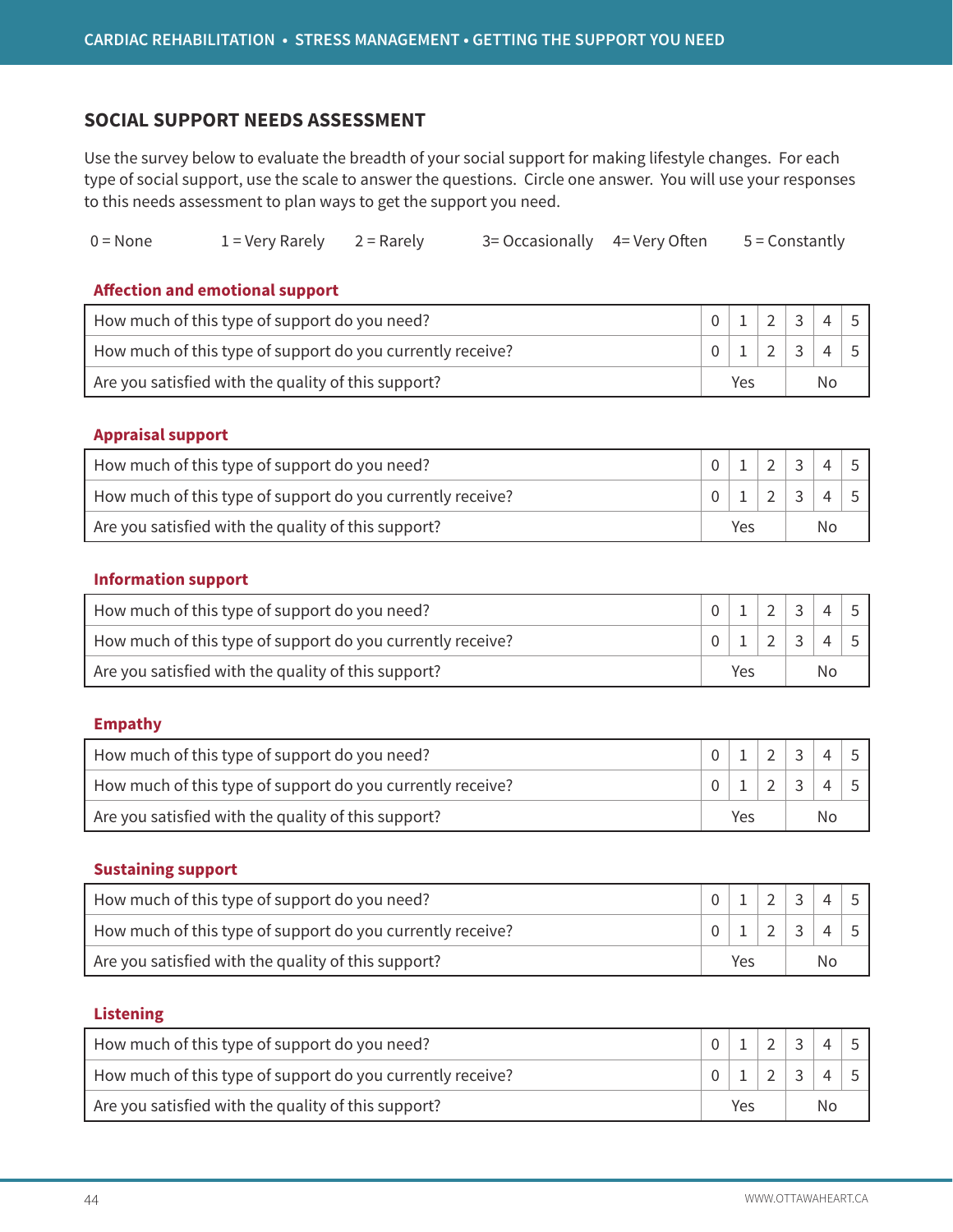#### **Technical appreciation (from mentor or other health professional)**

| How much of this type of support do you need?              |     |  |        |                |  |  |
|------------------------------------------------------------|-----|--|--------|----------------|--|--|
| How much of this type of support do you currently receive? |     |  | $\sim$ | $\overline{3}$ |  |  |
| Are you satisfied with the quality of this support?        | Yes |  |        | No             |  |  |

#### **Technical challenge (from mentor or other health professional)**

| How much of this type of support do you need?              |     |  | $\sim$ | $\sim$          |  |  |
|------------------------------------------------------------|-----|--|--------|-----------------|--|--|
| How much of this type of support do you currently receive? |     |  |        | $2 \mid 3 \mid$ |  |  |
| Are you satisfied with the quality of this support?        | Yes |  |        | No              |  |  |

# **STEP 2: DEVELOP NEW SUPPORT SYSTEMS**

Think about the goals you have achieved in the past – playing a sport, getting through school, getting a job, or adjusting to a loss or major life change. Who supported you? What type of support did he/she provide?

| ACCOMPLISHMENT | <b>SUPPORT PERSON(S)</b> | TYPE(S) OF SUPPORT PROVIDED |
|----------------|--------------------------|-----------------------------|
|                |                          |                             |
|                |                          |                             |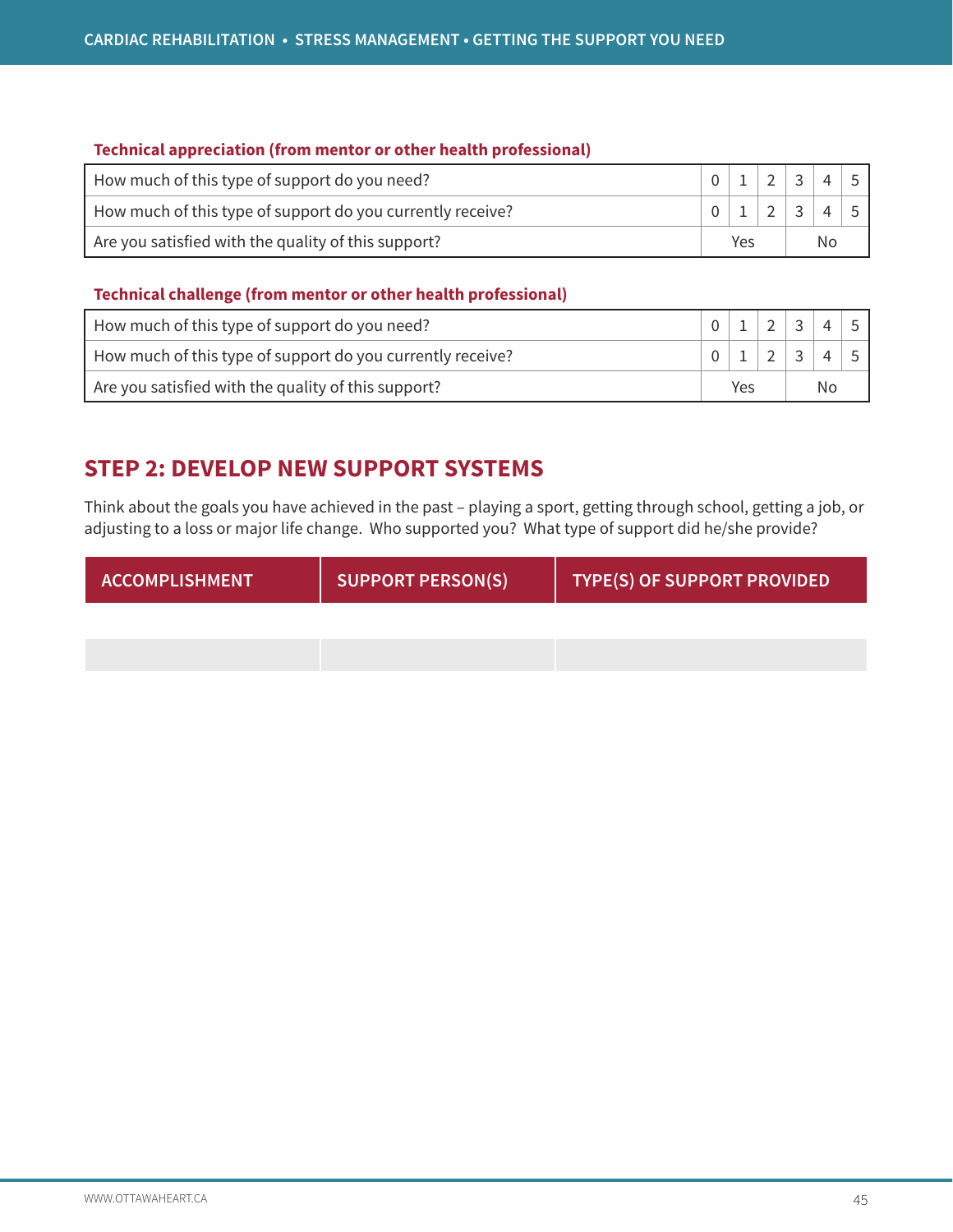### **HOW BROAD IS YOUR SOCIAL SUPPORT SYSTEM?**

Everyone needs support from others. Having a strong social support system buffers the impact of everyday stresses and provides others to whom you can turn in times of need.

Ask yourself the following questions:

| Do you have neighbors you know by name and with whom you sometimes socialize?                                                                                                                                             |
|---------------------------------------------------------------------------------------------------------------------------------------------------------------------------------------------------------------------------|
| Do you ask your neighbors for assistance if you need it?                                                                                                                                                                  |
| Do you have a good support system at work?                                                                                                                                                                                |
| Do you have several very close friends to whom you confide your concerns, worries, and emotions?                                                                                                                          |
| Are you married or involved in another emotionally intimate primary relationship? If yes, is this re-<br>lationship healthy, supportive, and characterized by a sense of "teamness," rather than by frequent<br>conflict? |
| Do you maintain regular contact with your extended family?                                                                                                                                                                |
| Do you have several people you could turn to for help in a time of crisis?                                                                                                                                                |
| Are you rarely, if ever, lonely?                                                                                                                                                                                          |

*If you answered "No" to three or more of these questions, you may need to consider taking steps to broaden your social support system.*

It is important for you to decide the type of support you need and want at this time and who you want to support you. Use the information from the Social Support Needs Assessment in Step 1 to identify the areas where you need to develop new support systems to help you achieve your health and fitness goals. Focus on types of support where a gap exists between what you need and what you currently receive or where the quality of support is unsatisfactory. While there are advantages to having more than one source of support (in case someone is unavailable to you), most people find that the quality of the support is often more important than the quantity of support. Once you have identified the type or types of support you need and want, consider who can provide it. Not everyone is capable of providing support. Even close friends, relatives, and associates may, in fact, be unsupportive. Remember that your mentor and other health care professionals are available to provide specialized technical support.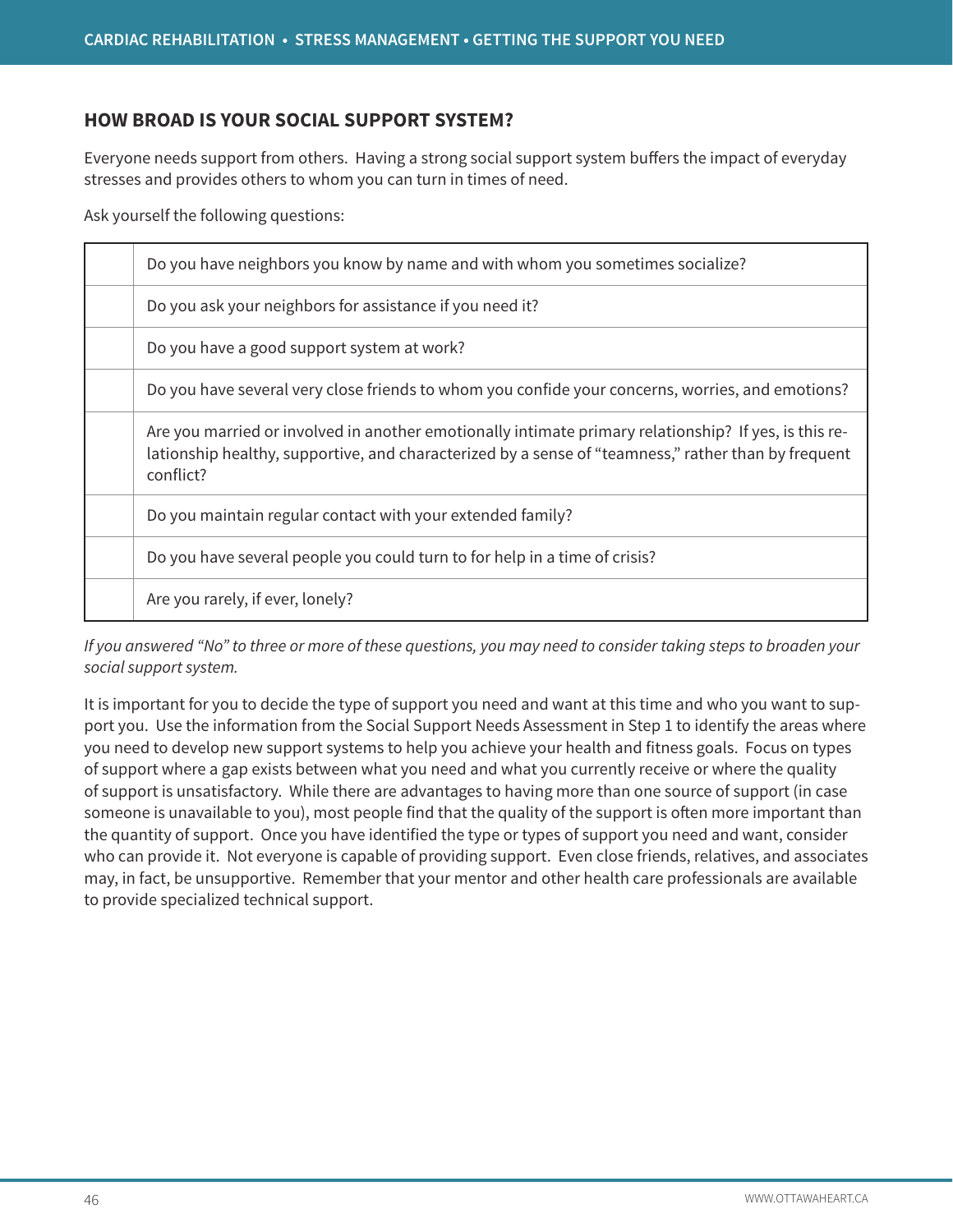# **MY SUPPORT SYSTEM**

| <b>TYPE OF SUPPORT NEEDED AND WANTED</b>                                                                                                                                               | <b>WHO</b> | <b>HOW I WILL ASK</b><br><b>FOR SUPPORT</b> |
|----------------------------------------------------------------------------------------------------------------------------------------------------------------------------------------|------------|---------------------------------------------|
| <b>Affection and emotional support</b><br>• Praise my successes<br>• Understand frustrations and challenges<br>Sympathize when there are setbacks<br>$\bullet$<br>• Other (you define) |            |                                             |
| <b>Appraisal support</b><br>• Ask about progress toward specific goals<br>• Comment on changes that have occurred<br>Challenge me to do my best<br>$\bullet$<br>• Other (you define)   |            |                                             |
| <b>Information support</b><br>• Answer my questions<br>Provide reliable and valid information<br>Suggest resources<br>٠<br>• Other (you define)                                        |            |                                             |
| <b>Empathy</b><br>• Confirm my values<br>Participate in activities at my level<br>$\bullet$<br>Be a role model<br>• Other (you define)                                                 |            |                                             |
| <b>Sustaining support</b><br>• Ask, "How can I help?"<br>• Create a supportive environment<br>Encourage me to keep trying<br>$\bullet$<br>Other (you define)<br>$\bullet$              |            |                                             |
| <b>Listening</b><br>• Hear without giving advice<br>Hear without making judgments<br>$\bullet$<br>Ignore setbacks<br>$\bullet$<br>Other (you define)                                   |            |                                             |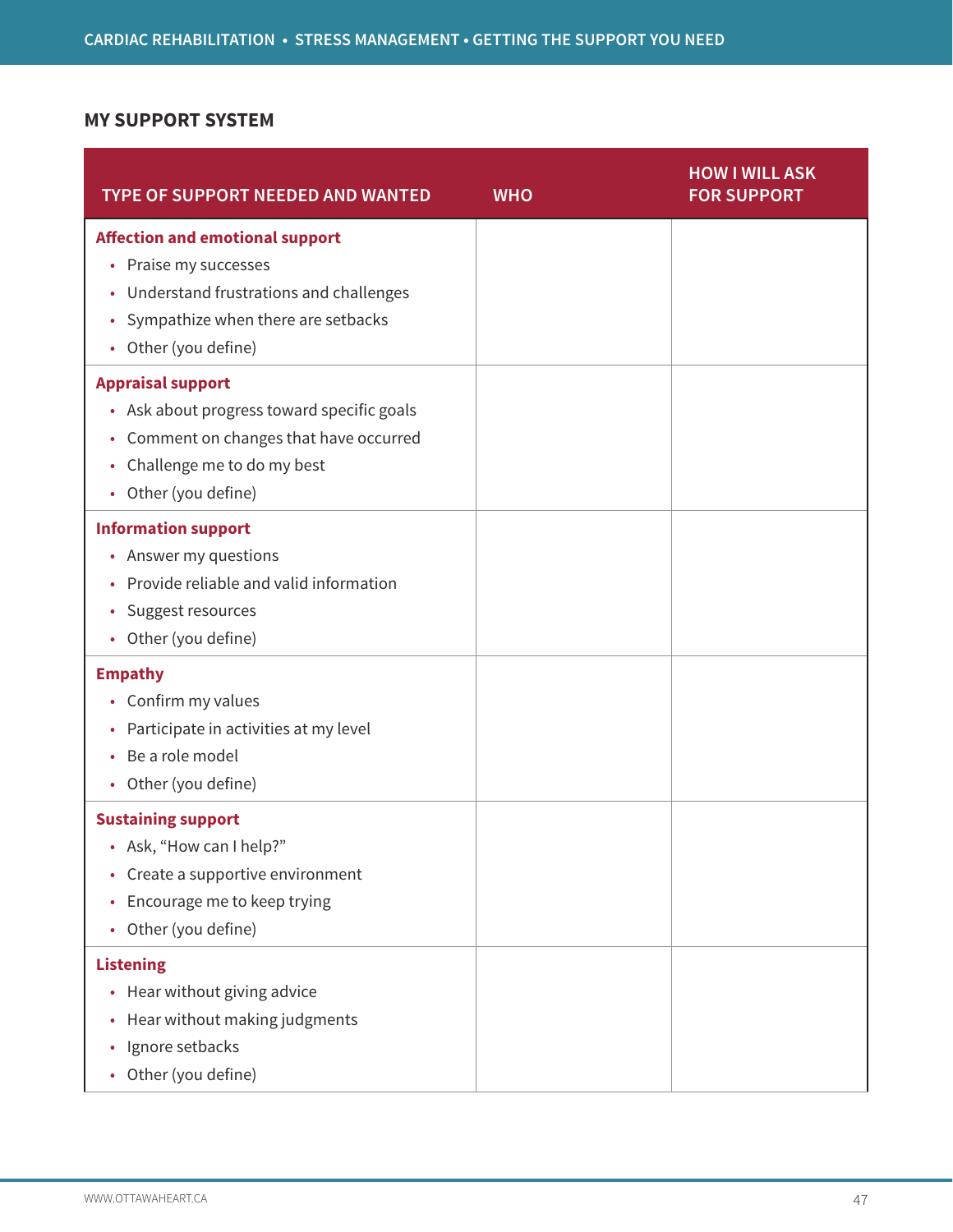| <b>TYPE OF SUPPORT NEEDED AND WANTED</b>        | <b>WHO</b> | <b>HOW I WILL ASK</b><br><b>FOR SUPPORT</b> |
|-------------------------------------------------|------------|---------------------------------------------|
| <b>Technical appreciation</b>                   |            |                                             |
| • Understand your problem                       |            |                                             |
| • Have technical knowledge about the task/topic |            |                                             |
| Other (you define)<br>$\bullet$                 |            |                                             |
| <b>Technical challenge</b>                      |            |                                             |
| • Set realistic goals                           |            |                                             |
| Monitor progress<br>٠                           |            |                                             |
| Analyze and solve problems<br>٠                 |            |                                             |
| Other (you define)                              |            |                                             |

If you were unable to list more than one name for any of the areas above, you may wish to consider strategies for increasing the depth of your social support system in that area.

In the example below, this HIPRC participant has determined that she needs more appraisal support and empathy.

### **EXAMPLE:**

| <b>TYPE OF SUPPORT NEEDED AND WANTED</b>                                                                                                                                      | <b>WHO</b>                                                  | <b>HOW I WILL ASK</b><br><b>FOR SUPPORT</b>                                                                                                                                                                                                                       |
|-------------------------------------------------------------------------------------------------------------------------------------------------------------------------------|-------------------------------------------------------------|-------------------------------------------------------------------------------------------------------------------------------------------------------------------------------------------------------------------------------------------------------------------|
| <b>Appraisal support</b><br>• Ask about progress toward specific goals<br>Comment on changes that have occurred<br>Challenge me to do my best<br>٠<br>Other (you define)<br>٠ | Hal (husband)<br>Karen (sister)                             | I will explain that their<br>support is very import-<br>ant to me and ask them<br>to inquire about prog-<br>ress after each HIPRC<br>visit. If they notice that<br>I am not following my<br>meal plans, they should<br>ask me why I am not<br>following my plans. |
| <b>Empathy</b><br>Confirm my values<br>$\bullet$<br>Participate in activities at my level<br>Be a role model<br>Other (you define)                                            | I will ask my mentor to<br>find an HIPRC "buddy"<br>for me. | We will agree on ways to<br>help each other stay on<br>track. We will exercise<br>together at least once a<br>week.                                                                                                                                               |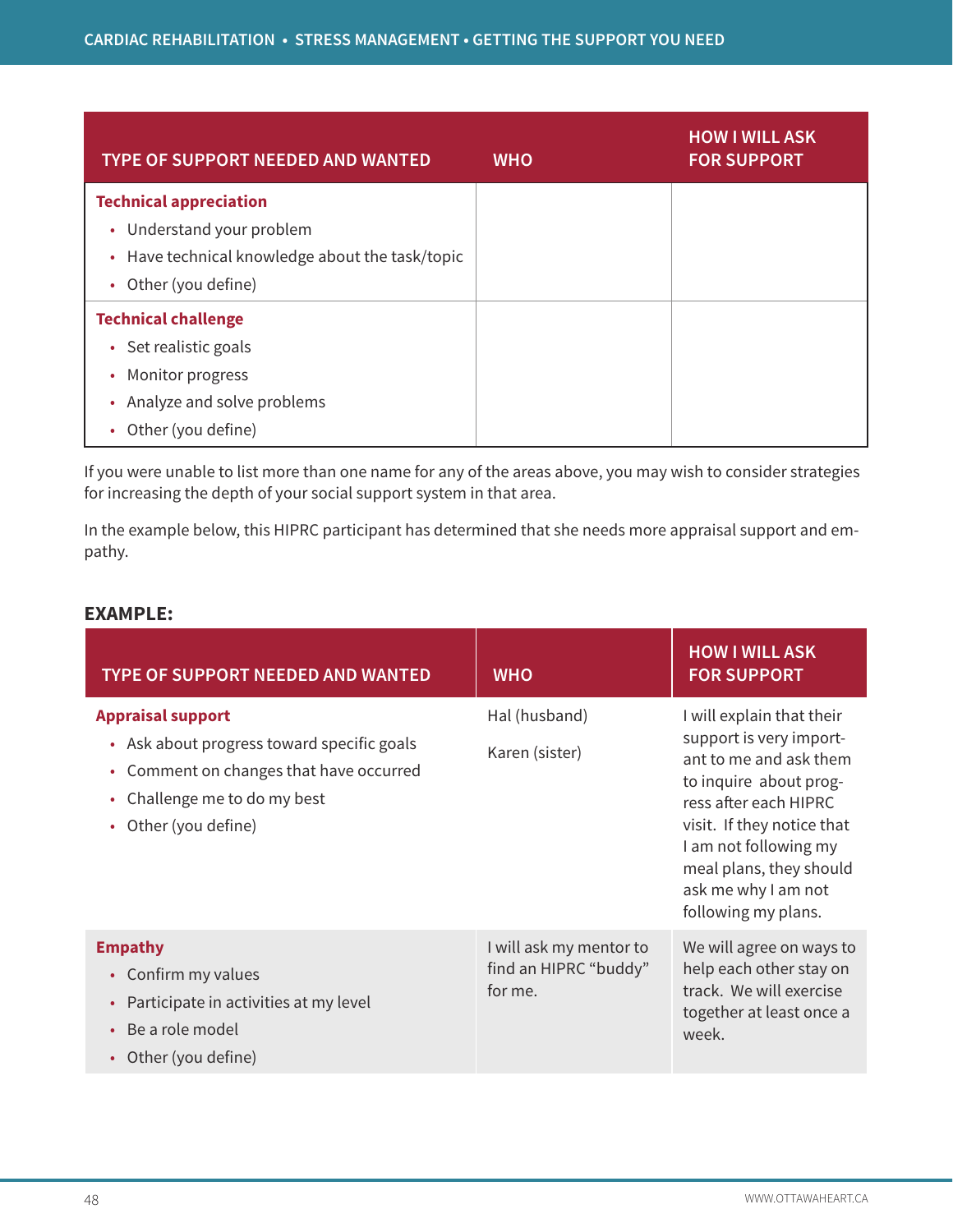### **ASKING FOR SUPPORT**

Once you know the type of support you want and who might provide it, it is your responsibility to specifically and directly ask for it. Don't expect others to read your mind or know what you need. Support is defined by the person needing the support rather than by the person providing it. Identifying and communicating the types of support needed avoids "hurtful" behaviors from others that may have been intended to be "helpful."

Could you identify someone other than your mentor to serve as a healthy role model to help you achieve your lifestyle goals? Your role model should be the same sex and about the same age as you. You should have similar backgrounds, interests, and values. As you achieve your health and fitness goals and maintain your healthy lifestyle, you can serve as a role model and supporter to others.

Asking for support becomes less difficult if you remember the times that you have been supportive to others. How did you feel in your supportive role?

| <b>TYPE OF SUPPORT</b><br><b>PROVIDED</b> | <b>PERSON(S) SUPPORTED</b> | <b>FEELINGS ABOUT MY</b><br><b>SUPPORTIVE ROLE</b> |
|-------------------------------------------|----------------------------|----------------------------------------------------|
|                                           |                            |                                                    |
|                                           |                            |                                                    |

# **TIPS FOR BROADENING YOUR SOCIAL SUPPORT SYSTEM**

These tips will help you broaden your social support system in general.

- Call, write letters, and send e-mails to long-distance friends you have known for a long time.
- Keep in close touch with extended family members who live far away.
- Join a church or synagogue and get involved.
- Be a good neighbor. Plan social activities. Offer to help out.
- Don't sit back and wait for others to call. Call them first.
- Be a good listener. Ask "Do you want some advice, or just a good listener?"
- Confide in others and let them get to know the real you.
- Be an interesting person to know. Talk about something other than your work or children.
- Develop a genuine interest in others. Ask questions of others.
- Get a pet. Pets provide companionship and a feeling of safety.
- Become a volunteer. You'll be less preoccupied with your own problems.
- Join organizations, clubs, and groups with similar interests to your own.
- Develop reciprocal relationships. Be a "taker" and a "giver."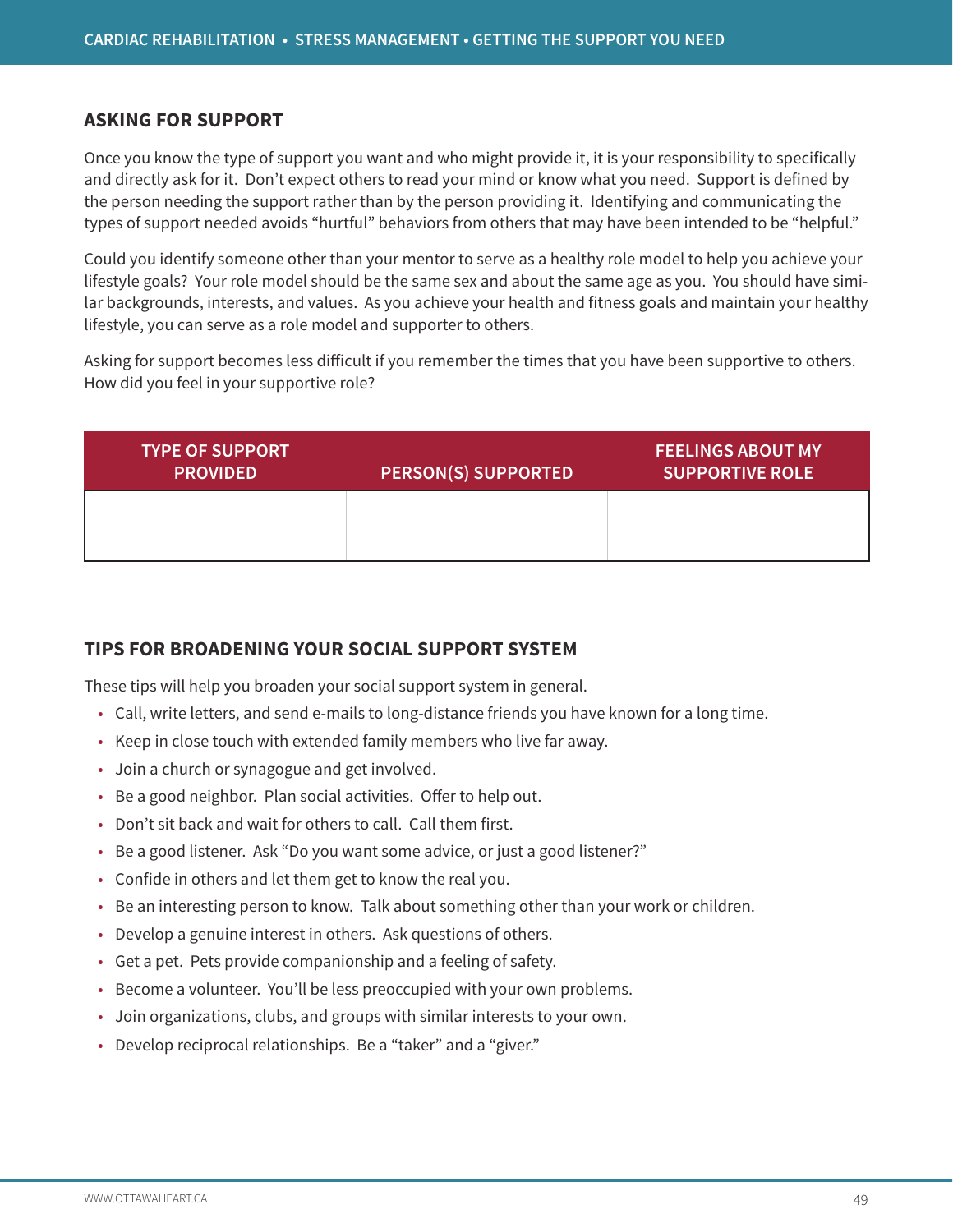*What will you do to build your social support system?* 

| List at least one specific action you will take. |  |  |
|--------------------------------------------------|--|--|
|                                                  |  |  |
|                                                  |  |  |
|                                                  |  |  |

### **COMMUNITY RESOURCES**

You can find numerous resources to support your healthy lifestyle in your community. Check your local newspaper for community calendars and meeting notices for a variety of health-related resources. Your local United Way office may also have a directory of community resources or will be able to refer you to a local resource.

- **Work-site health promotion programs:** Many employers provide health resources as a benefit to their employees. These resources might include health fairs, screenings, and educational programs, as well as memberships to fitness centers. Some employers have established Employee Assistance Programs (EAPs) to assist employees in finding and using specialized community resources for special problems (abuse, violence, substance abuse, anger management, depression, eating disorders, addiction problems, etc.).
- **Voluntary health organizations:** Every community or county is served by voluntary health organizations such as the Heart and Stroke Foundation, Canadian Cancer Society, and the Canadian Diabetes Association. Policies, programs, and services vary from organization to organization. Some organizations provide resources free of charge while others require a nominal fee. You can trust that the recommendations and information provided by the major recognized voluntary health organizations are credible.
- **Health care providers:** While the primary focus of most health care providers (doctors, hospitals, clinics, etc.) is on clinical services, many provide some community health education services, especially nonprofit systems and systems affiliated with university medical schools. Support programs for families coping with the consequences of various diseases and conditions are often available through your health care providers.
- **Insurance Plans:** Some plans pay for preventive exams and screenings. Find out what is covered by your health plan. Some provide a self-care manual to help individuals and families make decisions about how and when to access services from the health care system.
- **Community and government agencies:** There are community, county, provincial, and federal agencies that provide health resources. Check your telephone directory for contacts in your area. A few of the more prominent agencies include: Health Canada, Agriculture and Agri-Food Canada, Ministry of Health and Long-Term Care, and Public Health Units. Most agencies also have websites on the Internet.
- **Retail businesses:** Many retail businesses offer health resources, products, and services. Whether you are buying health-related resources such as dietary supplements, exercise shoes, cooking equipment, or health club memberships, beware. Many products and services make claims that cannot be supported by scientific research.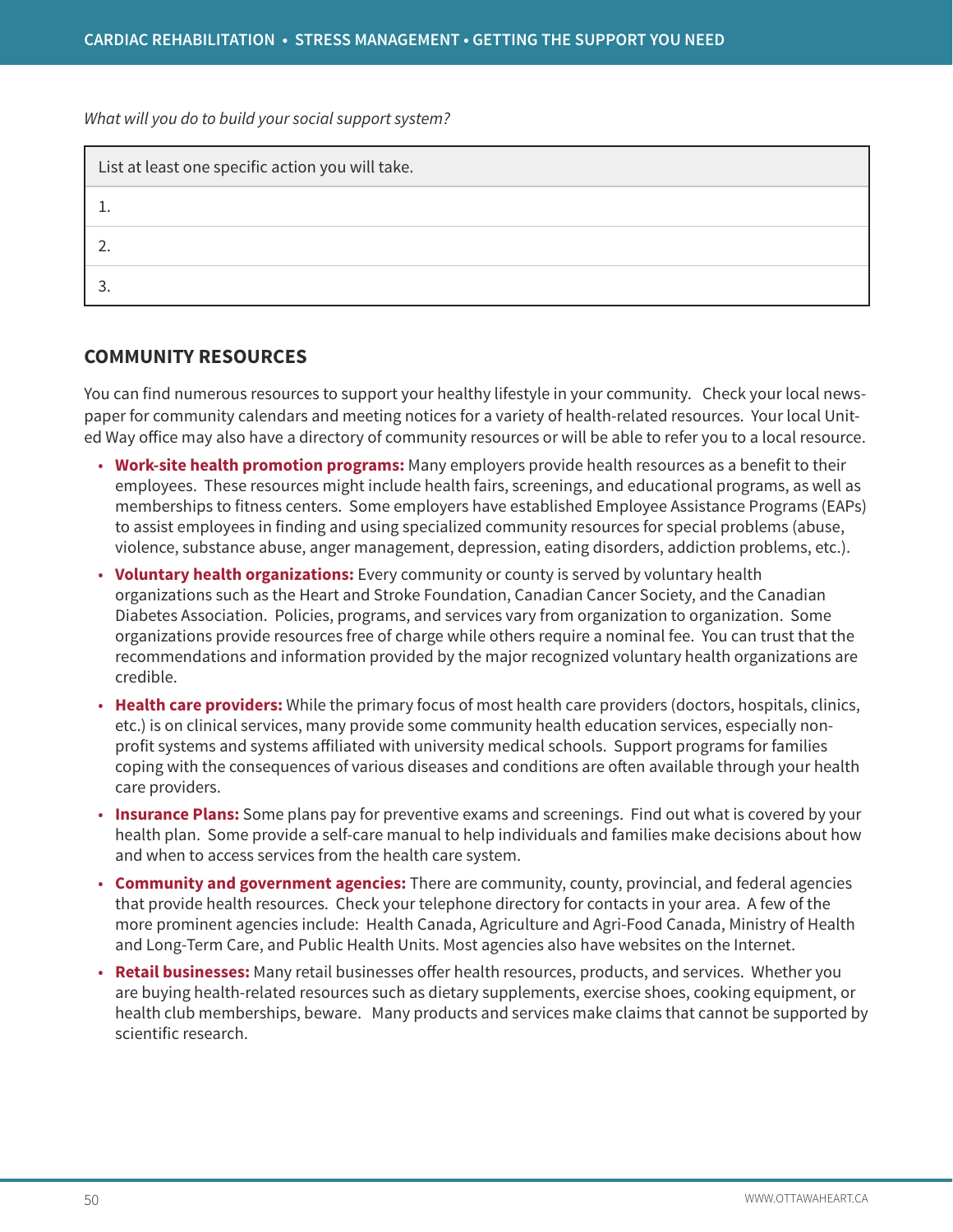*Are there community resources you should investigate as sources of support?* 

| List them here. |  |
|-----------------|--|
|                 |  |
|                 |  |
|                 |  |

# **STEP 3: UNDERSTAND CO-DEPENDENCY**

A co-dependent is someone whose mission is to cure or "fix" someone he or she loves. In reality, the helper sometimes becomes part of the problem rather than part of the solution. Rather than providing genuinely helpful support to the person, the co-dependent goes beyond simply caring to become involved in such counter productive acts as monitoring, surveillance, and nagging. In an effort to solve the other person's problems, the co-dependent becomes controlling of the other's behavior. When these misguided efforts to help fail, co-dependents may become critical, blaming, and punishing of the person who needs help.

Co-dependent relationships frequently develop around health-related behaviors. Whether the behavior is smoking, overeating, alcohol use, or physical inactivity, co-dependent relationships are stressful for both parties. As one person is attempting to make significant changes, the other may initially feel threatened and uncertain. Adapting to the "new person" can be difficult. In extreme cases, there may even be instances of sabotaging progress so old familiar patterns can re-emerge. If this can be recognized for what it is – a fear of change – then positive communication can take place.

If you suspect that you might be involved in a co-dependent or unhealthy relationship, you should seek professional help from a qualified professional.

# **TIPS FOR THE HELPER**

- Let go of the need to control others' behaviors.
- Try to care about the person's problem without taking on the job of "fixing" him or her.
- Offer support in general. Say "How can I help?"

# **TIPS FOR THE PERSON NEEDING HELP**

- Accept your responsibility for your health and well-being.
- Don't blame others for your lack of progress.
- Don't make excuses for your behaviors. It keeps you focused on obstacles rather than solutions.
- Point out to any well-meaning but misguided people that although you may appreciate their
- Put the responsibility for solving the problem back where it belongs.
- Communicate that any changes must be made for and by the individual alone.

(inappropriate) efforts to help you, their particular approach is not what you really need. Then help clarify what type of help and support you really want, if any.

- Communicate assertively to express your needs.
- Set limits and defend your boundaries against intrusions by others.